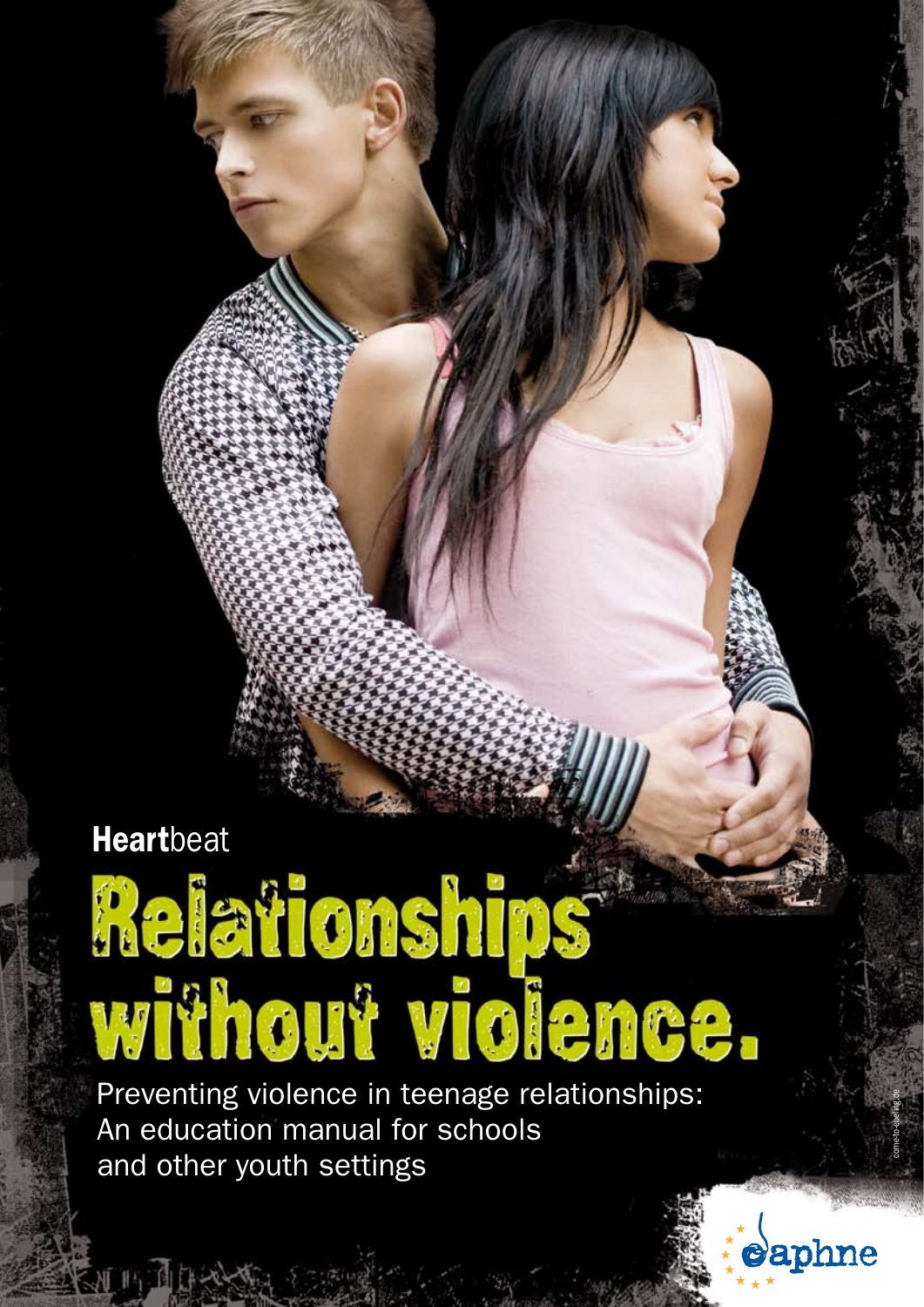# Heartbeat

# Relationships without violence

Preventing violence in teenage relationships: An education manual for schools and other youth settings

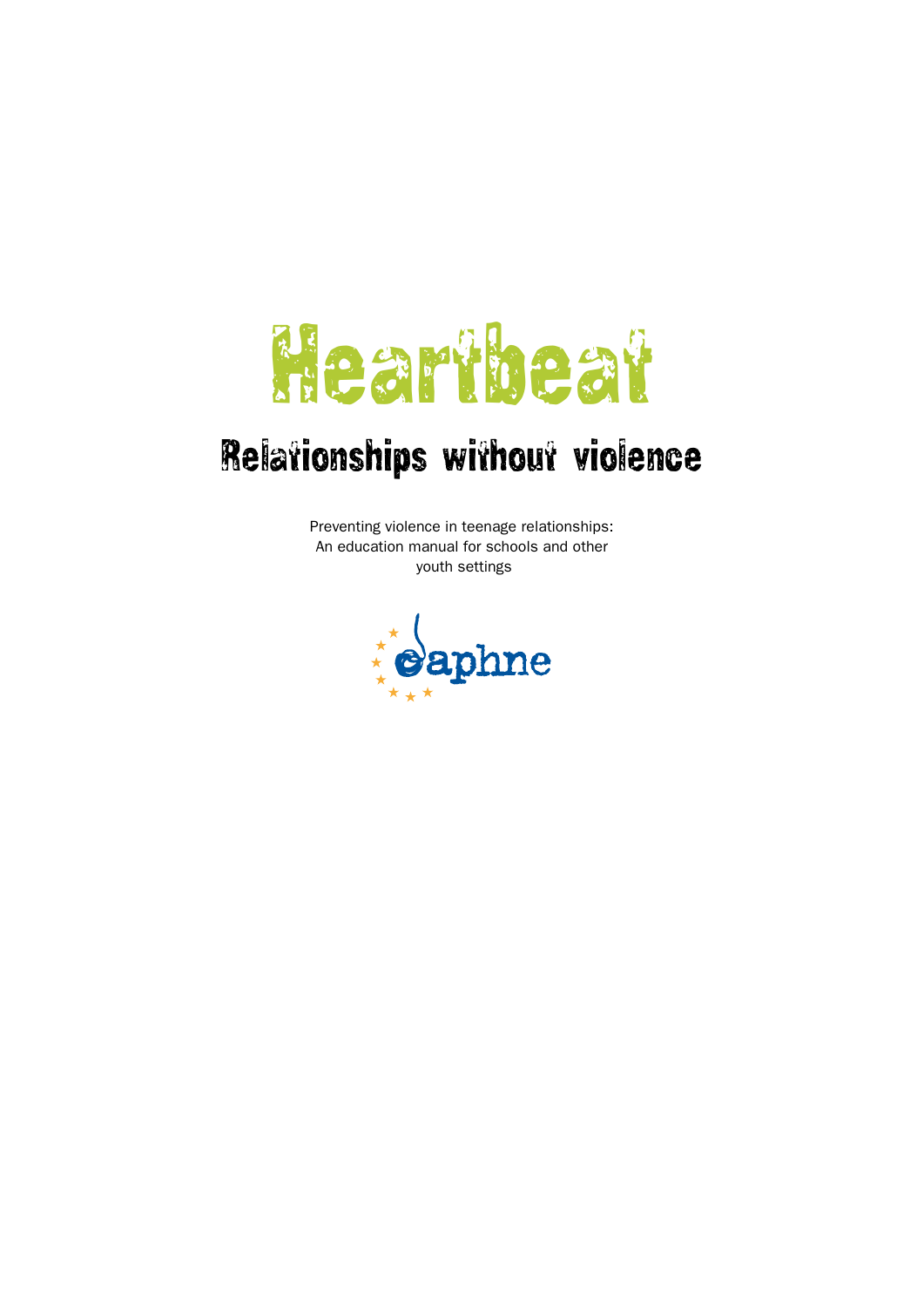1st edition, October 2010

Publisher:



Haußmannstr. 6, 70188 Stuttgart, Tel. ++49 (0)711 2155 172, Fax ++49 (0)711 2155 215, http://www.paritaet-bw.de

**This manual is online available** at http://www.empowering-youth.de/english/aktuell.html and also at www.tima-ev.de, www.pfunzkerle.org/heartbeat and www.aoef.at; (in German); www.nane.hu/kiadvanyok/kezikonyvek/szivdobbanas.pdf (in Hungarian); www.tender.org.uk (in English); www.cazalla-intercultural.org (in Spanish)

Authors: Luzia Köberlein, DER PARITÄTISCHE, pp. 6-12; Györgyi Tóth, NANE, pp. 15-16, 26,51; Petra Sartingen, Sybille Hahn, TIMA e.V., Armin Krohe-Amann, Harald Gaiser PFUNZKERLE e.V.: pp. 14, 17- 19, 21-25, 29-33, 48-50, 52-53; Tea Stanic, Cazalla-Intercultural, pp.27-28; Maria Rösslhumer und Sandra Messner, Autonomous Austrian Women's Shelter Network: p. 20; staff of TENDER: pp. 34-47, 52-53.

Editor: Luzia Köberlein

**Design:** Jens Ebeling Werbeagentur, Stuttgart



**Supported** by the Daphne–Program of the European Community within the framework of the project "Heartbeat/Herzklopfen" – a project for the prevention of violence in intimate teenage relationships. Daphne is a program of the European Community to combat violence against women, young people and children. The European Commission is not liable for the further use of the information included in this manual.

Translation: Jacqueline Audet- English; Luzia Köberlein - German; Miguel Angel García Lopez- Spanish; Vera Szigeti- Hungarian

Copyright 2008 by Deutscher Paritätischer Wohlfahrtsverband, Landesverband Baden-Württemberg,

Liability cannot be assumed and a guarantee cannot be granted for the actuality, accuracy and completeness of all internet websites to which a hyperlink is provided in this work package. The Paritätische Wohlfahrtsverband Landesverband (German Regional Association of Non-affiliated Charities), Baden-Württemberg (DPWV) does not have any influence on the content and the design of the internet websites (including sub-websites), which are accessed as a result of such a connection. In this context, we would like to explicitly state that the DPWV is not responsible for the content and design of Internet websites such as those accessed through hyperlinks. This disclaimer applies to all applicable hyperlinks and for all content of the internet websites, to which the links are established.











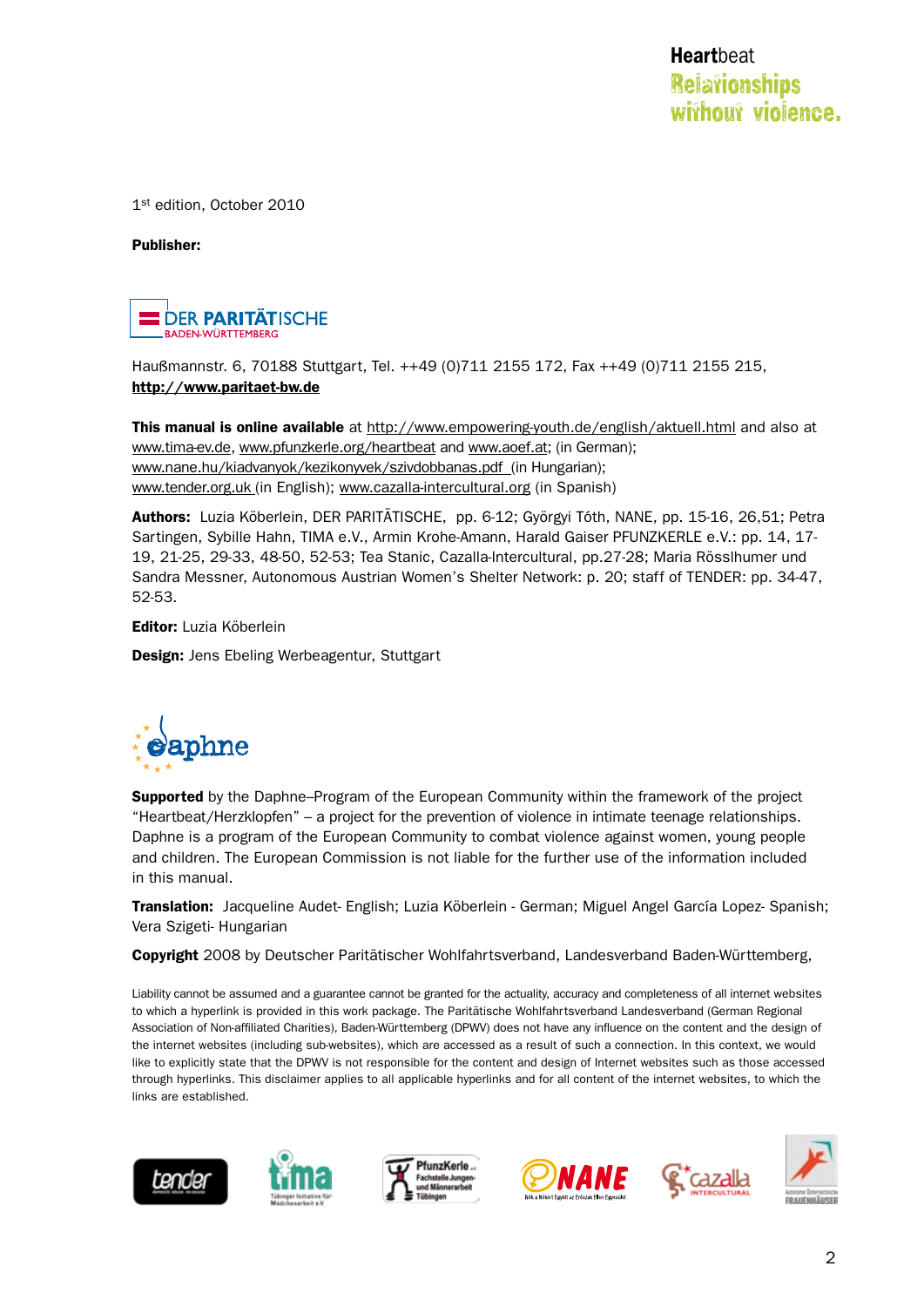# Thank you

The manual at hand was developed within the framework of the project "Heartbeat"<sup>1</sup>, an EU project for the prevention of violence in intimate teenage relationships.

Thanks to the funding from the European Community within the framework of the Daphne III Program<sup>2</sup>, five European locations could be used to develop and test prevention programs against violence in teenage relationships at schools and youth facilities as well as corresponding training for professional reference persons of young people.

The project was initiated, coordinated and accompanied by the PARITÄTISCHE Baden-Württemberg. Partner organisations from Germany, Hungary, Austria, Great Britain and Spain participated in the implementation of the project.

- TIMA e.V., Tübingen (www.tima-ev.de)
- PfunzKerle e.V., Tübingen (www.pfunzkerle.org)
- Tender, London (www.tender.org.uk)
- **NANE**, Budapest (www.nane.hu)
- Cazalla Intercultural Association, Lorca (www.cazalla-intercultural.org)
- AÖF, Information Centre against violence, Wien (www.aoef.at)

All organisations have profound thematic knowledge and strong contacts to schools and youth organisations and bring many years of experience in violence prevention work.

The existing manual is the result of a two-year transnational planning, testing and evaluation process. From November 2008 till September 2010 the project partners conducted a total of 33 workshops of two to ten hours with 681 young people in cooperation with 22 schools and 3 youth organisations.

At this point we would like to thank project colleagues for their creative, innovative and committed project work. A warm thank you is also extended to the cooperating schools and youth organisations as well as to the young project participants, without whose commitment and participation this work package could not have been developed.

Stuttgart, 10 October 2010

lla total

Hansjörg Böhringer, Director DER PARITÄTISCHE BADEN-WÜRTTEMBERG

1http://www.empowering-youth.de/aktuell.html <sup>2</sup>http://ec.europa.eu/justice/funding/daphne3/funding\_daphne3\_en.htm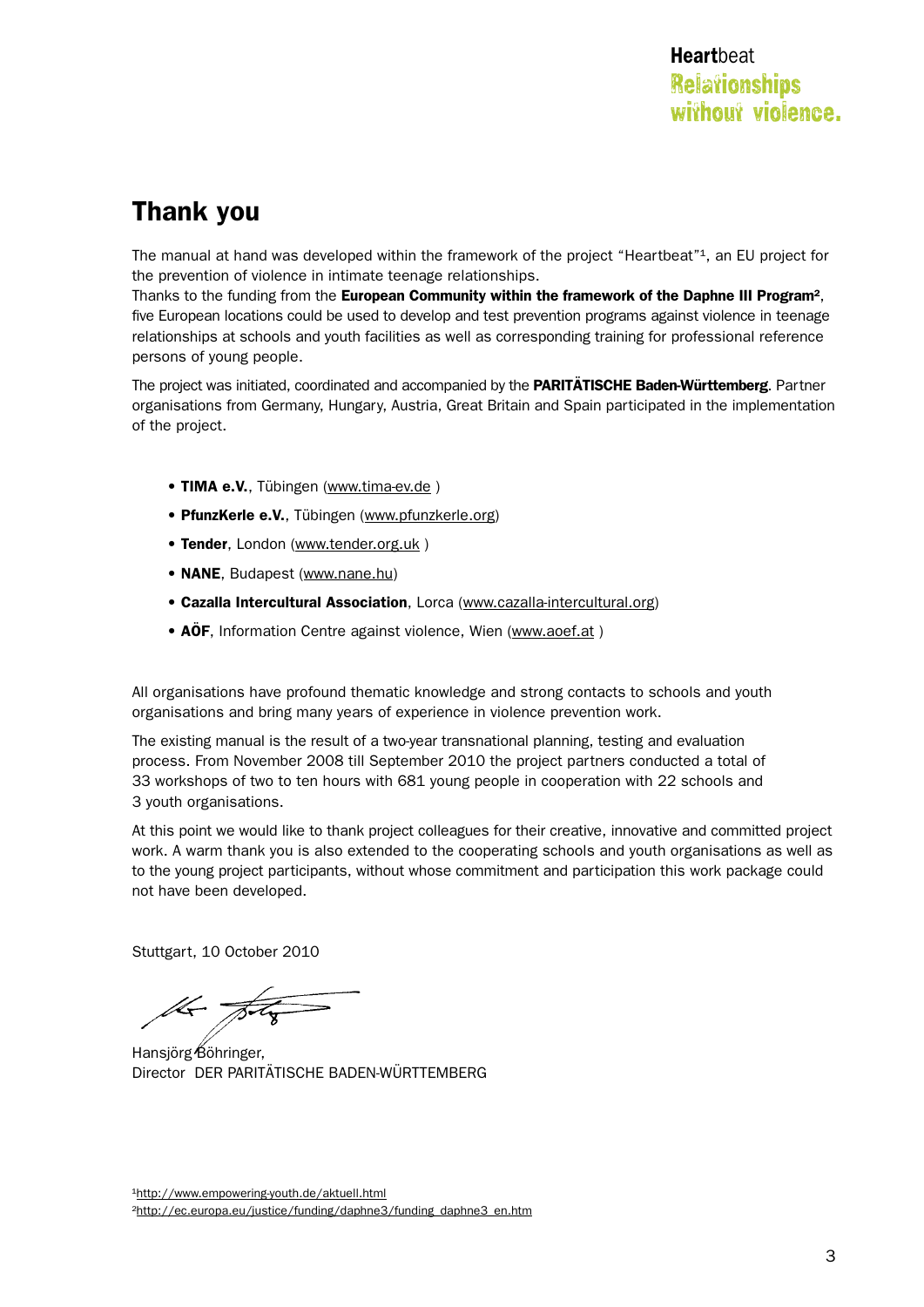# Short presentation of the involved project partners



Der PARITÄTISCHE is one of the six big Charities in Germany. Over 800 organisations and institutions, with over 4000 social services and facilities, are affiliated with the PARITÄTISCHE in the Land Baden-Württemberg, which represent the entire spectrum of social work and social commitment. Contact: www.paritaet-bw.de



TIMA e.V. – Institute for Girl's Work - keeps in Tübingen a Center against sexualized violence against girls and supports the empowerment of girls by prevention programs. The aim is, to strengthen girls in their self-esteem and right of self-determination and to combat sexual degradation and violence. Contact: www.tima-ev.de



PfunzKerle e.V. - Institute for Boy's and Men's Work - offers educational and therapeutic aid for boys and men. PfunzKerle supports boys and young men in the development of identity and personal responsibility.

Contact: www.pfunzkerle.org



Tender promotes healthy relationships based on equality and respect. Using drama and education, Tender's projects empower young people – and the adults who work with them – to prevent domestic and sexual violence. Tender has worked with more than 200 schools and youth centres across London since its launch in 2003.

Contact: Susie McDonald, Director Susie@tender.org.uk (44) 207 431 7313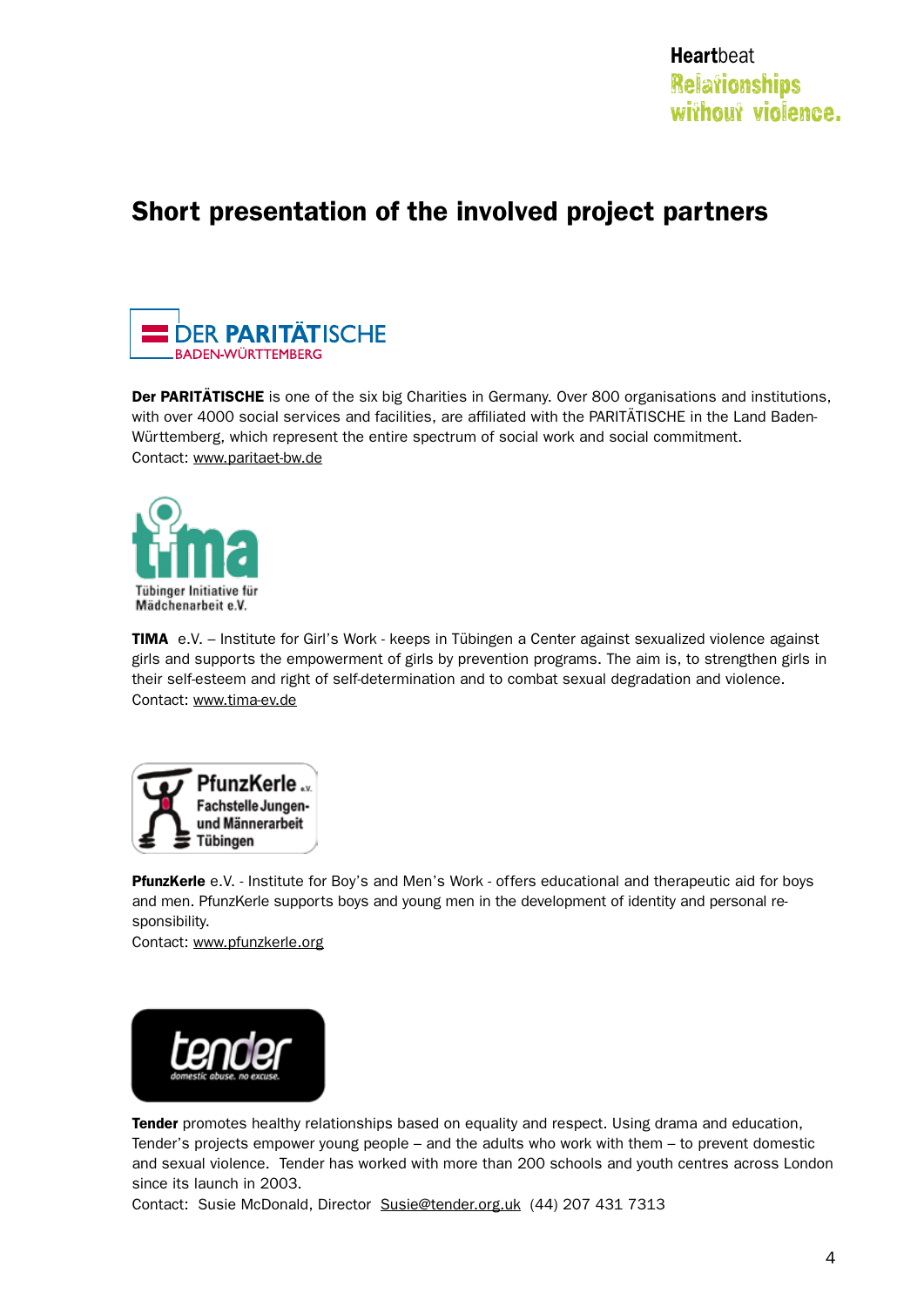

NANE - Women's Rights Association is primarily dedicated to ending the human rights violations and the threat of violence against women (VAW) and children through advocacy, personal support services and public education. NANE projects empower girls and women to be better able to represent their own issues and to name their realities.

Contact: www.nane.hu, info@nane.hu



Cazalla Intercultural promotes educational and social awareness at European and local level, in the areas of immigration and multiculturalism, Youth and Human Rights as well as gender based violence. Furthermore it promotes youth mobility and voluntary work. It supports those most in need, in terms of education and teaching as well as advice and guidance.

Contact: www.cazalla-intercultural.org, info@cazalla-intercultural.org, office: +34 968 477 566, fax: +34 968 473 523



AÖF - Information Center against Violence of the Austrian Autonomous Women's Shelter Network aims to prevent of domestic violence against women and children and an effective cooperation of all social institutions Contact: www.aoef.at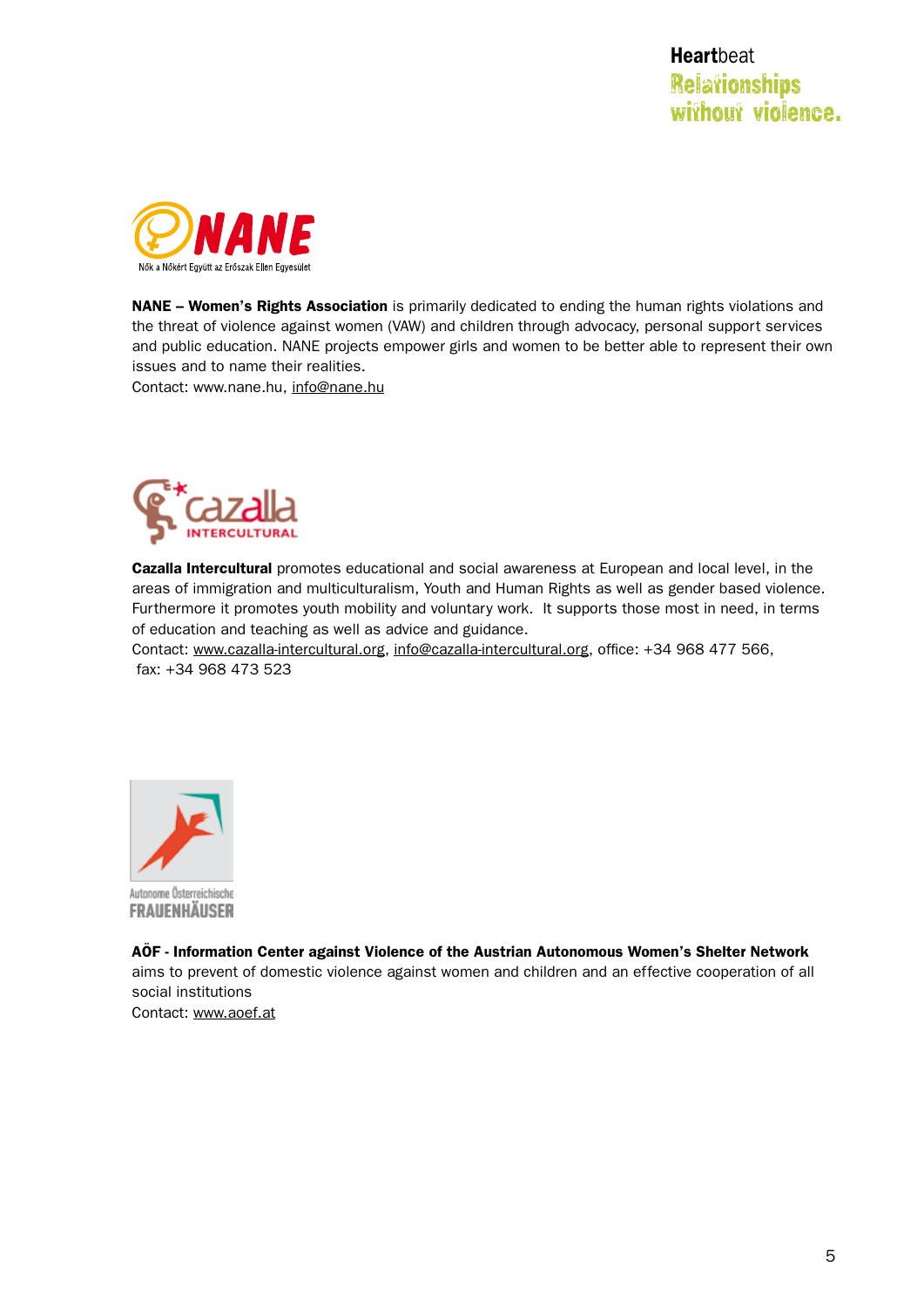# **Contents**

- 1. Introduction
- 1.1 Prevention of relationship violence in the context of worldwide European and national strategies to combat violence against women and girls
- 1.2 Violence in teenage relationships a topic for schools and youth work
- 1.3 The aim of the manual for the prevention of violence in intimate teenage relationships
- 2. Violence in teenage relationships a topic for research?
- 2.1 Opinions and attitudes of young people regarding violence in intimate relationships
- 2.2 Prevalence, forms and consequences of violence in intimate teenage relationships
- 3. Recommendations for the implementation of workshops for school classes and youth groups on the prevention of relationship violence
- 3.1 Aim of the workshops, contents and methodology
- 3.2 Personnel and structural framework conditions
- 4. Practical training and educational materials
- 4.1 Workshop modules, educational objectives, exercises overview
- 4.2 Module 1: Healthy and respectful intimate relationships
- 4.3 Module 2: Abusive relationships violence in intimate relationships
- 4.4 Module 3: Support and help
- 5. Literature and list of materials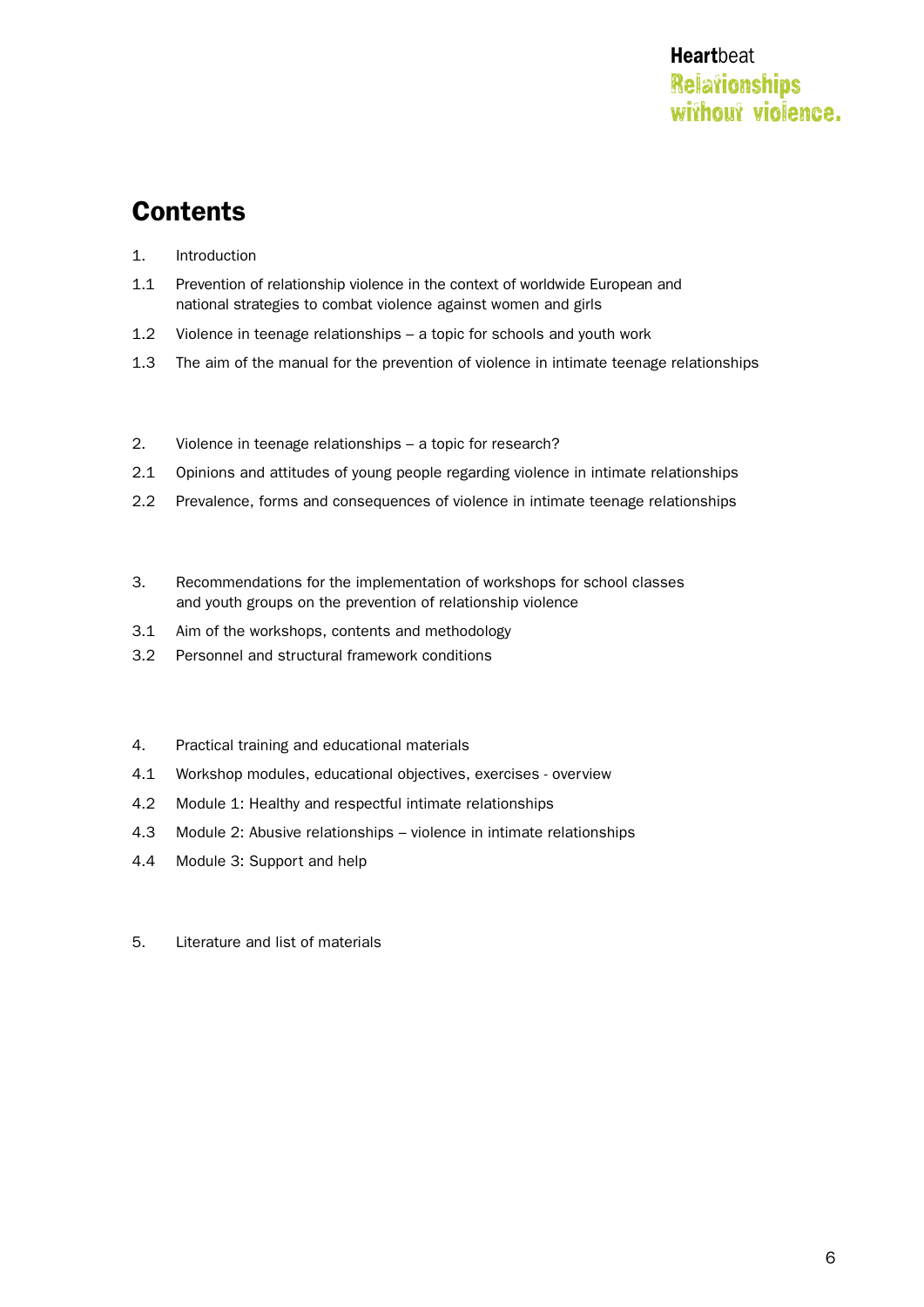# 1. Introduction

#### 1.1

#### Prevention of relationship violence in the context of worldwide European and national strategies to combat violence against women and girls

In the UN Convention on the Elimination of All Forms of Discrimination against Women (CEDAW)<sup>3</sup>, emphasis is made on the close connection between the discrimination of women, gender-specific violence and violations of human rights. States are called upon to take action against all forms of violence against women – this also includes violence in intimate relationships.

The Council of Europe, in its final report in the campaign on combating violence against women and domestic violence, emphasises the necessity to take action in the area of upbringing and education as well as in the training of professionals. It highlights the need to increase the general awareness about gender-based violence and to oppose the attitudes, gender roles and stereotypes, which tolerate or legitimate violence against women.<sup>4</sup>

In national action plans, the need for preventative measures for combating violence against women and girls is also highlighted<sup>5</sup>. It is encouraged to integrate the topic of domestic violence – including violence in teenage relationships – in school activities and in basic and advanced training of educators.<sup>6</sup>

#### 1.2

#### Violence in teenage relationships – a topic for schools and youth work

In the Daphne Project "Children and Adolescents Against Domestic Violence" (2007-2009)7, the PA-RITÄTISCHE collaborated with its Hungarian, German and Austrian project partners with the goal of including the topic of domestic violence, i.e. violence in parental relationships and the consequences for their children, within schools' curricular work and youth work. In the project's prevention workshops, young project participants expressed the necessity to include as a topic in school prevention work not only violence in intimate relationships of parents and adults, but also violence in intimate teenage relationships.

This suggestion by young people was addressed in the follow-up project "Heartbeat". An anonymous questionnaire, in which 573 young people were questioned before participating in a "Heartbeat" prevention workshop against violence in intimate teenage relationships, confirmed the interest of young people in the corresponding in-school preventative measures: 88% stated that they find it helpful and good to discuss the topic of violence in teenage intimate relationships at school.

<sup>4</sup> http://www.coe.int/t/dghl/standardsetting/equality/03themes/violence-against-women/Flyer\_CAHVIO\_en.pdf

5 Spain:

http://www.migualdad.es/ss/Satellite?c=Page&cid=1193049890379&language=cas\_ES&pagename=MinisterioIgualdad%2F Page%2FMIGU\_listado

http://www.bmfsfj.de/BMFSFJ/Service/Publikationen/publikationen,did=103910.html Great Britain:

http://www.thewnc.org.uk/publications/doc\_download/420-end-violence-against-women-cross-government-strategy.html

6 http://www.bmfsfj.de/RedaktionBMFSFJ/Broschuerenstelle/Pdf-Anlagen/praevention-hauesliche-gewalt-im-schulischenereich,property=pdf,bereich=bmfsfj,sprache=de,rwb=true.pdf

http://www.thewnc.org.uk/publications/doc\_download/419-end-violence-against-women-annexes.html

<sup>3</sup> http://www.un.org/womenwatch/daw/cedaw/recommendations/recomm.htm#recom19

Germany:

<sup>7</sup> www.empowering-youth.de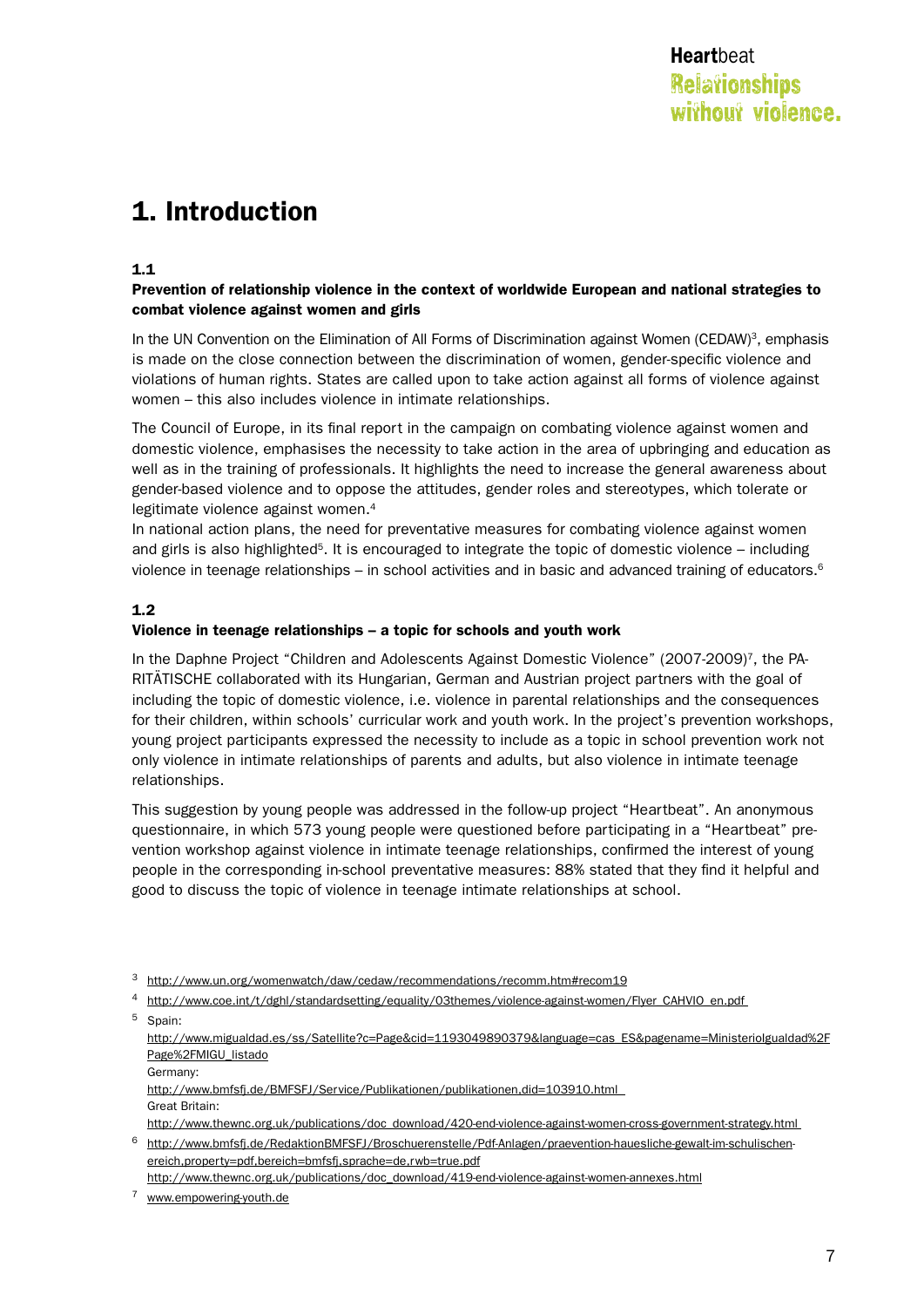According to current studies from Great Britain (2009)<sup>8</sup> and Belgium (2009)<sup>9</sup>, young people rarely disclose their experience of violent relationships to teachers or youth workers. However, this violence frequently has a visible impact on schools, irrespective of the issues being openly discussed. Concentration difficulties, reduction in performance, truancy and increased aggressiveness, drug and alcohol addiction, mental illness and injury – can all arise as consequences of abusive and violent experiences. Schools and youth services are important settings for children and young people to learn about wellbeing and conflict resolution. It is the responsibility of schools and youth services to make themselves aware of child protection measures and to contribute to comprehensively shape the emotional and social learning of children and young people. Young people's social and emotional skills are crucial for the maintenance of healthy and respectful intimate relationships which are free from violence. According to the Heartbeat evaluation 97, 3 % of 112 teachers and youth workers, who participated in Heartbeat further trainings, believe the issue should be covered in schools and youth work. Furthermore, 98, 2 % agree that this should also be a topic for teacher training. 36, 6 % of the respondents have encountered issues of violence in teenage relationships during the course of their work and 69, 4 % hoped to increase their skills for dealing with them.

#### 1.3

#### Aim of this manual

This manual is designed for teachers and other professionals within education and youth work. It aims to equip professionals with resources and information to increase their understanding of the problem of violence in intimate teenager relationships and to show ways of how to implement preventative activities against violence in intimate teenage relationships in schools or youth services. The materials in this manual are especially suitable for delivering workshops with young people aged 14 – 19 years old.

8 http://www.nspcc.org.uk/inform/research/findings/partner\_exploitation\_and\_violence\_wda68092.html, Partner exploitation and violence in teenage intimate relationships, by Christine Barter, Melanie McCarry, David Berridge and Kathy Evans.

<sup>9</sup> http://www.egalite.cfwb.be/fileadmin/sites/sdec/upload/sdec\_super\_editor/sdec\_editor/documents/violence\_envers\_ femmes/Etude\_Violences\_dans\_les\_relations\_amoureuses\_des\_jeunes\_2009\_01.pdf, La violence dans les relations amoureuses des jeunes âgés de 12 à 21 ans. Une étude menée en Communauté française de Belgique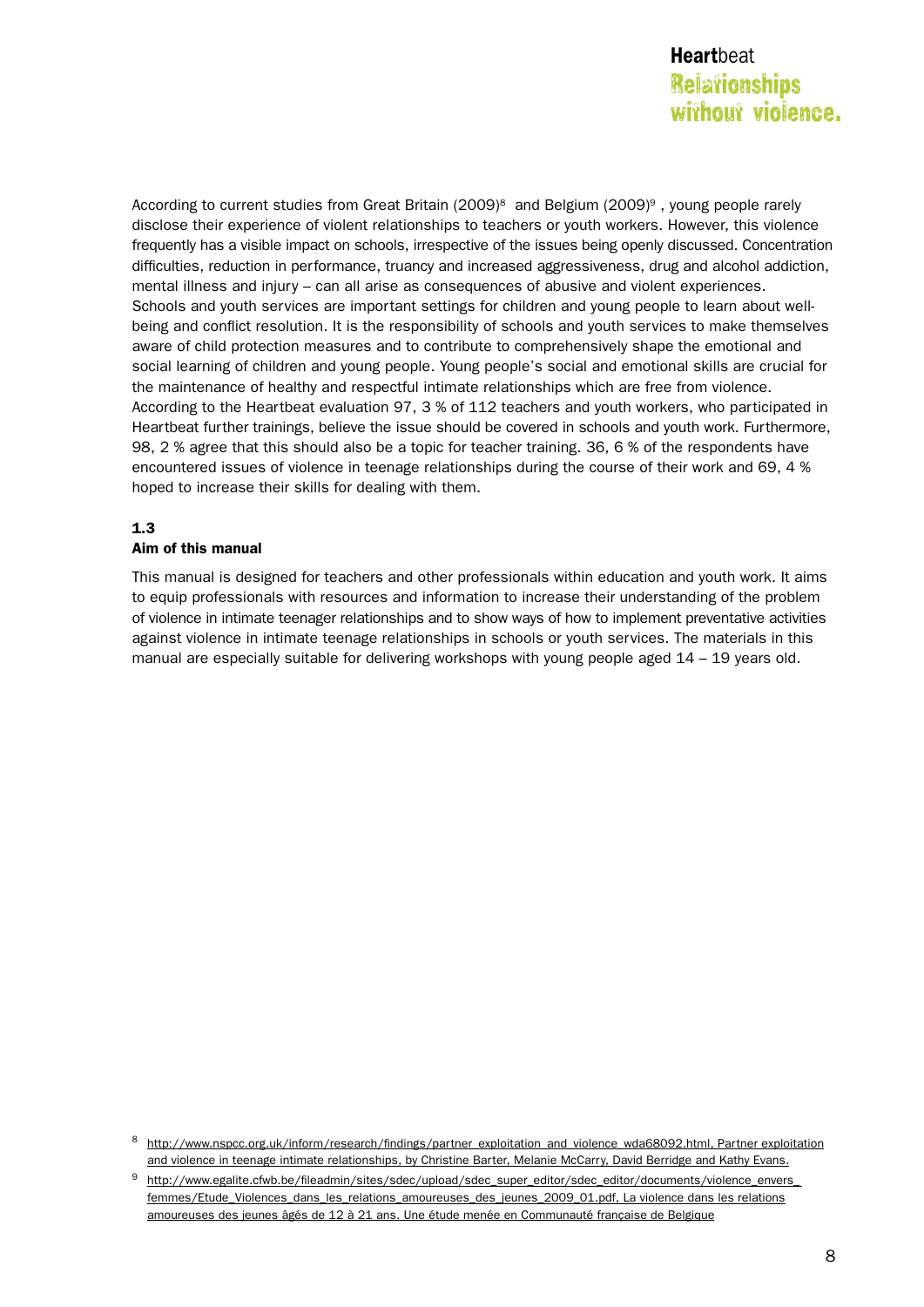# 2. Violence in teenage relationships – a topic for research?

Despite the critical nature of adolescence as a developmental period there is so far very little research into violence in teenage relationships within Europe.

Young people<sup>10</sup> define a close partnership often as one in which both partners openly commit themselves to the partnership.<sup>11</sup>

Existing research, including a German study on (sexual) violence between adolescents<sup>12</sup>, a UK (2009)<sup>13</sup> and Belgium study (2009)14 on violence in intimate teenage relationships, and a host of US prevalence studies<sup>15</sup> on "dating" violence in adolescence show that violence in teenage relationships is a common problem. These studies clearly demonstrate the necessity of prevention programs. US studies emphasise the negative consequences on the development of young people and point out that experiences of relationship violence in adolescence can have harmful effects on physical, psychological and social development as well as on later intimate relationships, and could even result in depression and suicide. In the following, a few results of current studies are presented from UK and Belgium on the prevalence, forms and consequences of violence in intimate teenage relationships. The results of a survey conducted within the Heartbeat project are also presented, covering the attitudes of young people towards violence in intimate relationships.

#### 2.1

#### Opinions and attitudes of young people regarding violence in intimate relationships

According to the result of the Belgium study, in which group discussions were conducted with 12-21-year-olds, young people understand violence in relationships to mean especially extreme physical or sexual violence. They rarely associate other forms of violence such as sexual harassment or emotional and verbal abuse with the term "violence". According to the study, this trivialisation of violence prevents many young people from viewing themselves as a victim or offender of relationship violence. Rather they view relationship violence as a phenomenon that affects others, especially adults.

In an anonymous survey, conducted by the Heartbeat project, young people were questioned about their attitudes towards controlling, manipulating and possessive behaviour in intimate teenage relationships:

<sup>10</sup> BRAVO Dr.-Sommer-Studie. (2009). Liebe! Körper! Sexualität! München: Bauer Media Group.

<sup>11</sup> http://www.empowering-youth.de/downloads/vortrag\_wendt.pdf, Miteinander gehen. Bedeutung und Chancen von Paarbeziehungen im Jugendalter, p.3

<sup>12</sup> http://www.psych.uni-potsdam.de/social/projects/files/sex-aggression-jugend.pdf, Krahé, Barbara/ R. Scheinberger-Olwig/ E. Walzenhöfer: Sexuelle Aggression zwischen Jugendlichen: Eine Prävalenzerhebung mit Ost-West-Vergleich, in: Zs. F. Sozial psychologie, 30. Jg., 1999

13 http://www.nspcc.org.uk/inform/research/findings/partner\_exploitation\_and\_violence\_wda68092.html, Partner exploitation and violence in teenage intimate relationships, by Christine Barter, Melanie McCarry, David Berridge and Kathy Evans.

14 http://www.egalite.cfwb.be/fileadmin/sites/sdec/upload/sdec\_super\_editor/sdec\_editor/documents/violence\_envers\_ femmes/Etude\_Violences\_dans\_les\_relations\_amoureuses\_des\_jeunes\_2009\_01.pdf, La violence dans les relations amoureuses des jeunes âgés de 12 à 21 ans. Une étude menée en Communauté française de Belgique

15 http://www.rand.org/pubs/reprints/2005/RAND\_RP1176.pdf Hickman, Laura J., Jaycox, Lisa H., Arnoff, Jessica: DATING VIOLENCE AMONG ADOLESCENTS - Prevalence, Gender Distribution, and Prevention Program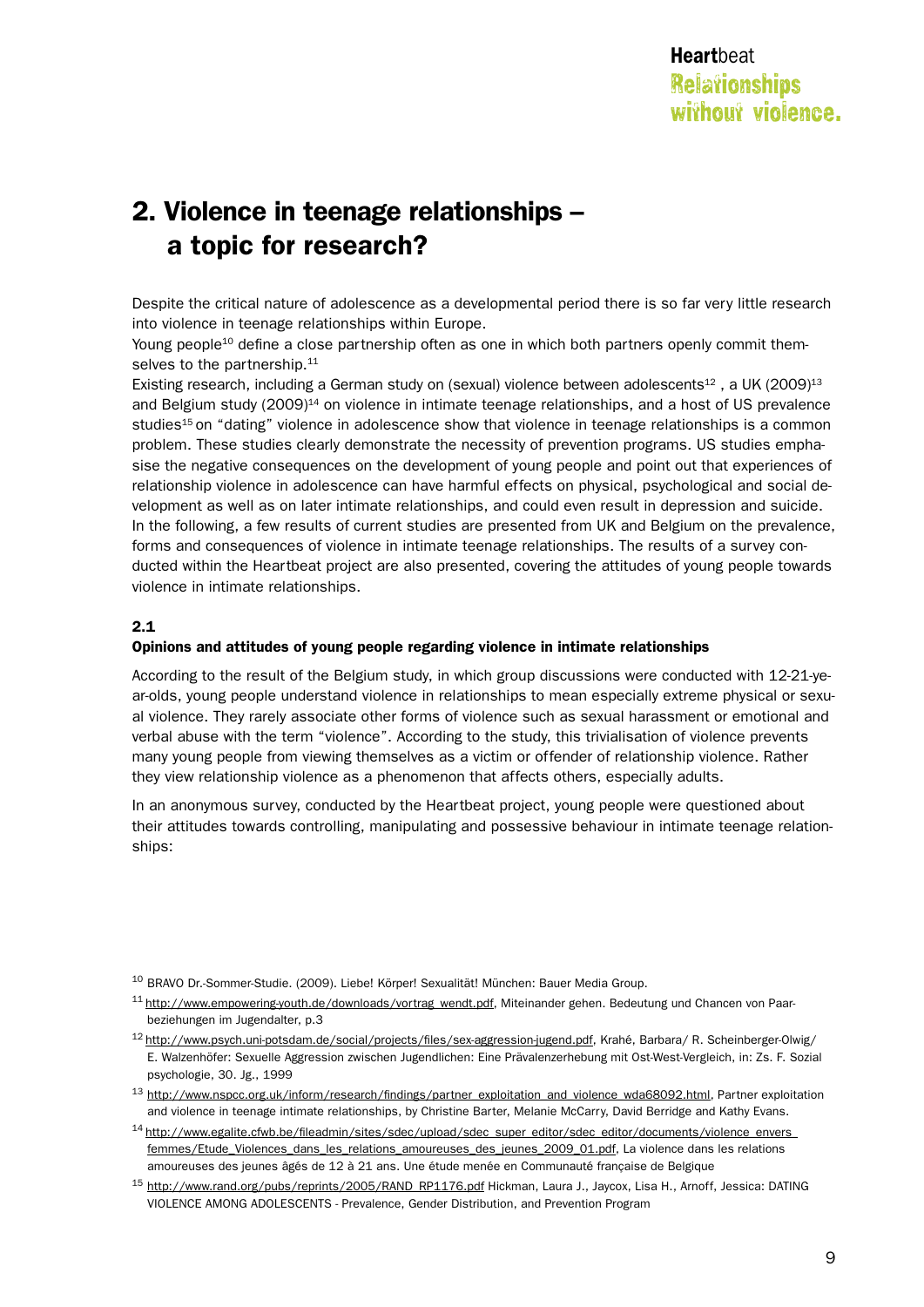- 42,3 % of the respondents said it was okay to read text messages of the other person without asking (responses to this question showed no significant difference between gender)16
- 30,9 % (28,9% of the male and 32,2 % of the female respondents) said it was okay to always want to know where the boyfriend /girlfriend is
- • 10,2% (13,6 % of the male and 8,2 % of the female respondents) said that it was okay to forbid the boyfriend /girlfriend to go out with other people
- $8\%$  (17, 6 % of the male and 2, 5 % of female respondents) said it was okay to pressure the boyfriend /girlfriend sexually.

Of the young people questioned 30,4% (37,3% of the boys and 26,4% of the girls) thought that victims can be blamed for starting violence in a relationship, i.e. that it was a person's own fault if they get hurt or threatened in the relationship.

#### 2.2

#### Prevalence, forms and consequences of violence in intimate teenage relationships

There are different forms of violence in intimate relationships which manifest on a psychological or emotional, physical, sexual and social level. Violence in intimate teenage relationships is not an individual case. The majority of the 12-21-year-old participants surveyed in the Belgian study (2009) had already experienced or even used violent behaviour in a relationship. Nine out of ten young people were victims of especially abusive verbal and psychological relationship violence, 32% of which experienced this abuse constantly or frequently.

In the British study on violence in intimate teenage relationships (2009), 1353 young people between 13-17 years old were questioned, not only on their experiences with violence in their intimate relationships, but also on the consequences thereof.

Almost 75% of girls and 50% of boys reported having experiences of emotional abuse. 33% of girls but only 6% of boys thought that this would have negative effects on their well-being. The most frequently named forms of emotional violence were "being made fun of" and being "constantly controlled and checked".

About 33 % of girls and 16 % of boys reported of some sort of sexual violence. 70% of the girls and 13% of the boys stated that it had negatively impacted on their welfare. $17$ 

Approximately 25% of girls and 18% of boys reported physical violence from their partner. 11% of girls and 4% of boys reported severe violence. Here too, considerably more girls (75%) than boys (14%) suffered a negative impact on their well-being.

Girls are more frequently victims of violence in intimate teenage relationships than are boys, especially when they have a much older partner.<sup>18</sup> Girls suffer more from the physical and psychological consequences of violence than do boys. Girls with violent experiences deal with strong feelings of fear, worthlessness, shame and guilt, while boys frequently dismiss their victim experiences as insignificant. Interviews with male adolescents point out that this has less to do with the respondent's image of masculinity, which doesn't allow for "being a victim". In fact, the use of violence by a girlfriend affects male adolescents less or is perceived as being more of a bothersome and annoying nuisance, which is usually ignored, but to which they sometimes respond with a much stronger act of violence. Boys, who do not take their own victimisation seriously, may also have a tendency – according to Barter<sup>19</sup> – to trivialise and downplay their own violent behaviour towards their girlfriend.

 $16$  Not all respondents mentioned their gender on the questionnaire

<sup>17</sup> For validity of the statements made by boys, see Barter, http://www.empowering-youth.de/downloads/speech\_barter.pdf, p.14-15

<sup>18</sup> As risk factors for victimisation in intimate relationships, Barter names older partners for girls, experiencing violence in the parental relationship as well as abuse and abusive experiences in their own lives: http://www.empowering-youth.de/ downloads/speech\_barter.pdf,, p. 15/16-

<sup>19</sup> http://www.empowering-youth.de/downloads/speech\_barter.pdf,, p. 16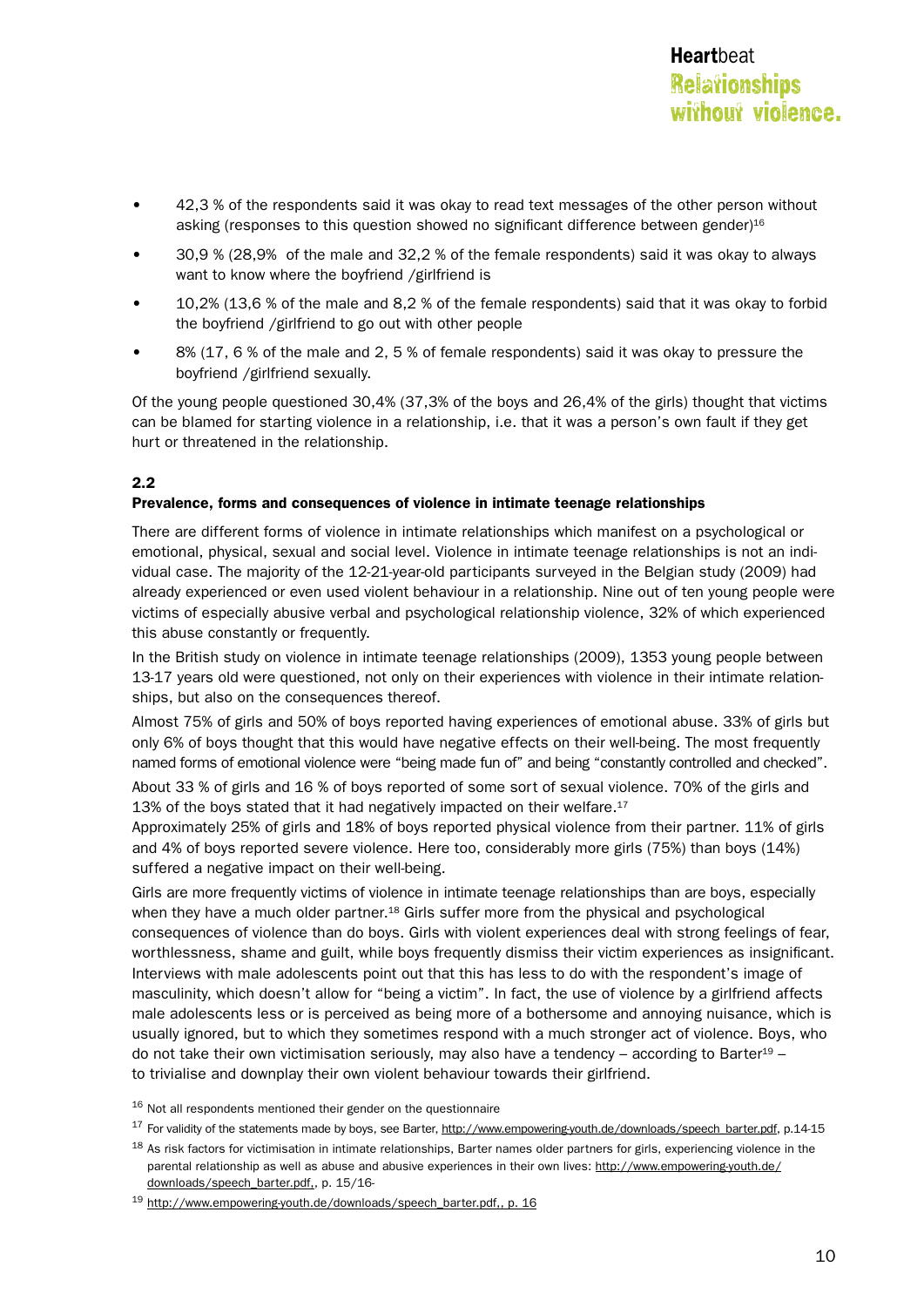# 3. Suggestions for the implementation of workshops for school classes and youth groups on the prevention of violence in intimate relationships

#### 3.1.

#### Aim of the workshops, contents and methodology

In the prevention activities against violence in intimate relationships, girls and boys should be strengthened both in their role as a (potential) partner as well as in their role as (potential) confidants for peers who are entangled in violent relationships.

The aim of the prevention activities is,

- to encourage respectful behaviour with the other and with their own gender, and to encourage healthy intimate teenage relationships,
- to clarify to young people forms and consequences of relationship violence,
- to talk about power and control in intimate relationships
- to demonstrate ways to escape/avoid violence
- to make evident and strengthen the support potentials of peers
- to introduce violence protection and intervention measures for the protection against violence in intimate relationships as well as to introduce help and counselling services.

The workshops deal with the ability to handle strong feelings, both positive and negative: with feelings of being in love and lust but also with feelings of fear, anger, disappointment and vulnerability. In an intimate relationship, one or the other of these feelings could occur. However, the workshops do not only deal with feelings, but rather also with values, orientations and attitudes with regard to love, partnership, men and women roles as well as the estimation thereof, what is a public and what is a private matter, what is acceptable in a relationship and what is no longer acceptable or considered to be violent behaviour. Questions are posed, such as e.g.

- What is healthy, attentive and caring behaviour and what is manipulating, controlling and intimidating behaviour in a relationship?
- How does a healthy relationship feel and how does an intimidating one feel?
- What is violence? And what are common myths that justify violent actions? Who carries the responsibility for violent actions?
- Does relationship violence affect girls and boys or men and women equally?
- Why is it sometimes hard to break free from a violent relationship?
- Is violence in intimate teenage relationships a private problem that only concerns the two people involved? When is it okay to intervene?
- Who and what can help young people to break free from a violent relationship?
- How can peers of affected friends help?
- Where can affected young people find advice and professional support?

In order to motivate young people to actively deal with these questions, it is important to work with methods, which encourage them to express and discuss their own feelings, opinions and world views. In order for such private and intimate topics to be comfortably discussed in the class/group, an atmosphere of trust and mutual respect must be cultivated.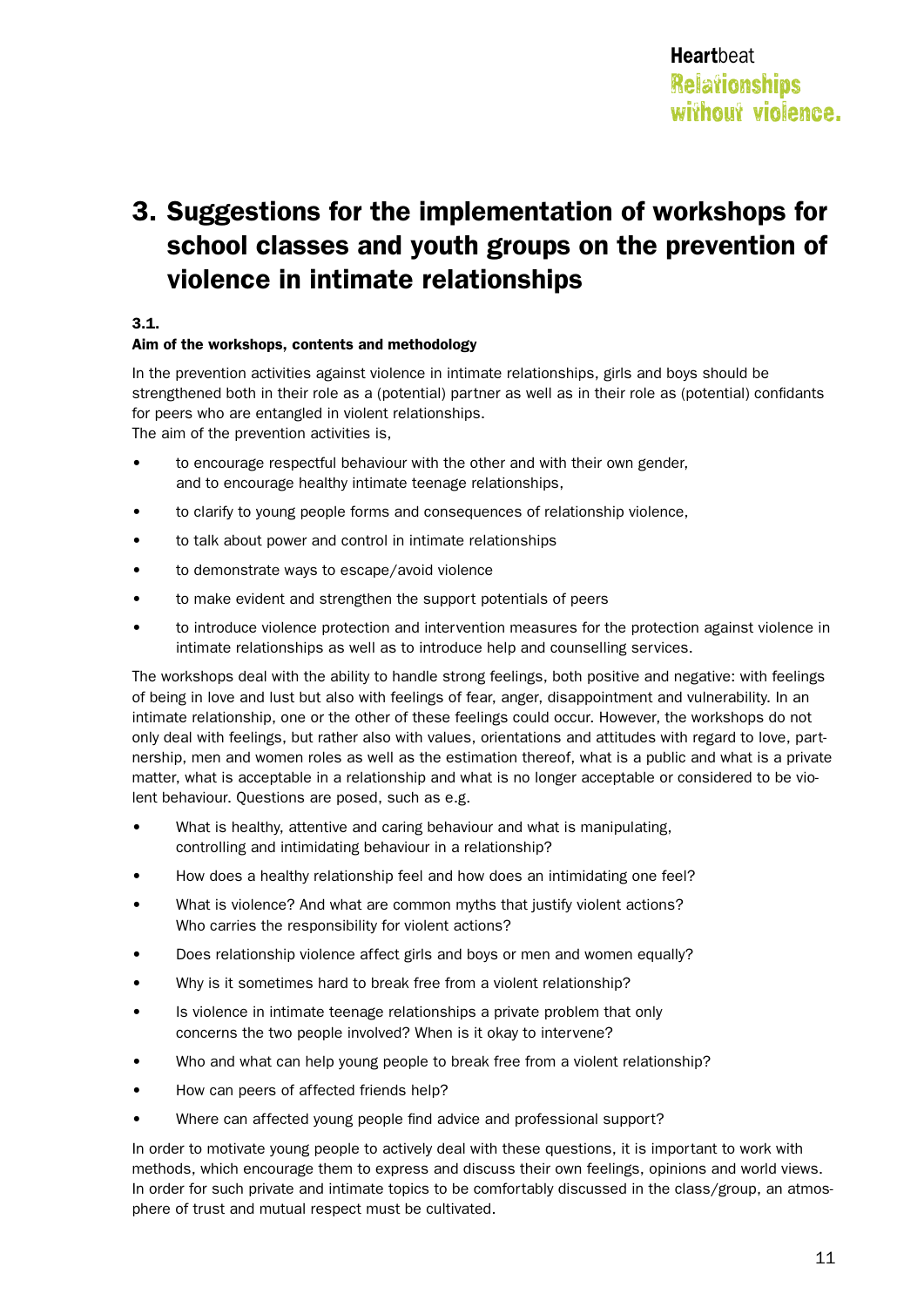#### 3.2 Personnel and structural framework conditions

The experience and evaluation results of Heartbeat indicate that the majority of young people are interested and committed to exploring issues of violence in relationships. However it is important to know that the confrontation with the issues can meet with diverse reactions and feelings and it could even trap into personal unresolved experiences. Participants may also reveal experiences of violence, for which the class/group is not the right place to disclose such information. It is possible that some participants have opinions, which tolerate and support violence or whose denying and disruptive behaviour hinders the workshop. It is also possible that "opinion shapers" in the class will try to exert pressure on the others to adopt certain attitudes.

These challenges clearly demonstrate that the workshops place multifaceted demands on the personal, professional and educational competencies of trainers: e.g.

- Expertise, e.g. knowledge on the connection between gender inequality and violence in intimate relationships, as well as on the frequency, dynamics, forms and consequences of violence in intimate teenage and adult relationships
- Knowledge of the local help system
- Ability for self-reflection and awareness about own attitudes towards violence.
- Experience in educational work with young people
- Ability to constructively deal with disturbances and problematic opinions
- Ability to perceive and appropriately deal with the emotions of participants From the project experiences it is recommended,
- to include exercise from all three modules of this manual in educational activities (healthy relationships, abusive relationships, help and support).
- to provide an opportunity for working in small groups.
- to work with a co-trainer of the opposite sex and to provide an opportunity of exercises and activities in groups separated by gender if the workshops are conducted in mixed-gender groups.
- that teachers plan and lead the workshop if possible in cooperation with experts in the field of prevention of violence in intimate relationships.
- to identify support services prior to the workshop for young people affected by violence or who are using violence.
- to have a concept of how to deal with young who signalise that they don't want or can't work on this issue in class/group. They should have the opportunity to back out of some exercises or to leave the workshop in order to talk to a mentor or to realise alternative lessons.
- that external experts plan sufficient time and resources to fully involve schools or other coope rating organisations in their work – e.g. involvement in announcement and exchange about ap proach, concept and content of preventative measures.
- to commit 6 hours of contact time to cover the issues of young people.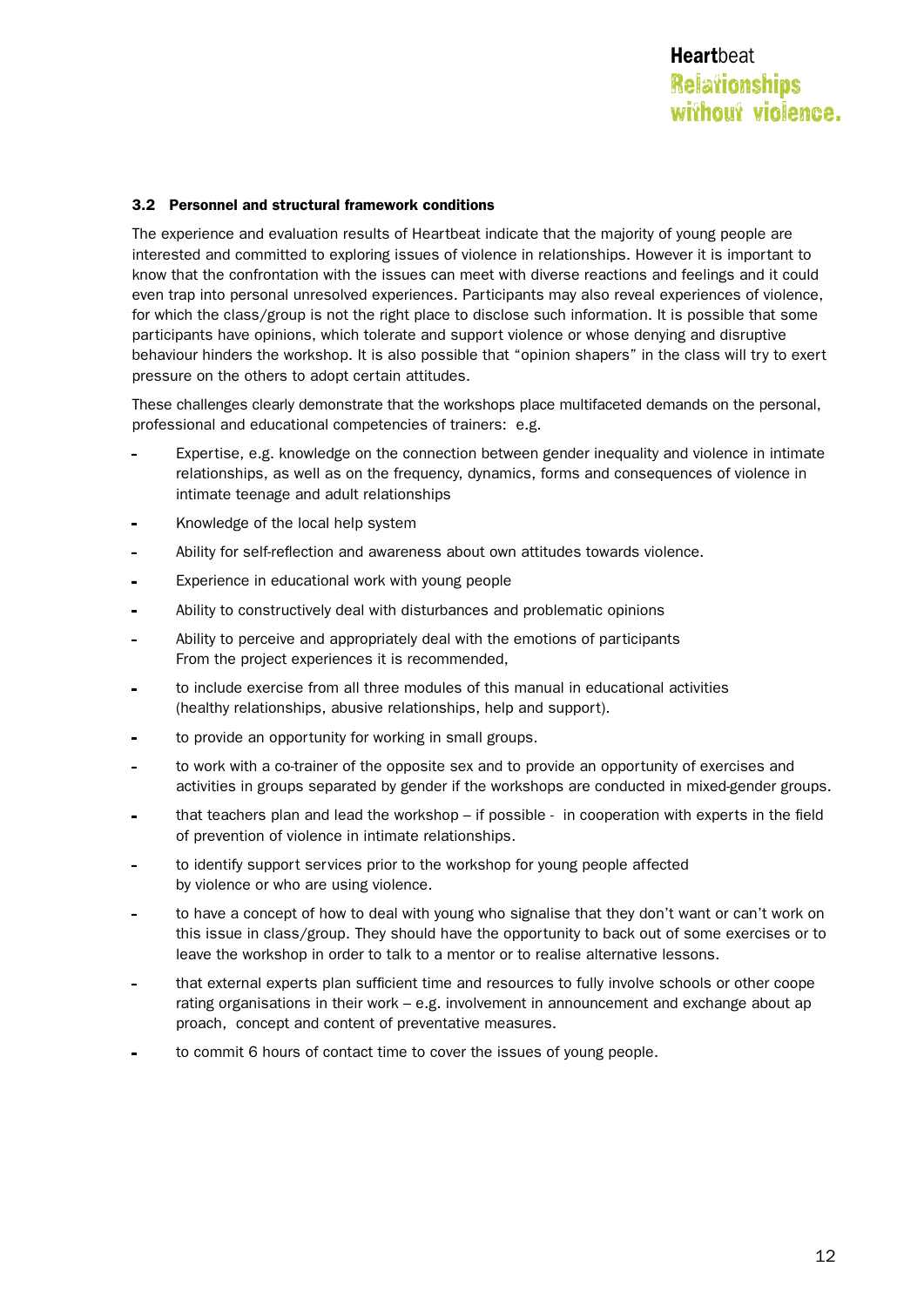# 4.Practical training and educational materials

#### 4.1. **Overview**

| <b>Module</b>                                            | <b>Educational objectives</b>                                                                                                                                                                                                                           | <b>Exercises</b>                                                                                                                                                                                           | <b>Time frame</b>                                                                                               |
|----------------------------------------------------------|---------------------------------------------------------------------------------------------------------------------------------------------------------------------------------------------------------------------------------------------------------|------------------------------------------------------------------------------------------------------------------------------------------------------------------------------------------------------------|-----------------------------------------------------------------------------------------------------------------|
| 1) Healthy and re-<br>spectful intimate<br>relationships | Discussion about values<br>and attitudes, orientation<br>about what "respectful<br>intimate relationships"<br>are                                                                                                                                       | • Introduction into human<br>rights<br>• Healthy relationships-<br>unhealthy relationships<br>• Relationship scale                                                                                         | 10 minutes<br>30-40 minutes<br>10 minutes                                                                       |
|                                                          | Explore and express own<br>desires, needs and fee-<br>lings about or in a roman-<br>tic relationship                                                                                                                                                    | • Silhouette – being in<br>love<br>• Relationship Top 10                                                                                                                                                   | 50 minutes<br>45 minutes                                                                                        |
|                                                          | To know that not eve-<br>rything that hurts is<br>considered "violence"<br>- encourage the ability<br>to deal with conflicts in<br>relationships                                                                                                        | • Role playing, conflicts in<br>friendships<br>• Dice game - relation<br>ship conflicts                                                                                                                    | 45-60 minutes<br>40 minutes                                                                                     |
| 2) Violence in<br>intimate relation-<br>ships            | Be aware and informed<br>about<br>• Warning signs<br>• Forms, dynamics and<br>consequences of<br>relationship violence<br>• Connection between<br>gender roles and<br>relationship violence                                                             | • Beware!<br>• What is your position?<br>• How far would you go?<br>• Relationship light<br>• Why do some people<br>stay?<br>• Case study<br>• Early warning signs<br>• Status<br>• Card game<br>• Excuses | 15-20 minutes<br>1 hour<br>40 minutes<br>30 minutes<br>1 hour<br>1 hour<br>1 hour<br>1 hour<br>1 hour<br>1 hour |
| 3) Support and help                                      | • Encourage peer support<br>• Inform youths about<br>legal regulations on<br>the protection against<br>relationship violence<br>and stalking<br>• Introduce services and<br>facilities that offer help<br>and intervention for<br>relationship violence | • Interfere or stay out of it<br>• Talk, I'm listening to<br>you<br>• Legal measures against<br>violence in intimate<br>relationships                                                                      | 30 minutes<br>20-25 minutes<br>10 minutes                                                                       |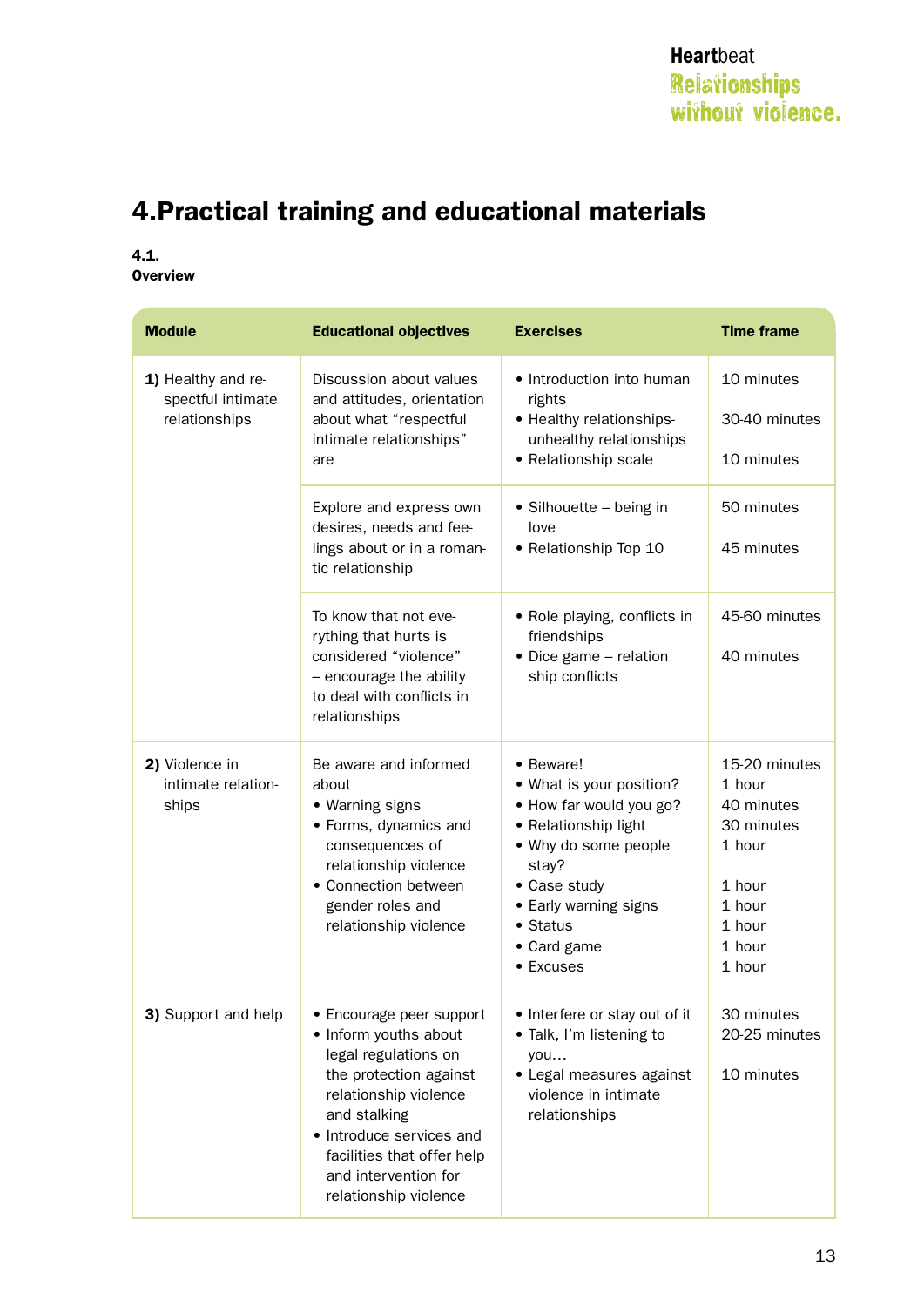#### 4.2 Module 1: Healthy relationships

#### Objectives of Module 1:

To understand what healthy or respectful relationships are, to be able to distinguish own needs from the needs of another person, to explore and to speak about own whishes, needs and feelings, to share values and attitudes, to know that not everything that hurts is violent – ability to manage conflicts in a relationship

| <b>Exercise:</b>                                                                         | Introduction to human rights                                     |
|------------------------------------------------------------------------------------------|------------------------------------------------------------------|
| Aims:                                                                                    | To inform about human rights                                     |
| <b>Materials:</b>                                                                        | Two posters on human rights, manuscript for a short presentation |
| Contributed by TIMA/PfunzKerle, Tübingen, http://tima-ev.de/, http://www.pfunzkerle.org/ |                                                                  |

#### Input:

There are a number of laws and guidelines to govern the coexistence of people. Some laws are already old, some are newer, many have been changed over the course of time. On the first poster a universal human right is formulated which applies in all 192 member states of the United Nations (UN). But what is that: human dignity? We all know the word "dignity".

But how would you explain it?

#### *Discuss the answers of the participants.*

Behind the word "dignity" is the idea and belief that every person is valuable, every person has a significance, an importance and greatness, independent of how they view themself or how others view them, regardless of his age, which gender he is or which race he belongs to. The dignity of each person must be protected and must not be disturbed or damaged.

The respect for the dignity of the individual includes the fact that people have the right to be treated with respect. Then how would you explain'respect'?

#### *Discuss the answers of the participants*

We would like to discuss with you the meaning of respect in your relationships, especially in intimate relationships. We will talk about romantic relationships that are healthy. But we also want to talk about challenging relationships – we all know that there are also unhealthy relationships and we will talk about how to protect ourselves from unhealthy situations.

Poster 2:

You have the right to be treated with respect

#### Poster 1:

All human beings are born free and equal in dignity and rights.

Basic Law, Article 1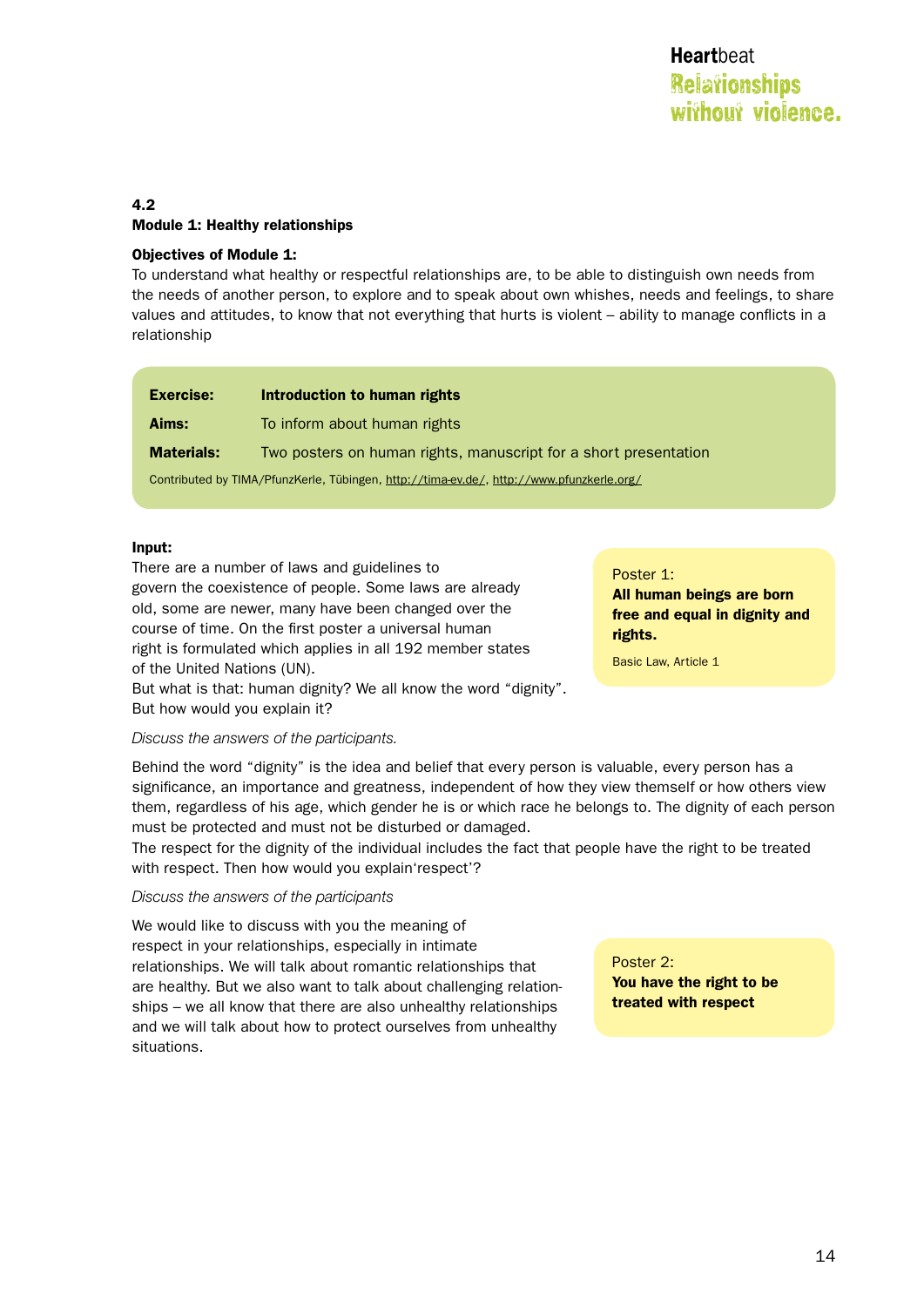| <b>Exercise:</b>                               | "Healthy relationship - unhealthy relationship"                                        |
|------------------------------------------------|----------------------------------------------------------------------------------------|
| Aims:                                          | Getting in touch with what participants already think about good and bad relationships |
| <b>Material:</b>                               | Blackboard or flip-chart, markers                                                      |
| Contributed by NANE, Budapest, http://nane.hu/ |                                                                                        |

**Instructions:** Today we'll talk about healthy and unhealthy intimate relationships and what this means. There are good and less good intimate relationships, and most likely you've already seen both in your surroundings.

#### Step 1: Healthy relationships:

Think of an intimate relationship among your friends, your parents' friends, among relatives (a couple of any age) which you believe to be a healthy relationship. After you found an example for a healthy relationship, please turn to your neighbor, and discuss a few minutes in pairs what you believe makes this intimate relationship a good relationship (without actually disclosing who you have thought of). Please turn then back into the larger circle and share some of the examples of what constitutes a healthy intimate relationship. We'll write down all your ideas on the blackboard/flipchart.

We see that there are different and even controversial attributes on the list we've collected. This shows individual differences. Somebody might find that 'doing everything together' is part of a good relationship, whereas somebody else might have suggested that 'having separate interests' is important. What makes one relationships work, might not be right for another, still, both might be well functioning intimate relationships.

A good relationship is founded on mutual respect which always has to be present. Could you please give examples of signs of mutual respect in a relationship, as well as further examples that are more of a matter of individual needs?

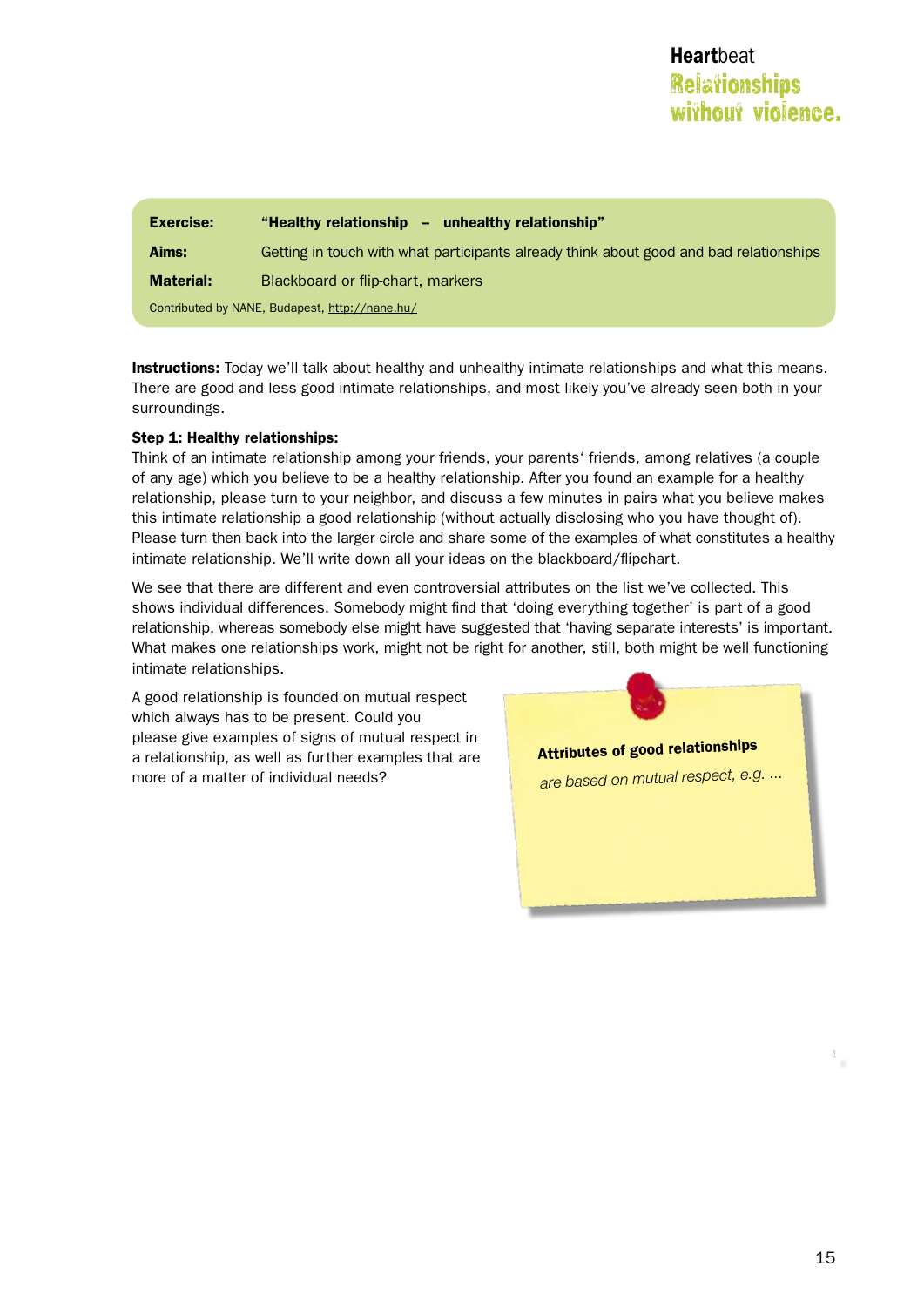#### Step 2: Unhealthy relationships.

Now think of an intimate relationship in your surroundings, but this time think of one that you consider an unhealthy, not-well functioning relationship. After you have all thought of one, again, turn to your neighbor (but now on the other side), and discuss without mentioning who you are talking about, from what signs you drew the conclusion that these are unhealthy relationships.

As before, we'll collect attributes of unhealthy relationships and put it on the board.

As well as in good relationships there can be very individual reasons for not being happy in a relationship. Basic attributes of unhealthy relationships are lack of respect for the other and act in a way that violates the basic rights or dignity of the other.

Can you name a few examples for both (individual reasons for a relationship not working and examples that are about a lack of respect or violations of rights or dignity)?



#### Tips for trainers:

*Watch out for examples of a good relationship that is not about mutual respect. Typical examples could*  be that some participants might find it a well functioning relationship where one of the couple obeys the *other, and might find it an unhealthy relationship where the opposite happens. It is important in such situations to point out the importance of mutuality in a relationship, and also that being part of a couple does not mean loosing basic freedoms. In a healthy relationship parties cooperate with each other, rather than one of them obeying the other.*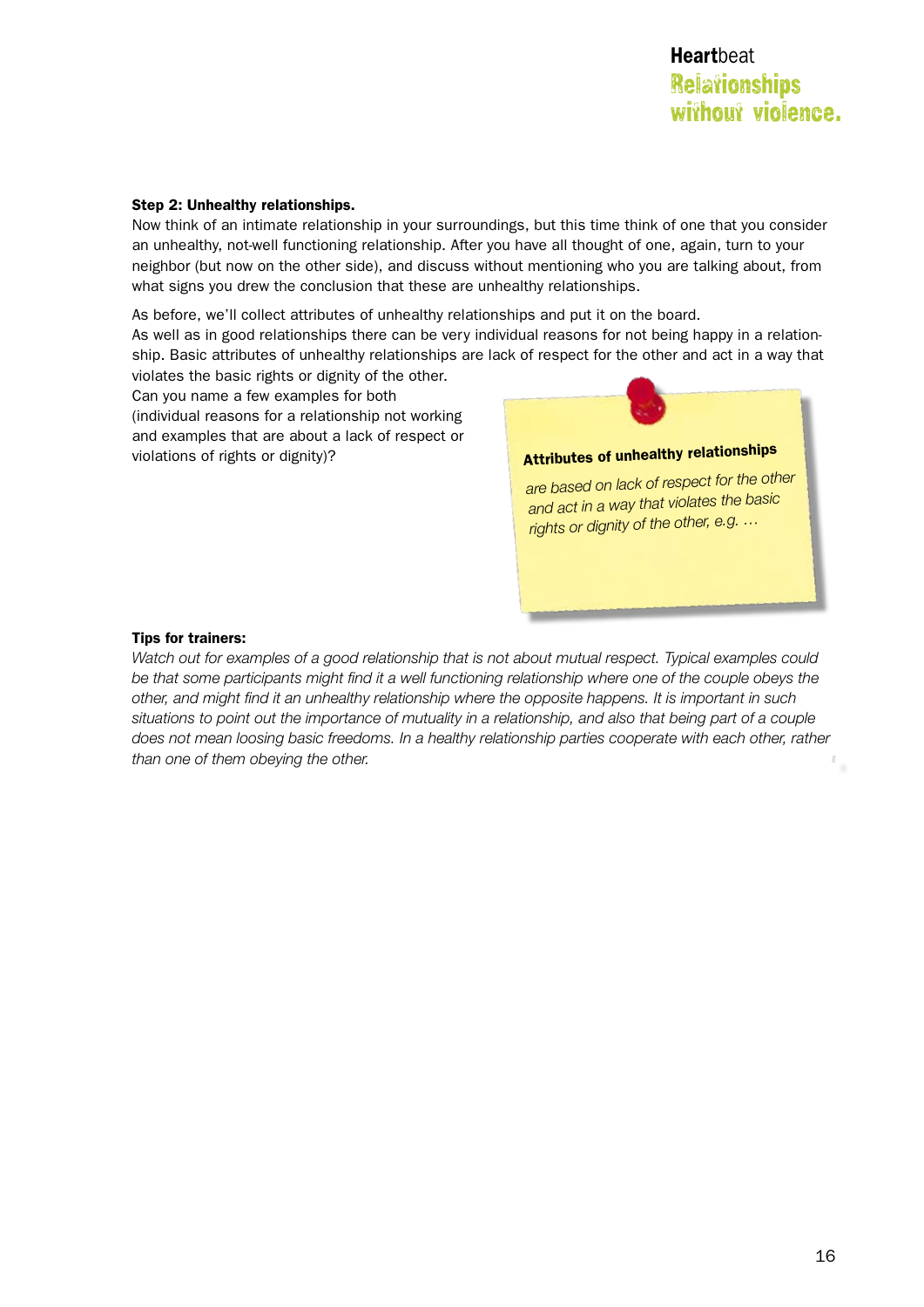| <b>Exercise:</b>                                                                                  | <b>Relationship scale</b>                                                                                                               |
|---------------------------------------------------------------------------------------------------|-----------------------------------------------------------------------------------------------------------------------------------------|
| Aims:                                                                                             | To be aware about what means respectful and disrespectful behaviour irelationships                                                      |
| <b>Material:</b>                                                                                  | Using masking tape, tape lines on the floor and draw a plus, minus and questio mark<br>for a scale; an outline of relationship examples |
| Contributed by TIMA e.V. and PfunzKerle, Tübingen, http://tima-ev.de/, http://www.pfunzkerle.org/ |                                                                                                                                         |

Instruction: We would like to do a little exercise with you in which we would like to find out with you what respectful relationships are. Sometimes it isn't very easy at all to distinguish them in everyday life. This exercise can help you with that.

To do this, we will read you various examples. Then you should decide on your own whether the example presented was describing a respectful relationship or not. There is also an arrangement of scales on the floor similar to a thermometer. There are three categories: Plus, minus and question mark. Plus means: "I think this is a respectful relationship". Minus means: "I think this is a definitely not a respectful relationship". Question mark means: "I am not sure if this is a respectful relationship".

Now it is your task to decide on one of these three points, depending on your opinion of the example given.

Please really try to take a position, which represents your opinion and not that of your friends. It's not about right or wrong in our workshop, but rather that you look for and find out your own point of view, and that we learn about your thoughts on the topic of relationships. Once you have all taken your positions, we will conduct short interviews with some of you, and ask why you chose this particular position.

#### Example situation "Relationship barometer":

Tips for trainers: *You may choose three to five of these examples. It is advisable to read out examples for respectful relationships as well as for problematic relationships.*

**1.** Sibel and Mauro are both 16 years old. They know each other from school and have been together for four months. Sibel has a hobby that takes up a lot of time; she is a singer in a band and she would like to audition for a casting show. Mauro doesn't like that; he would like to spend more time with Sibel and besides, he thinks her casting shows are boring. As a result, they sometimes argue about it. Then they talk about it with each other. Sibel tells Mauro how much the band and singing mean to her. Mauro eventually accepts Sibels hobby. He decides to take more time for himself as well, to continue writing his rap lyrics.

*The majority of youths classified this example as a respectful relationship. However, critical voices are also to be appreciated, as they sharpen the awareness for what respect can still mean: for example, that a compromise should not be one-sided, as in this case.*

**2.** Yasimin and Karim, 16 and 17 years old, have been a couple for a few months. Yasimin doesn't go out much with her friends because she knows that Karim doesn't want her to. One evening while Karim is out with his buddies, her girlfriend comes over and convinces her to finally go to the movies again. She decides to go and has a lot of fun. When Karim hears about it the next day, he asks her about it. They get into an argument; he becomes more and more angry and eventually slaps her across the face.

*In this example there are clear characteristics of control and intimidation right up to physical violence.*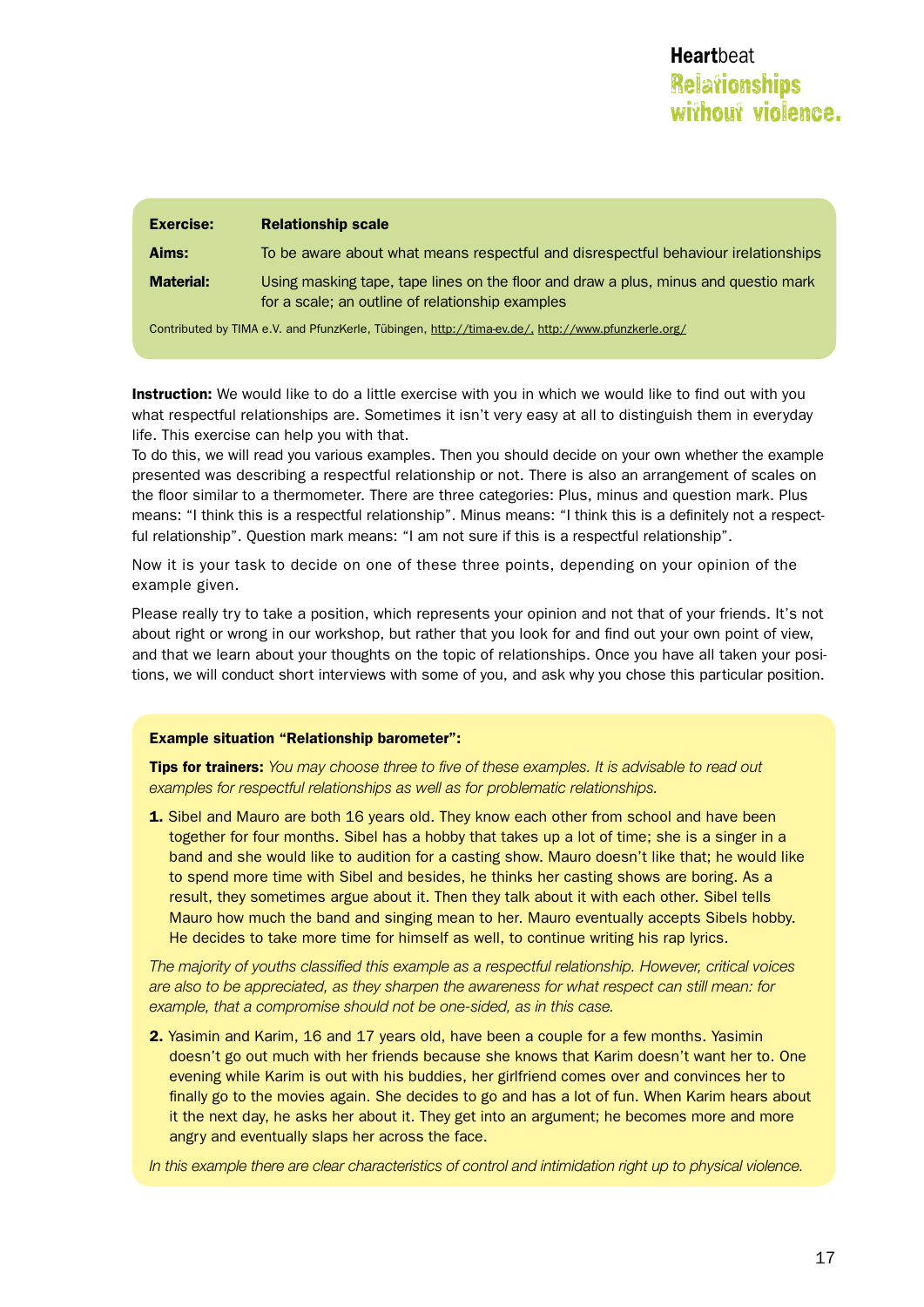**3.** Maria and Denis have only been together for a few weeks. They are both 15 years old. Maria is very curious and is also totally in love with Denis, which is why she would like to know every thing about him. One day Denis noticed that when he left the room for a minute, Maria took his cell phone and read his SMS.

*Here we observe very different views on whether or not reading an SMS is considered to be a breach of trust or if it is seen as common behaviour. The privacy of letters also applies for electronic communication but many youths are not aware of this.*

4. Anna and Mustafa have been together for a long time. They are both in their early twenties and move into an apartment together. Both work the entire day and don't come home until evening. Anna tries really hard to keep the apartment looking nice and clean. Mustafa on the other hand is not very tidy and often leaves his things lying around. One evening they get into ano ther fight and are so mad at each other that they stop talking to each other. The next evening, when Anna comes home, Mustafa had cleaned up the apartment and put flowers on the table.

#### *In this example, there are both characteristics of a respectful relationship as well as indications for unfavourable conflict-solving strategies.*

**5.** Victor and Nadine were together for one year. Victor fell in love with another girl and therefore broke up with Nadine. But Nadine is still very attached to him and still cannot believe that they broke up. She writes him a ton of love emails and SMS and acts as if they are still together like they were last year. When he doesn't react, she writes to him: "Stay with me, or I'll kill myself".

*This is a clear example of a problematic separation: Disbelief of the separation, stalking and threats of aggression towards oneself are all behaviour patterns that are far from respectful behaviour and can often only be solved with outside help. During separations, there is an especially high risk of abuse and acts of violence.*

6. Caro and Paolo have only been together a short time. Caro still has frequent contact with her ex-boyfriend. Paolo is very jealous about that and does not want the two of them to see each other. One day while Caro is in the city with her girlfriends, she coincidentally runs into her ex and talks to him a little. A friend of Paolo's sees this and tells him about it. Paolo becomes very angry and calls Caro a slut.

*Insults and jealousy are some of the most frequent problematic types of behaviour in relationships.*

**7.** Katja is scared because her ex-girlfriend Natalie wrote her several threatening emails: "You will regret that you broke up with me!" Natalie looks at Katja's profile in the student-onlinedirectory several times a day to read who is writing what to her.

*Threatening the ex-girlfriend is evidence of little respect. The Internet makes it easy to spy on someone and to pressure them with it. All forms of violence are also present in same-gender relationships, which is why we deliberately created this example.* 

8. Patrick and Ivonne are both 14 and have been together for a one week. Ivonne thinks Patrick is cute, has even kissed him a few times already. Now Patrick wants more and gives her a French kiss. Ivonne doesn't like it and always evades his attempts. Patrick doesn't give up and keeps trying again and again. After a few times of this back and forth, Ivonne pushes Patrick away and says: "Stop it." He turns away disappointed and sits next to her frustrated.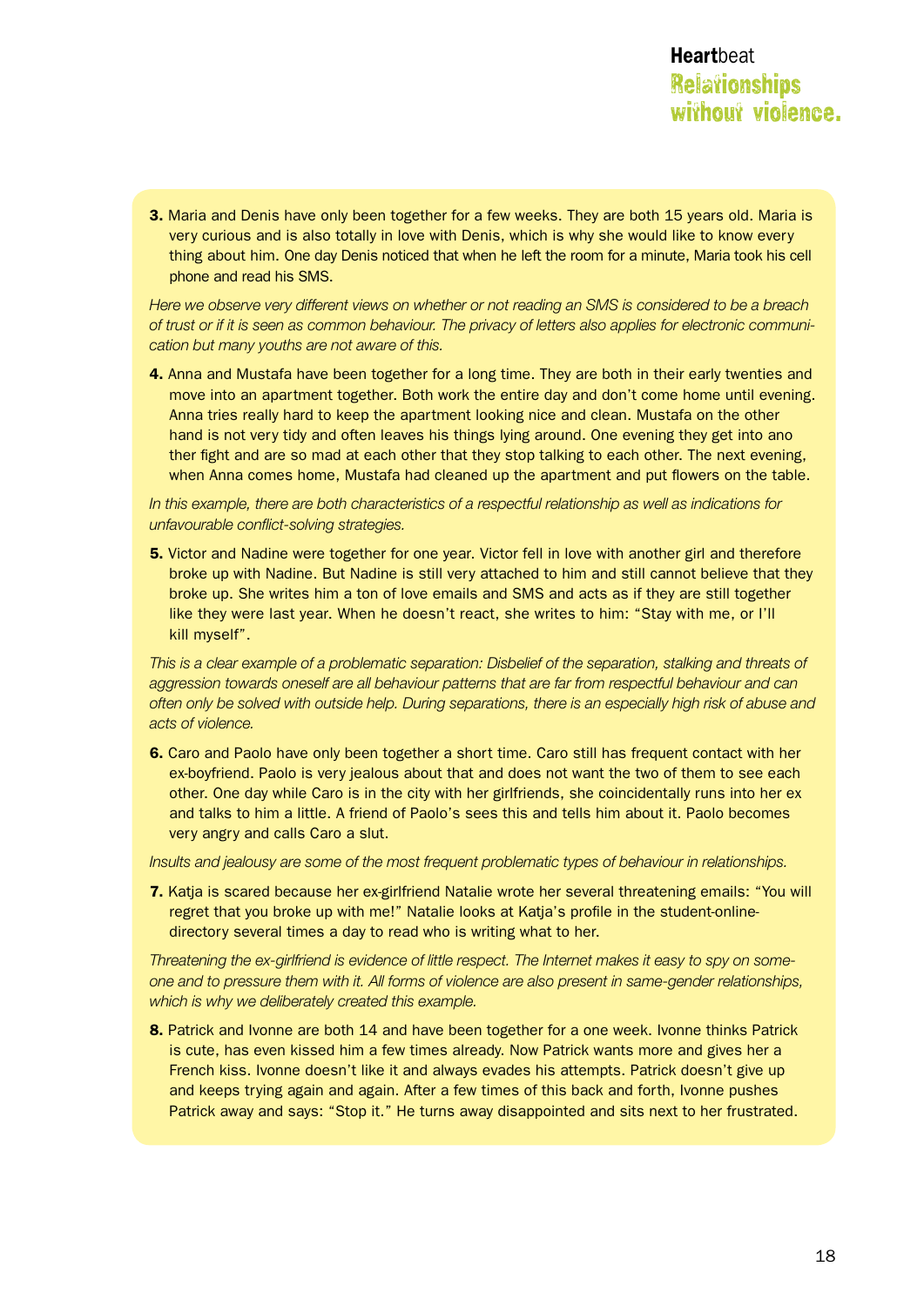*Setting the boundaries in a brand new relationship is a challenge for couples of any age, and especially for young people who do not have any, or hardly any, experience. That something may go wrong is understandable. Therefore it is important to learn to express one's own wishes regarding sexuality and intimacy respectfully. This is difficult because it is often embarrassing and uncomfortable to talk about such things at first.*

9. Fabiola and Costas are both 17 years old. Fabiola is Costas's first girlfriend. Fabiola would like to sleep with him, but he doesn't want to yet. One evening she says to him: "If you don't want to, then I'm breaking up with you."

*Pressuring the partner sexually and threatening to end the relationship is a very clear warning sign. In this example, gender role stereotypes were purposely reversed in order to initiate a discussion about it. What do youths think if we reverse the roles of girls and boys?*

#### Tip for the trainers:

*This exercise should motivate participants to adopt their own point of view when confronted with such a topic. The trainers have the responsibility to accept all points of view equally.*

*How can trainers deal with the dilemma of not accepting points of view agreeing with violence, yet at the same time to clearly and unequivocally express their own nonviolence standpoint?* 

*We would like to ask the participants to stand on the scale at the point, which reflects their own opinion. We would like to emphasise that it has nothing to do with "right" or "wrong", but rather more to do with an open and honest discussion about a difficult topic. In some cases it is even important to praise "dissenters" because they had the courage to take their own stance. Young people have often not yet formed established opinions on the topic of respectful relationships and do not really know how they should act within a relationship and where their boundaries are for what they can and would like to endure. So to take a stance here means for you to do so experimentally, through which one will learn to compare own ideas with the others in the group.*

*In the second step, once everyone has taken their positions, we will conduct short individual interviews with some participants and will ask them to explain why they are standing on this particular position. It is important to ensure that all participants are enabled to speak. In this way, it is virtually impossible to hide behind the opinion of the others. When participants say: "I have the same opinion as XY" then we ask them to express it again in their own words. Interesting questions for the topic crystallise out of the positions and opinions of the participants. We will write these questions on the blackboard, but will not discuss them yet at this point in time.*

*The questions will provide us with a direction in which we can continue to work with the group. When for*  example several people believe that insulting expressions such as "whore" or "slut" are not violent but rather *"normal", then the discussion serves to readdress this topic at a later point in time, to discuss it with the group and to clearly express their own points of view about it. By taking this multilevel approach, we avoid*  fully exposing someone and we show that we do take the opinions of others seriously, but do not necessarily *share them. The interview phase should not take too long; otherwise the group will become too restless.*  With the "interviews", it is only about the participant providing a brief, concise explanation of their position. In *each round approximately four to six participants will be questioned. The example situations mentioned can of course be altered or supplemented and adapted to the situation and the group.*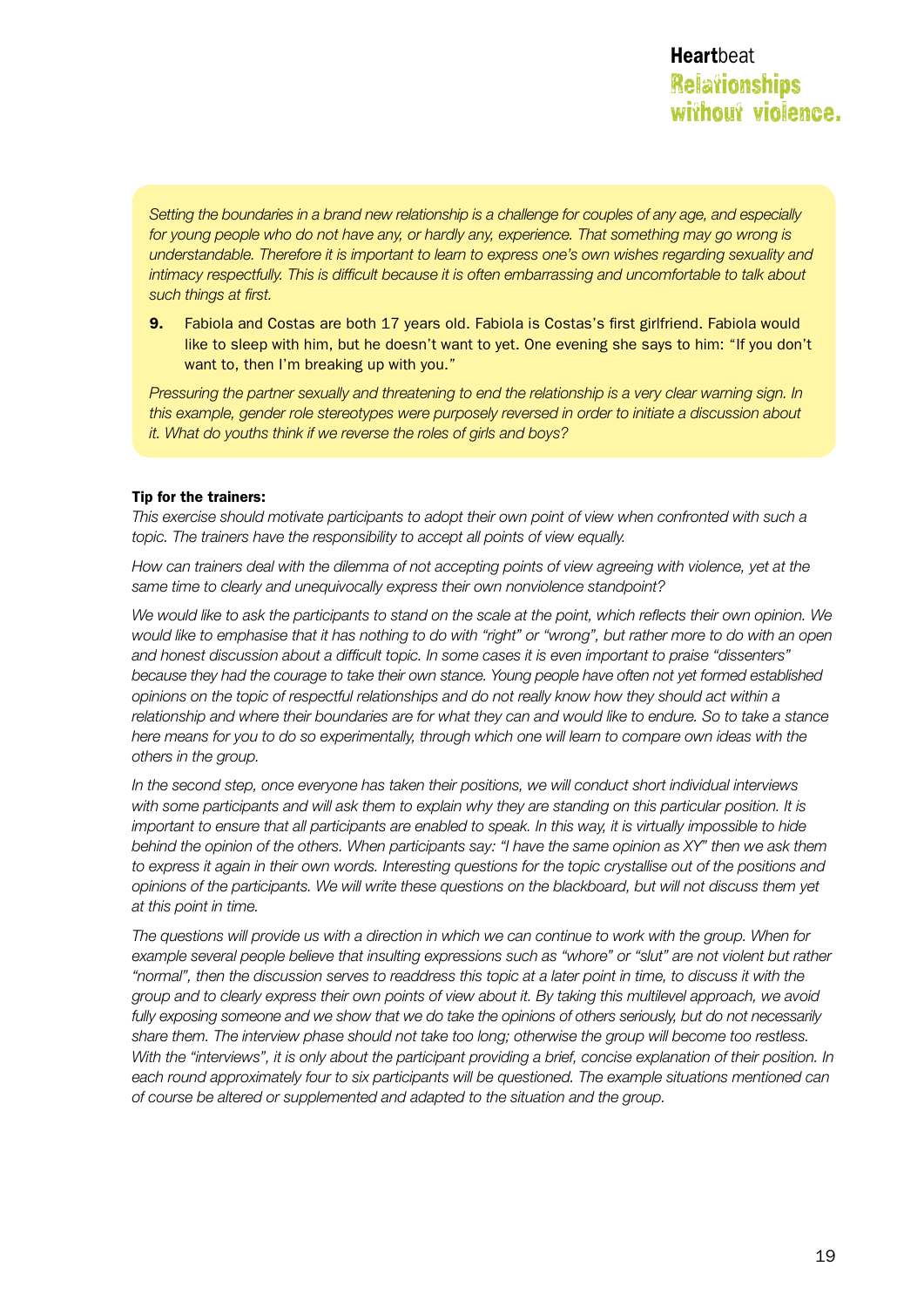| <b>Exercise:</b>                                                                                | Silhouette – being in love                                                                                                                                                                                           |
|-------------------------------------------------------------------------------------------------|----------------------------------------------------------------------------------------------------------------------------------------------------------------------------------------------------------------------|
| Aims:                                                                                           | Explore feelings about being in love and express these in words, gain experience<br>with own body and physical sensations and being able to recognise which feelings<br>are comfortable or not comfortable feelings. |
| <b>Material:</b>                                                                                | Large room or several rooms, 1 package of body-sized packing paper and 1 box of<br>colourful markers per small group                                                                                                 |
| Contributed by AÖF (Austrian Autonomous Women's Shelter Network), Wien, http://www.aoef.at/cms/ |                                                                                                                                                                                                                      |

Instructions: Some of you may have already been or are in love. The exercise we will now present to you deals with recognising the feeling of "being in love" as well as about expressing this feeling – this can have to do with positive, mixed or also negative feelings. Feelings can be felt in the body, e.g. tingling, beating of the heart, sweating etc. ...

#### Step 1:

Please divide yourselves into groups of 5 or 6 people. We will give each group a body sized sheet of packing paper. In each group, one girl or one boy should lay down on the floor/packing paper. The others take the oil pastels and begin to draw an outline of the girl or boy. When the outline is finished, the girl or boy stands up and the entire group can now begin to colour in / fill in this silhouette. You can draw or write down anything you would like to in the silhouette on the topic of love and being in love, be it feelings, proverbs, expressions, etc. The following questions can provide you with an orientation:

- How do you feel when you are in love?
- Which feelings do you feel and connect with being in love?
- In which parts of your body do you feel like you are in love?
- Which proverbs/expressions about being in love are you familiar with? (e.g. butterflies in your stomach", "in seventh heaven", "the way to a man's heart is through his stomch" ...)

Should some of you come from another country, you may also express yourself in your own language. So for example, what does "being in love" mean in your language? And which expressions are there for this in your language?

You have approximately 30 minutes time in order to fill in the picture and exchange ideas amongst yourselves. When you are finished, please decide which person in your group is going to present and explain the picture to the larger group. The other members of the group can also add their thoughts if they would like to.

#### Step 2:

When all pictures are finished, we will come together again. Together we will go from one silhouette to the next. We will stand in front of each picture. We will look at it and then will listen to the explanation from the respective "artists". If you have any questions, you can ask them after the explanation.

#### Tip for the trainers:

*Please try to ensure that the viewers do not rate the pictures.*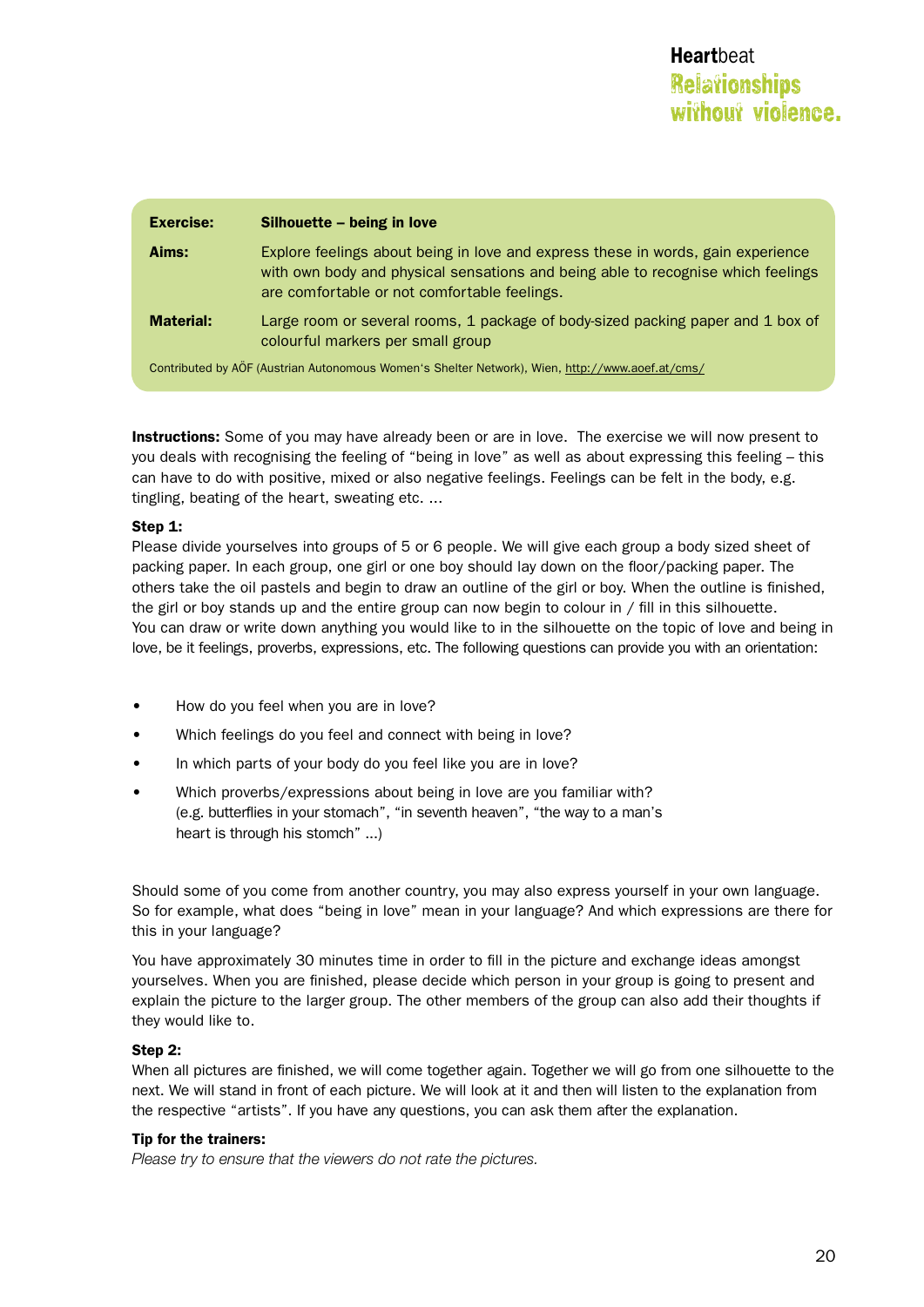| <b>Exercise:</b>                                                                                       | <b>Relationship Top 10</b>                                                                                                                      |
|--------------------------------------------------------------------------------------------------------|-------------------------------------------------------------------------------------------------------------------------------------------------|
| Aims:                                                                                                  | To gather characteristics for respectful relationships, to become clear about<br>one's own wishes in a romantic relationship, to discuss values |
| <b>Materials:</b>                                                                                      | Green A6 sized papers, pens, scotch tape, flipchart paper, blackboard                                                                           |
| Contributed by TIMA e.V. and PfunzKerle e.V., Tübingen, http://tima-ev.de/, http://www.pfunzkerle.org/ |                                                                                                                                                 |

#### Instructions:

#### Step 1:

We will complete a task in which the objective is to determine and gather the characteristics of a respectful relationship. Respectful relationships – what exactly does that mean? We would like to write what you come up with on the blackboard: What do you think belongs to a respectful relationship? What comes to mind when you hear this term?

*Terms will be written on the blackboard as they are called.*

#### Step 2:

Please imagine that all relationships in the country had to be registered. Prior to doing so, it has to be established whether both people are also suitable for each other. To do this they each have to name the three things that are most important to them in a relationship.

Each of you will now receive three green cards. Now please write down individually three characteristics, on each card one term, which are the most important things to you in a relationship. You can also get ideas from the blackboard or you can write down your own terms.

#### Step 3:

Now please gather in small groups and discuss what you have collectively written down. Then, choose the ten most important terms and list them from 1 to 10, as a Top 10 list. What is important is that no term be sorted out if someone would absolutely like to have it included.



It is also okay, for example, if you only have eight terms. Then you'll simply have a Top 8. Once all of you have agreed on the order, tape the cards here on this large piece of paper in the bottom third section. We will need the area above that later.During your discussion, we will walk from one group to another to observe a little. As soon as all the groups are finished, we will meet in the circle again and each group can present their poster to the others.

#### Tip for the trainers:

*Our experience has shown that the discussion phase in small groups is very intensive. The young people agree with each other on some terms quickly but the details can sometimes take a long time to discuss. Interesting is that the same term is interpreted differently again and again, and can become saturated with information. Since we're talking about what young people wish for in a relationship, it is advisable to support them in finding positive ways to express themselves, e.g. saying "honesty" instead of "not lying".*

*This exercise will find it's continuation in the exercise "How far would you go", page 29 ff. in this manual.*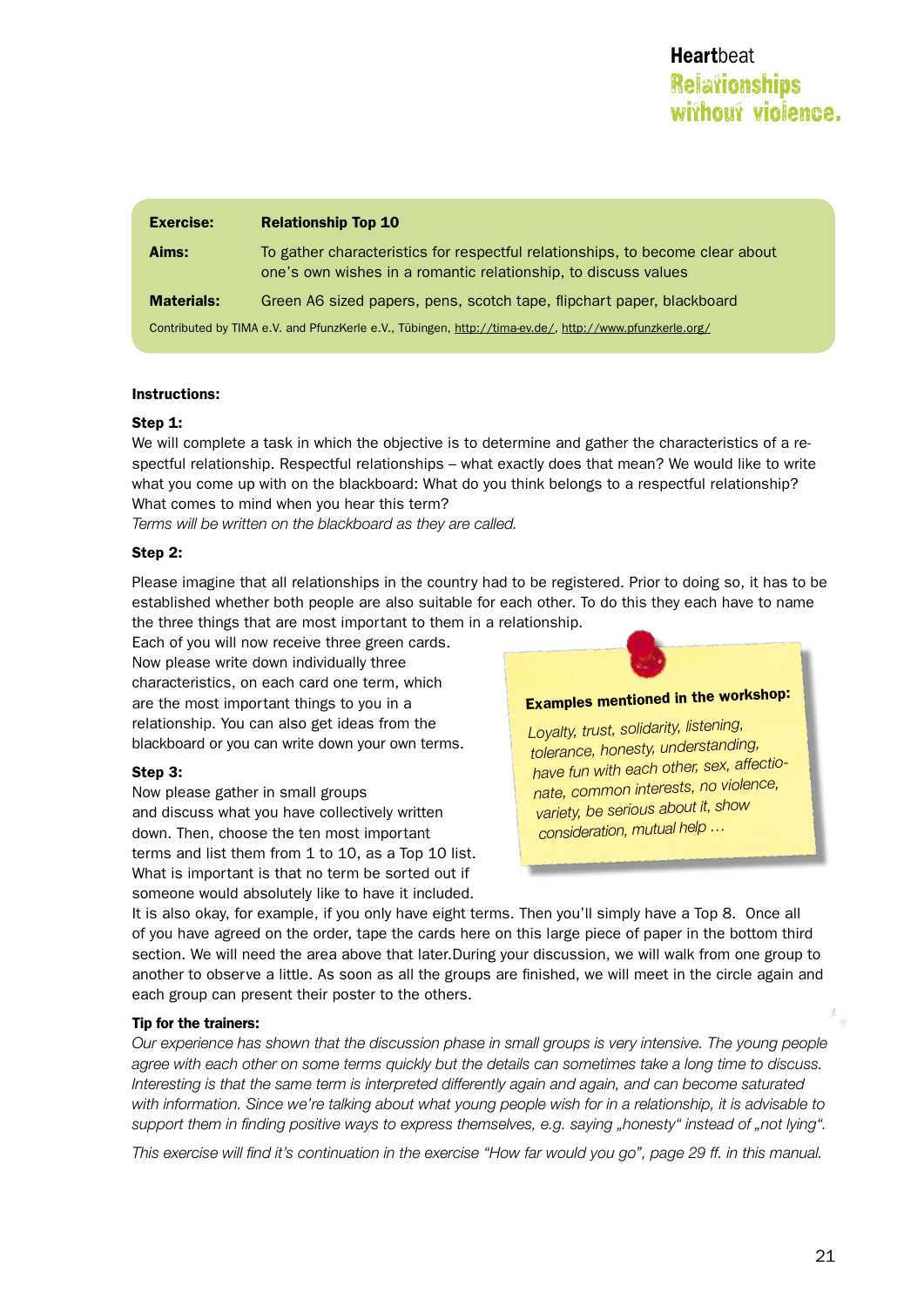| <b>Exercise:</b>                                                               | Role playing, conflicts in friendships                                                                                    |
|--------------------------------------------------------------------------------|---------------------------------------------------------------------------------------------------------------------------|
| Aims:                                                                          | Become familiar with conflict resolution strategies, practice adopting perspective<br>of conflict partner, share feelings |
| <b>Material:</b>                                                               | Conflict situation presentation, possibly a cloth, scarf, hat, to make it easier to<br>assume a role.                     |
| Contributed by TIMA/PfunzKerle, http://tima-ev.de/, http://www.pfunzkerle.org/ |                                                                                                                           |

#### Note for the trainers!

*This exercise has sought to explore conflicts in intimate relationships, not violence. It is important to differentiate between violence and conflicts. Conflicts deal with different opinions, interests and needs. In healthy relationships, conflict resolution skills are helpful for dealing with strong feelings and responding to differences in a respectful way.* 

*Abusive relationships are destructive and based on an imbalance of power. This makes conflict resolution strategies inappropriate to stop violence in intimate relationships. Conflict resolution strategies are, however, an important element in promoting respectful relationships with young people. It supports their emotional development. They learn how to deal with conflict and strong feelings in intimate relationships in a respectful and non-violent way*

**Instructions:** Even in relationships without violence, situations arise in which the feelings of the one or the other person become hurt. Then an argument develops and the conflict can become worse. In the end, both parties are hurt, angry and sad and the relationship may even suffer as a result although both people really do like each other. Surely you are all familiar with such situations in your family or among your friends. These kinds of conflicts are quite normal. Because so many feelings are involved, it is often quite difficult to deal with them.

#### Step 1:

We will now act out a conflict between friends and you should try to pay attention to what went wrong between the two people, and/or which behaviours contribute to the argument escalating. Afterwards, we will write your observations down on the board.

*The trainers act out the scene in such a way that the argument escalates (not letting the other finish speaking, not even listening, accusations, insults, yelling at the other person …).*

#### 1. Conflict situation for boys:

Background of the conflict: Since Sergej came into Pascals classroom approx. three years ago, the two have been good friends. They often meet in the afternoon or go into the city in the evenings with their clique. Sergej is more reserved and quiet, while Pascal is very sociable and is extremely popular in the class. For the last two weeks, they haven't had much contact because Pascal has been going out with Moritz and Jonas a lot. They are both always bragging about their computer games.

Current situation: Sergej received 2 free tickets from his club for a Bundesliga basketball game and has invited Pascal to go with him. Now he is waiting in front of the stadium for Pascal. Pascal is late. Sergej assumes that Pascal is at Moritz's playing computer games and forgot about him. He becomes sad and angry. Pascal arrives after the game has already started.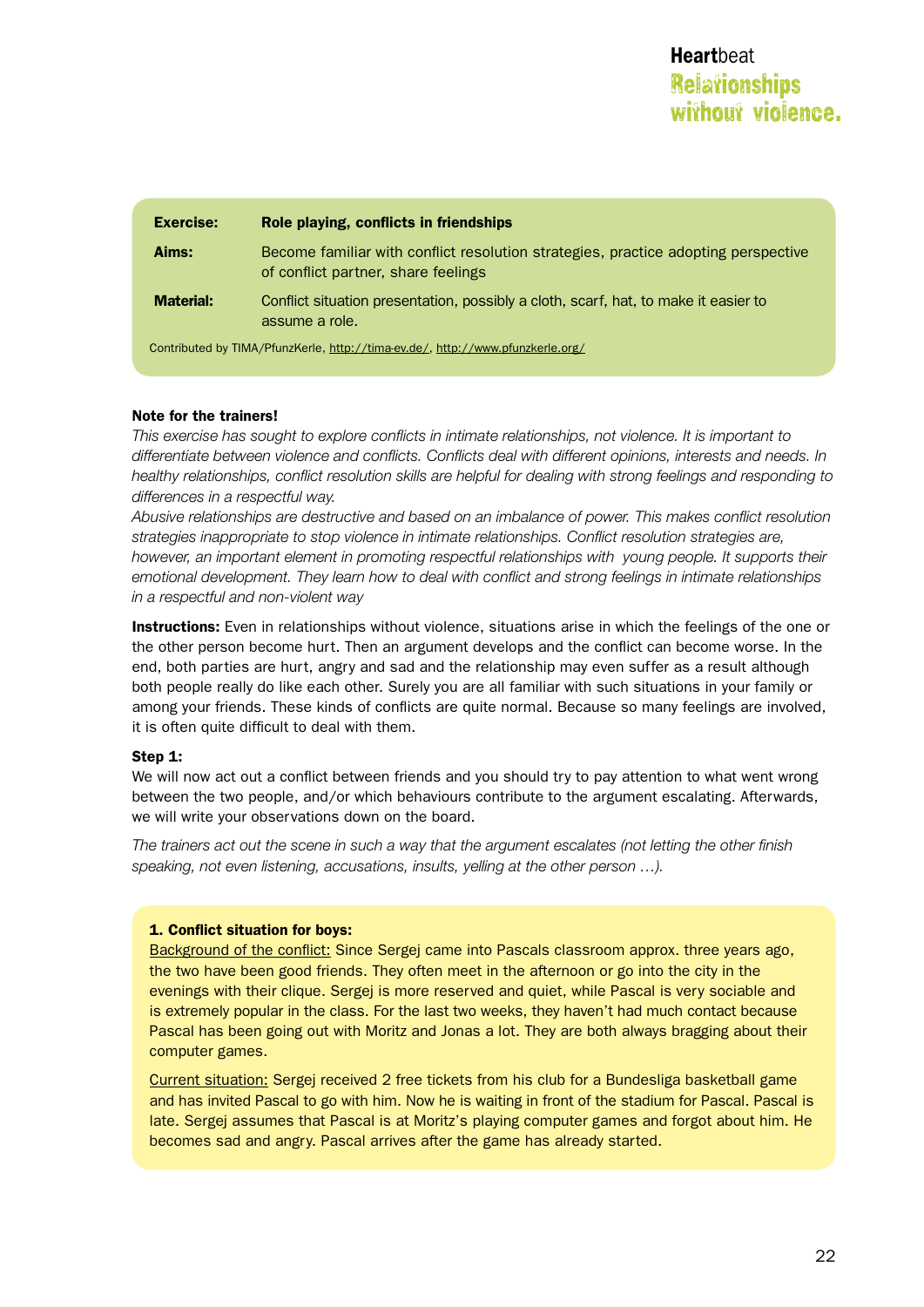# **Relationships** without violence. **Heart**beat

#### 2. Conflict situation for girls:

Background of the conflict: Since Sarah came into Cecilia's classroom approx. three years ago, the two have been good friends. They often meet in the afternoon or go into the city in the evenings with their clique. Sarah is more reserved and quiet, while Cecilia is very sociable and is extremely popular in the class. For the last two weeks, they haven't had much contact because Cecilia has been going out with Anja and Nerget a lot. Sarah doesn't really like those two. She has the impression that Anja and Nerget are talking behind her back and that Cecilia is slowly getting pulled into it.

Current situation: Sarah received 2 tickets to the cinema for her birthday and has invited Cecilia to go with her. Cecilia said yes, Sarah got the tickets for this show and is now waiting in front of the movie theatre for Cecilia. She is late. Sarah assumes that Cecilia was out with her new friends and that she forgot. She becomes sad and angry. Cecilia arrives once the film has already started.

#### Step 2:

Now we will present you with a model, which shows what is often behind these types of behaviours that cause an argument to escalate. Here on the board we drew the outlineof an iceberg with the caption ANGER.

And we also wrote down the behaviours that you've collected before and that contribute to escalating the conflict. Which feelings do you believe are behind the described behaviours (e.g. yelling stand for anger).Then we will write down the feelings named in the part of the iceberg that is underwater. They stand for the majority of feelings, which are not directly expressed or shown, but which peak in "visible" anger.



#### Step 3:

Now we would like to ask two of you to assume the roles of the friends. During the role playing, please try to share/express the feelings that we discussed earlier. After you come back out of your roles, tell us how it went for you in your role. And then the others state what they observed.

#### Tip for the trainers:

*According to experience it is very difficult for young people to act out a scene from an intimate romantic relationship in front of a group. That is why these examples are limited to the* 

*relationships of friends. The conflict patterns, both the escalating ones as well as the constructive ones, are the same in both partnerships and friendships.*

*It would also be appropriate if the workshop leaders assume the roles of the friends in the first round. The youths are often reluctant at first and don't trust themselves to participate in offensive role playing. At the same time it is the constructive behaviour in the second round that they should experience and practice. It is important to praise the actors for their performance and to emphasise that it takes courage to perform in front of the class.*

*If no participants can be found who would like to act out the scene in front of the group, the scene can also alternatively be acted out in small groups.*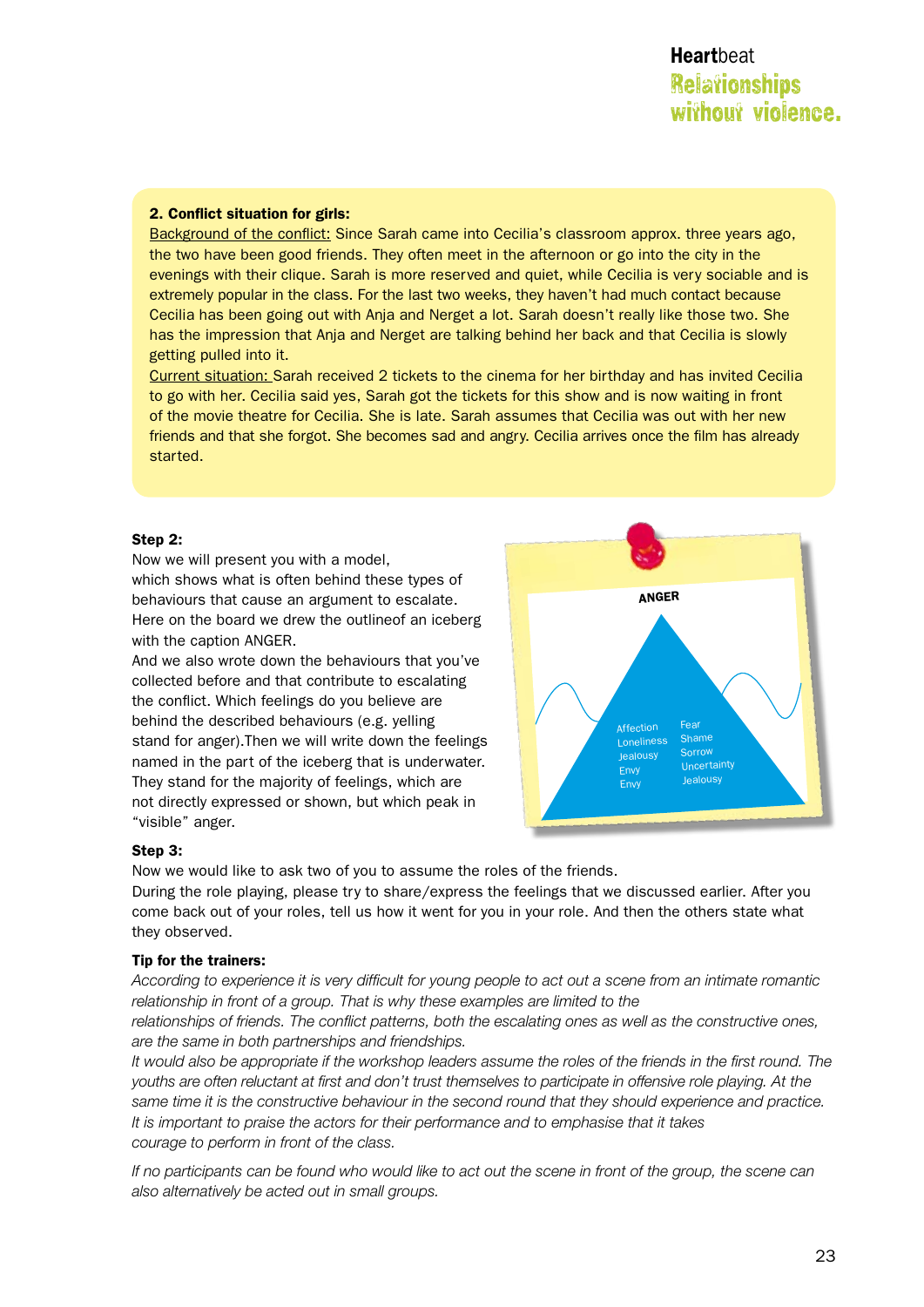| <b>Exercise:</b> | Dice game - relationship-conflict                                                                                      |
|------------------|------------------------------------------------------------------------------------------------------------------------|
| Aims:            | To weigh actions in conflict situations, to find solutions, to discuss dealing<br>with conflicts in love relationships |
| <b>Material:</b> | Example cards, game piece, large dice                                                                                  |
|                  | Contributed by TIMA e.V. and PfunzKerle e.V., Tübingen, http://tima-ev.de/, http://www.pfunzkerle.org/                 |

*This exercise is suitable for small group work, when it is possible to separate the groups according to gender.*

Preparation: *In the middle of the circle of chairs, the example cards are laid out in a circle with the text*  facing down. There should be at least as many cards as there are participants. One game figure is placed *on one of the cards.*

**Instructions:** This is a game which deals with difficult situations in relationships. In the middle of our circle of chairs we laid out cards face down. One of you throws the die and then moves the corresponding game figure forward on the cards. The card on which the game figure is standing is then read aloud by the player, and the neighbour on the right then answers the following questions: "How do you feel?", "What are you doing?"

Afterwards, others in the group may also say something. Once we have discussed the situation, the cards are put back with the text facing up. In the next rounds, these cards are skipped. Then it is the next person's turn to throw the die and read aloud and his/her neighbour answers the questions. This continues until everyone has had a turn.

#### For Boys:

- Your girlfriend is spending a lot of time with her "best friend".
- Your best friend tells you that your girlfriend was kissing someone else.
- You have fallen in love with another.
- She would only like to "cuddle" today, but you would like more ...
- You would like to wait to have sex, but she is putting pressure on you.
- You do not feel accepted in your girlfriend's clique.
- • Your girlfriend would like to go to the movies, but you would like to hang out with your buddies in the city.
- Your girlfriend has a lot of hobbies and spends the majority of her free time doing them. You would like to spend more time with her.
- The parents of your girlfriend do not accept you because you have a different skin colour. That is why she only meets you secretly.
- In the disco your girlfriend stares at other boys.
- At a party your girlfriend flirts with another boy.
- Your girlfriend has very different tastes in music than you.
- You like to watch action films; your girlfriend thinks they are awful.
- • You do not like your girlfriend's best friend.
- Your girlfriend is always late for your dates; sometimes you even have to wait almost one hour for her.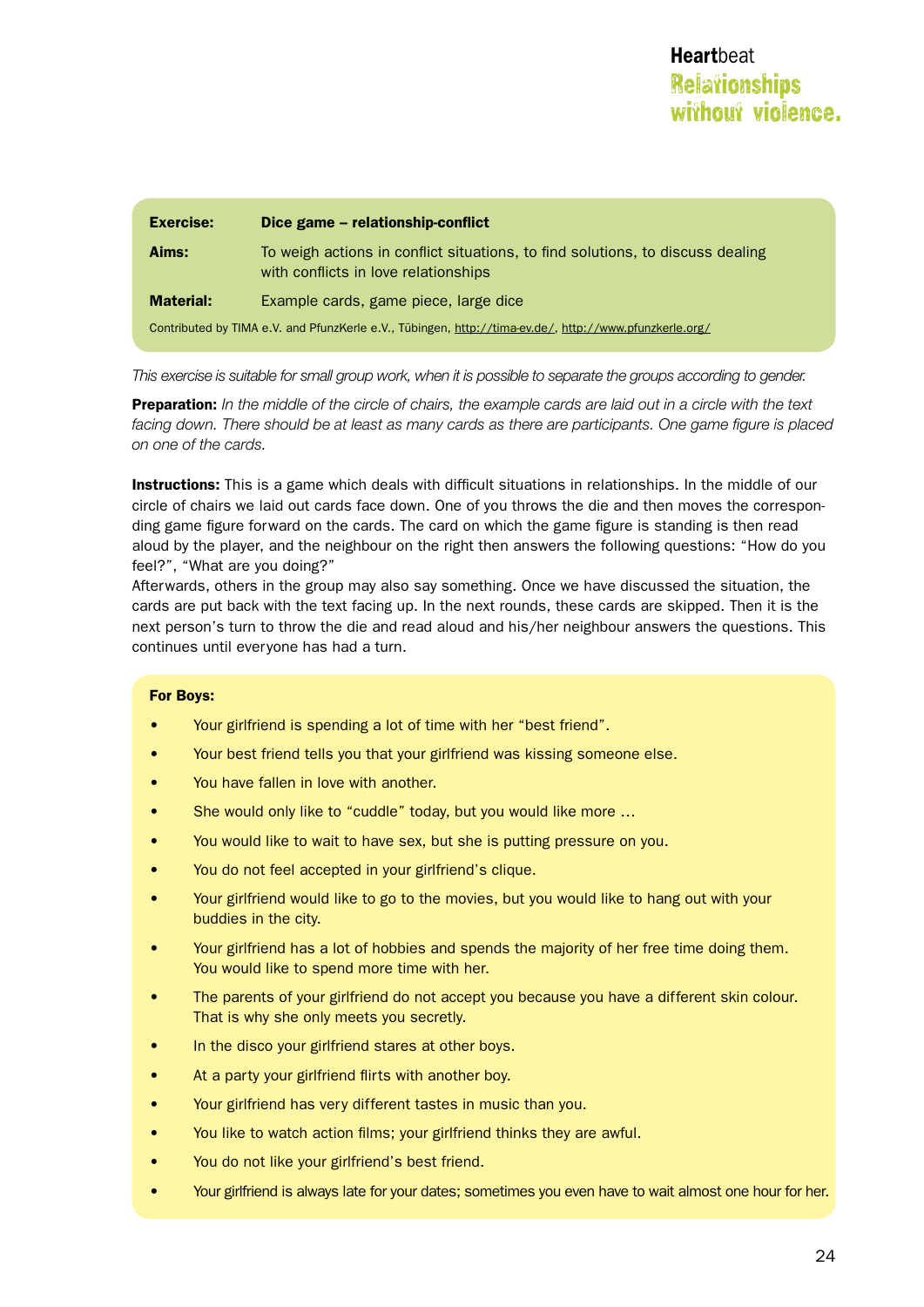#### For Girls:

- Your boyfriend is always late for your dates; sometimes you even have to wait almost one hour for him.
- You do not like your boyfriend's best friend.
- You like to watch soap operas on television; your boyfriend thinks they are awful.
- • Your boyfriend has very different tastes in music than you.
- At a party your boyfriend flirts with another girl.
- In the disco, your boyfriend stares at other girls.
- Your boyfriend's parents do not accept you because you have a different skin colour. That is why he only meets you secretly.
- Your boyfriend has a lot of hobbies and spends the majority of his free time on the soccer field. You would like to spend more time with him.
- You would like to wait to have sex, but he is putting pressure on you.
- He would only like to "cuddle" today, but you would like more ...
- You have fallen in love with another.
- Your best friend tells you that your boyfriend was kissing someone else.
- • Your boyfriend would like to go to the movies; you would like to hang out with your clique in the city.
- You boyfriend has a good female friend with whom he spends a lot of time.
- You do not feel accepted in your boyfriend's clique.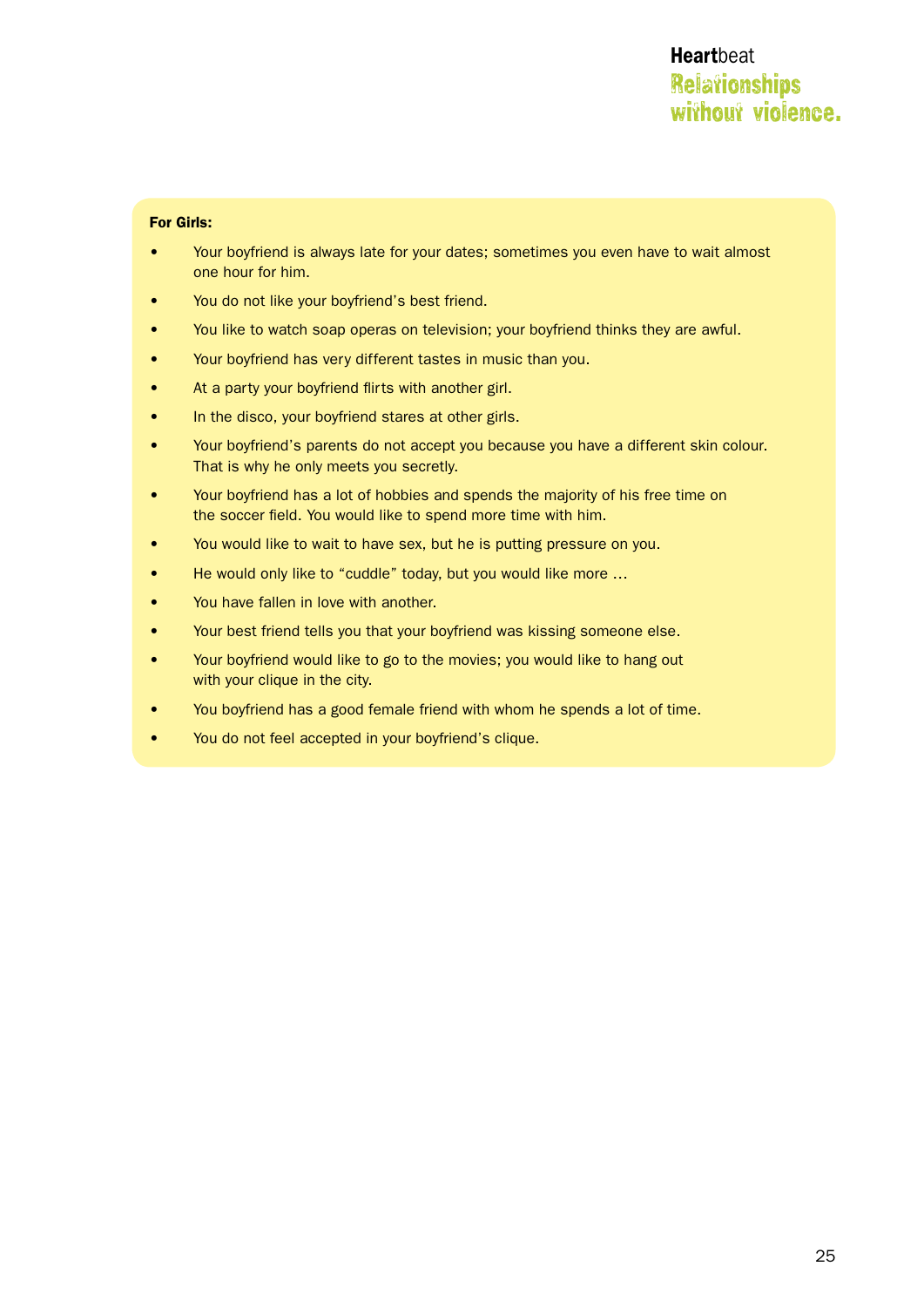#### 4.3 Module 2: Abusive relationships /violence in intimate relationships

Objectives: To raise awareness and inform about warning signs of abuse in a relationship as well as about types, dynamic and impacts of partnership violence. Sensitise about the context of gender and partnership violence

| <b>Exercise:</b>                               | <b>Beware!</b>                                                                                                   |
|------------------------------------------------|------------------------------------------------------------------------------------------------------------------|
| Aims:                                          | Calling attention to the warning signs of abuse in intimate relationships, reframing<br>.romantic" relationships |
| <b>Material:</b>                               | Heartbeat folder or list of warning signs from the Heartbeat flyer as a handout                                  |
| Contributed by NANE, Budapest, http://nane.hu/ |                                                                                                                  |

Instructions: There are several signs that a relationship is abusive or it is very likely that it will turn abusive. Behaviours like acting bossy or in a threatening way to get from our partner what we want might be useful in the short run but actually ruin the relationship in the long term.

#### Step 1:

We'll give to each of you a list of warning signs for abuse in a relationship. Please take your time and read it.

#### **Warning signs**

If you feel threatened in your relationship, you could be in danger of being hurt physically or emotionally. This list of warning signs may help you identify abuse. Does your boyfriend or girlfriend:

- become constantly jealous or angry when you want to spend time with your friends
- demand to know where you are at all times
- try to control how you dress, who you hang out with and what you say
- humiliate you or make you feel like you're not good enough
- put sexual pressure on you
- make you feel guilty for your actions
- threaten to harm you or self harm if you leave the relationship
- say that he or she used to hit or slap an ex partner because of their "mistakes" or "faults"
- push, kick, shove, strangle, slap, hit you or call you names

#### Step 2:

Form groups of 3-4 and discuss in the next few minutes

- Signs that you are familiar with.
- Signs that you have found surprising.
- Signs that you were told or that you read that it is a sign of romantic love (e.g. peers, adults, magazines, movies, books, etc.)

#### Step 3:

After you've discussed in small groups we would like to share your views and opinions regarding the list in the whole group.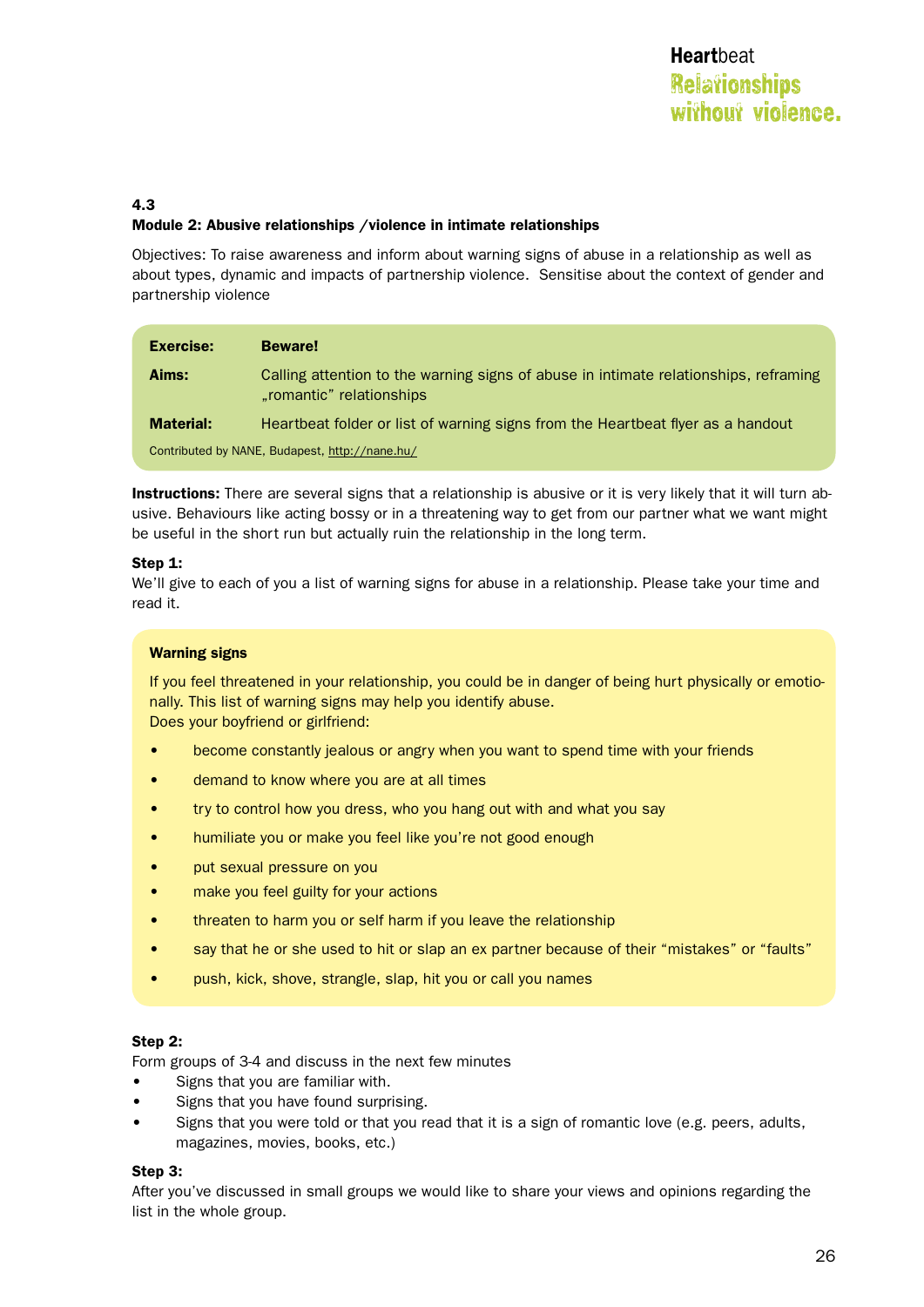| <b>Exercise:</b>                                                                   | What is your position?                                                                                                                                                                                                         |
|------------------------------------------------------------------------------------|--------------------------------------------------------------------------------------------------------------------------------------------------------------------------------------------------------------------------------|
| Aims:                                                                              | To discuss about warning signs or how to identify abuse in intimate relation<br>ships, to express and share own points of view, to raise awareness about<br>healthy relationships, to use and develop skills of discussion and |
|                                                                                    | argumentation.                                                                                                                                                                                                                 |
| <b>Materials:</b>                                                                  | List of statements, flipchart paper, pens, string or chalk (optional), poster<br>"Yes, I agree", poster "No, I disagree" to fix at opposite sides of the room                                                                  |
| Contributed by Cazalla-Intercultural, Lorca, http://www.cazalla-intercultural.org/ |                                                                                                                                                                                                                                |

#### Instruction:

#### Step 1:

In this activity we'll discuss about warning signs of violence in intimate relationships and how we can identify abuse. First I would like you to find a few examples of different violent situations in an intimate relationship and to list them on the flipchart. Everybody can write his/her own examples.

#### Step 2:

Now we will speak about warning signs of partner violence and the effect they have in a relationship. You will see that not everybody reacts in the same way. I will read to you a series of statements and you will position yourself according to what you feel about it along this imaginary chalk- (or string-) line. If you strongly agree you will go to the

#### Examples given by students:

- *One hits the other*
- *Boyfriend cheats on his girlfriend*
- *- He/she does not let him/ her go ou<sup>t</sup> with friends*
- *-He/she is jealous*
- *He/she controls her/*
- *his text messages*

extreme point "Yes, I agree" and vice versa if you don't agree. You can occupy any point along the line, but you should try to position yourselves, as far as possible, next to people whose views almost coincide with your own position. You are allowed to have a brief discussion while you are finding your places! Here it goes.

- **1.** My boyfriend can tell me how to dress as long as he respects me.
- **2.** She is jealous because she loves me a lot.
- **3.** Once we argued and he said I was a bitch, but then he apologized and said it would never happen again. I believe him because I think that this is a normal situation.
- 4. If my boyfriend tells me not to see my ex anymore, not even for a coffee, I won't do that.
- **5.** It's ok to use violence if the other person provokes it (cheating, lying...)
- 6. Not everything that hurts in a relationship is violent.
- **7.** When you live with a person, you become "one" and you have to share everything.
- 8. I will not go out with my friends if my girlfriend doesn't want me to. I prefer being with her any way.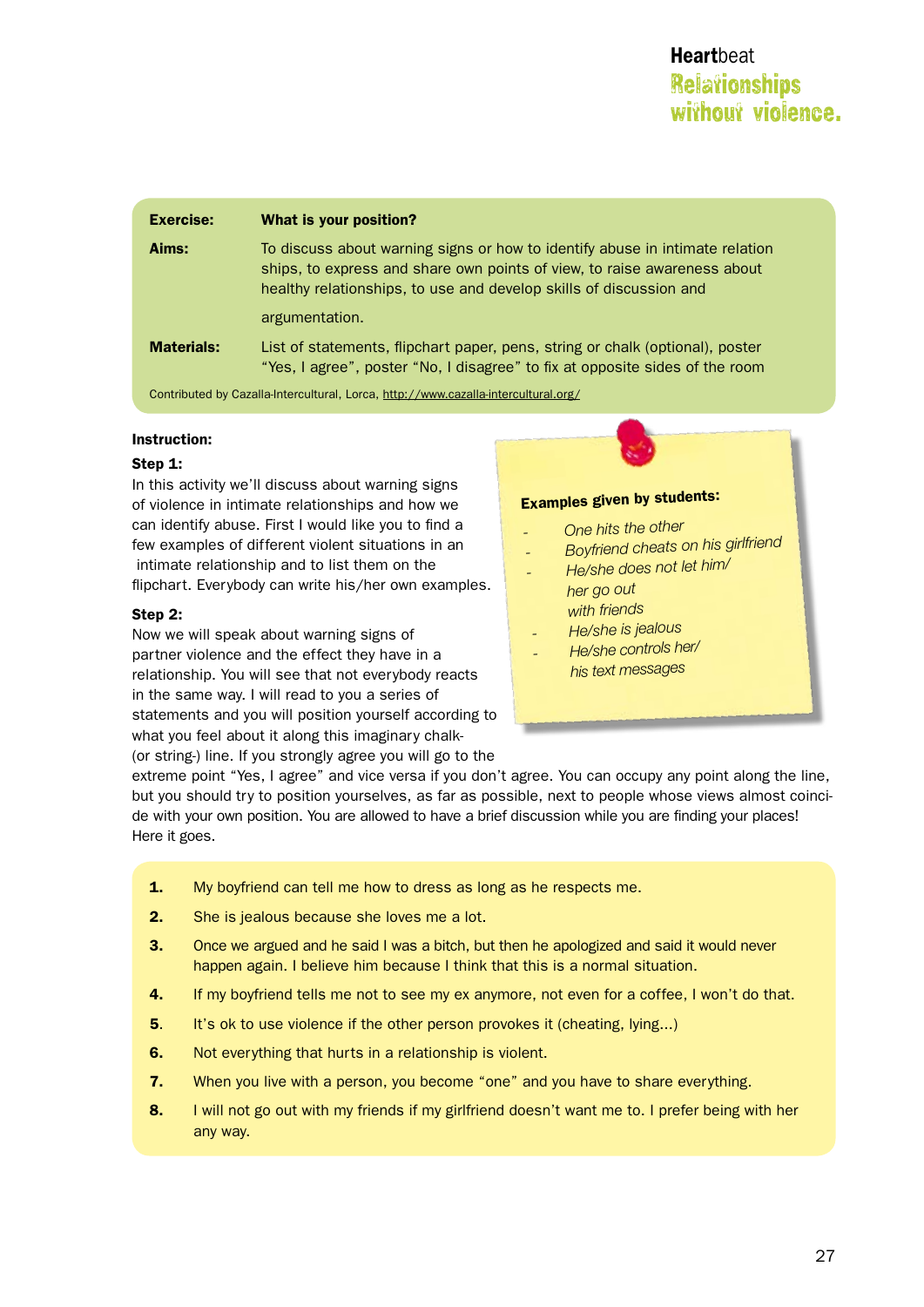Tip for the trainer: *After each statements ask those who are at the end-points, why they have occupied these extreme positions? And those in the center, why are they standing there? Remind the participants that they can change their position after listening to others' comments. And ask them why they changed their position.* 

#### Step 3:

Now let's go back to our places together

- • How did you feel during the activity?
- How were the statements difficult, challenging, boring ...?
- Were you surprised by the extent of disagreement? Why?
- Do you think there are "right" and "wrong" answers to the different statements, or is it just a matter of personal opinion?
- Do you think it is now easier for you to identify signs of abuse in a relationship?

#### Step 4:

Do you want to add new examples of violent situations on the flipchart that you filled in before?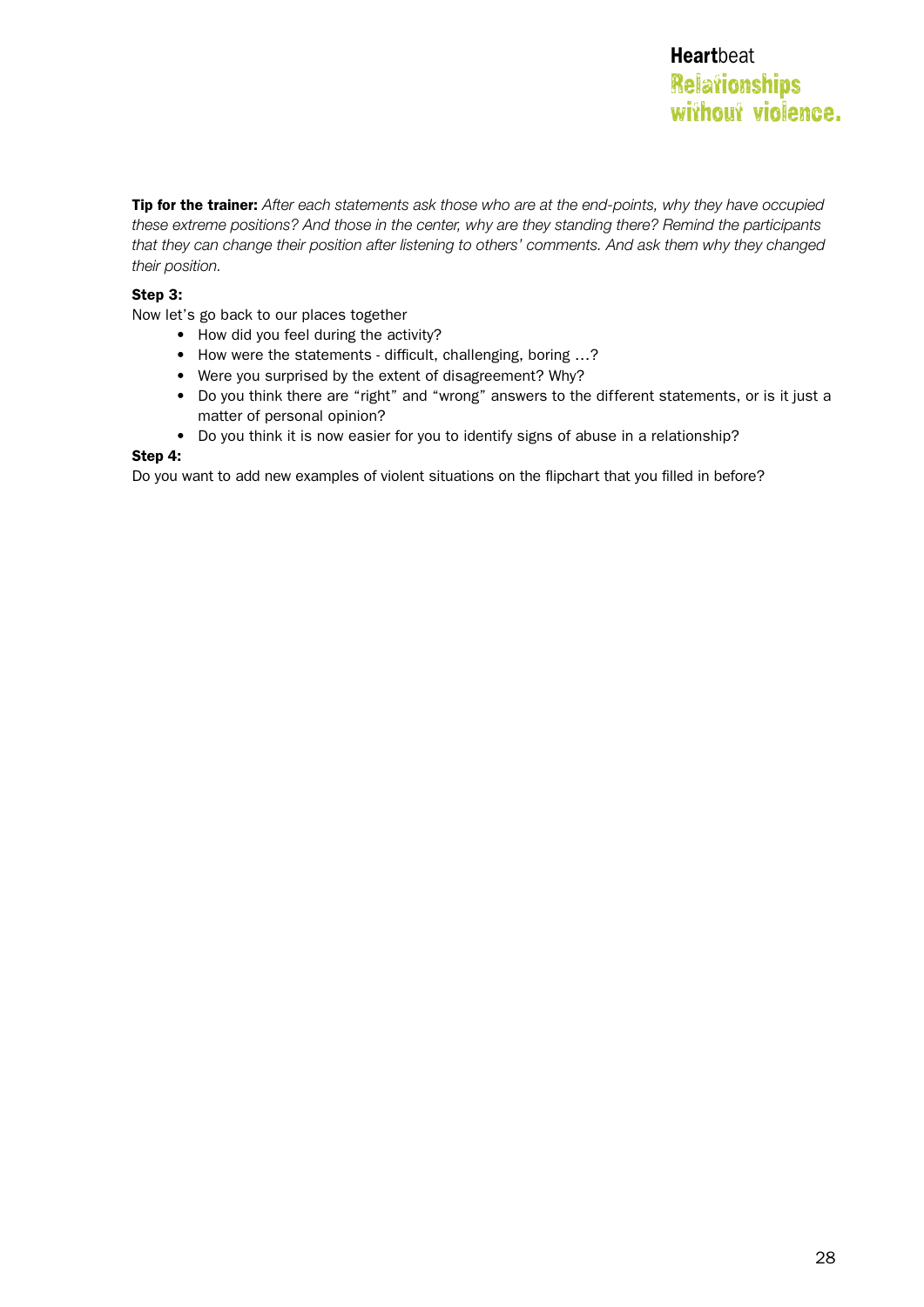| <b>Exercise:</b>                                                                                       | How far would you go?                                                                                                                  |
|--------------------------------------------------------------------------------------------------------|----------------------------------------------------------------------------------------------------------------------------------------|
| Aims:                                                                                                  | to recognise signs, characteristics and backgrounds of violence in relationships<br>and dynamics of violence; to question gender roles |
| <b>Material:</b>                                                                                       | Description of a teenager relationship story, laminated feet made out of cardboard.                                                    |
| Contributed by TIMA e.V. and PfunzKerle e.V., Tübingen, http://tima-ev.de/, http://www.pfunzkerle.org/ |                                                                                                                                        |

**Instruction:** In this exercise the aim is to find your own boundaries. We will read you a short story about two young people who are getting to know each other. The story is divided into 18 stages and after each stage you should decide whether you would like to go one step further or if you would rather stay where you are. To do this we will now give each one of you one of these cardboard feet. Now stand here in the room next to each other. We will read the story and at each stage you decide whether you would like to keep going or stop. If you do not wish to continue, lay the cardboard feet that we gave you on the spot you stopped on. You may then take your seat again. In any case we will finish reading the story so you do not feel you have to continue just to find out what's coming up next. After the story we will talk about the exercise and ask you why you stopped at the point you did.

#### A teenager relationship story for girls:

- 1. You are at your girlfriend's party and you see a boy that you like. He looks at you often and smiles at you. You smile back.
- **2.** Two weeks later you coincidentally meet him on the bus. You talk to each other and you immediately find him very nice – really sympathetic. You find out that he is new in your girlfriend's class and has already been out with her clique a few times.
- 3. He says that he would really like to see you again and asks for your cell number.
- 4. The next day you get a SMS and he asks you if you would like to go into town with him and the others from the clique on Saturday evening.
- **5.** The evening is great and you have a lot of fun together. He is really charming, looks good and you have the feeling that the other girls envy you because he is so interested in you.
- 6. You start seeing each other more often, get to know each other more and you notice that you have fallen in love with him, and he in you. You see each other almost every day. After school he usually waits for you and accompanies you home.
- **7.** He calls you very often and is interested in what you are doing at the moment and with whom you are out with.
- 8. You notice that he doesn't like it when you do something in the evening without him, for example if you would like to go out with your girlfriends. Then he's always in a bad mood and makes stupid comments about your friends.
- **9.** This is why you often argue with each other. One day you would like to, for example, go to the outdoor swimming pool with your girlfriends. He gets angry and tells you that he doesn't want you to go. After this argument he apologises to you and explains that it's because of the other boys there who would see you "half-naked".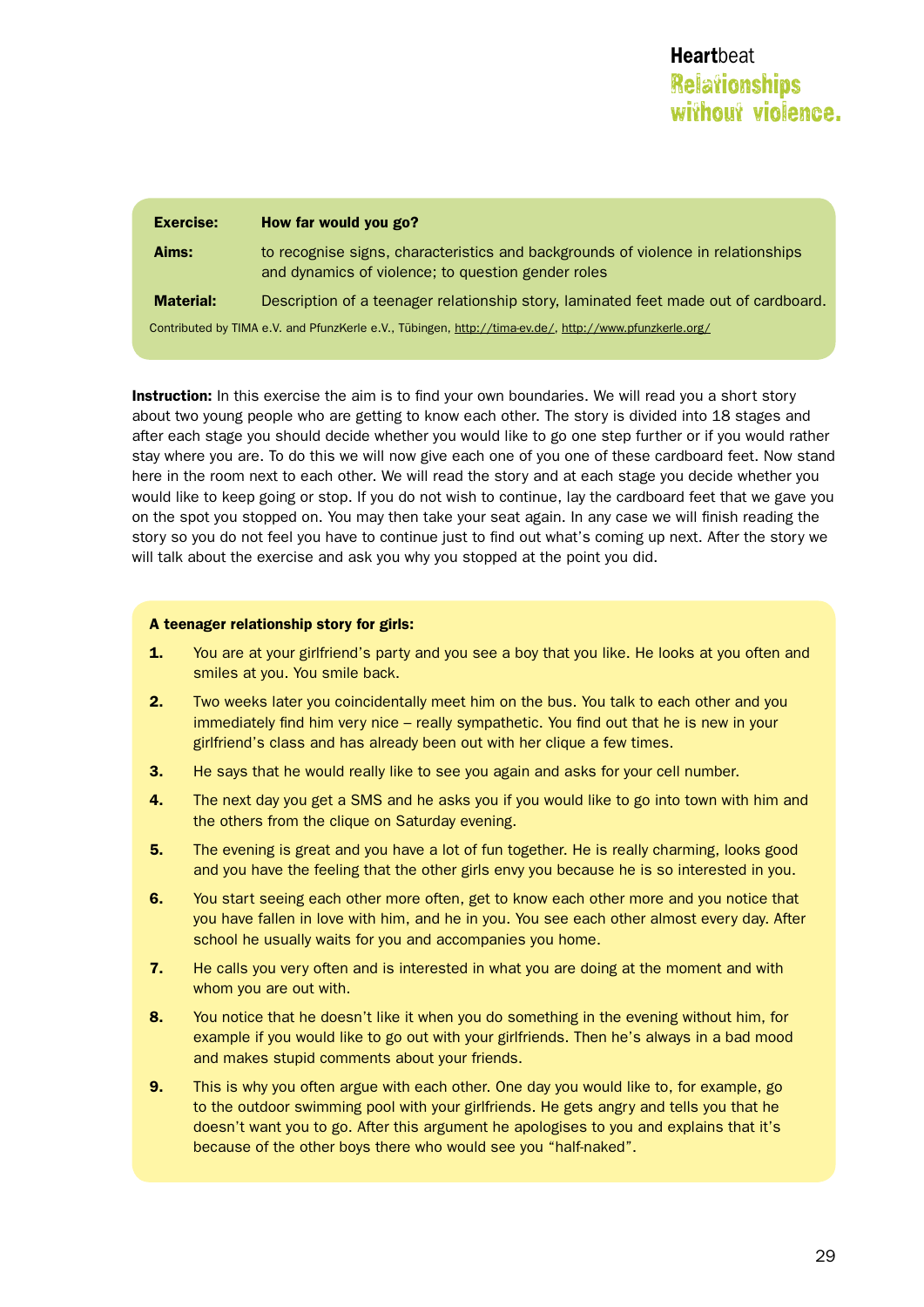# **Relationships** without violence. **Heart**beat

- **10.** After that things are really nice with him for awhile. He is tender, showers you with compliments and you notice how much he loves you. But then you get into another argument because you would like to go out with your girlfriends one evening: He thinks that you are cheating on him with another boy and that's why you don't want him to come along.
- 11. Afterwards he asks you exactly what you did and who was there with you. You tell him but he doesn't believe you.
- **12.** He talks bad about your girlfriends and says that he doesn't want you to hang around with them. They have a bad influence on you. He especially and obviously doesn't like your girlfriend Sonja. He calls her a "slut". You tell him that he should stop insulting your girlfriends. But you keep a little distance between you and Sonja anyways, just so he doesn't get angry.
- **13.** Over the next few days, he behaves as if nothing happened, is really sweet to you and even gives you presents. For awhile you really get along well with each other. He fulfils your every wish and you feel really good.
- **14.** He gets jealous very easily, for example if he sees you talking to other boys after school when he picks you up. He insults you now more often with hurtful words and once he yelled so loud and towered himself over you that you were even scared of him.
- **15.** But in the afternoon he apologises again. He says he had lost control and that you are so very important to him that he cannot stand the thought of someone else liking you too.
- 16. He says that you belong to him and that's why you shouldn't go out without him anymore; he simply can't bear it. He says that otherwise he will break up with you.
- **17.** After the school festival, to which you did go without him, he was waiting for you on your front doorstep and reproaches you for it. He yells at you, becomes more and more angry and hits you in the face.
- **18.** The next day you get a SMS in which he apologises and swears that it will never happen again.

#### A teenager relationship story for boys:

- **1.** You are at your friend's party and you see a girl that you like. She looks at you often and smiles at you. You smile back.
- 2. Two weeks later you meet her on the bus. You talk to each other and you instantly find her very nice - really sympathetic. You find out that she is new in your friend's class and has already been out with his clique a few times.
- **3.** She asks you for your cell number.
- 4. The next day you get a SMS. She asks you if you would like to go into town with her and the others in the clique on Saturday evening.
- **5.** The evening is great and you have a lot of fun together. She is funny, looks good and you have the feeling that the other boys envy you because she is interested in you.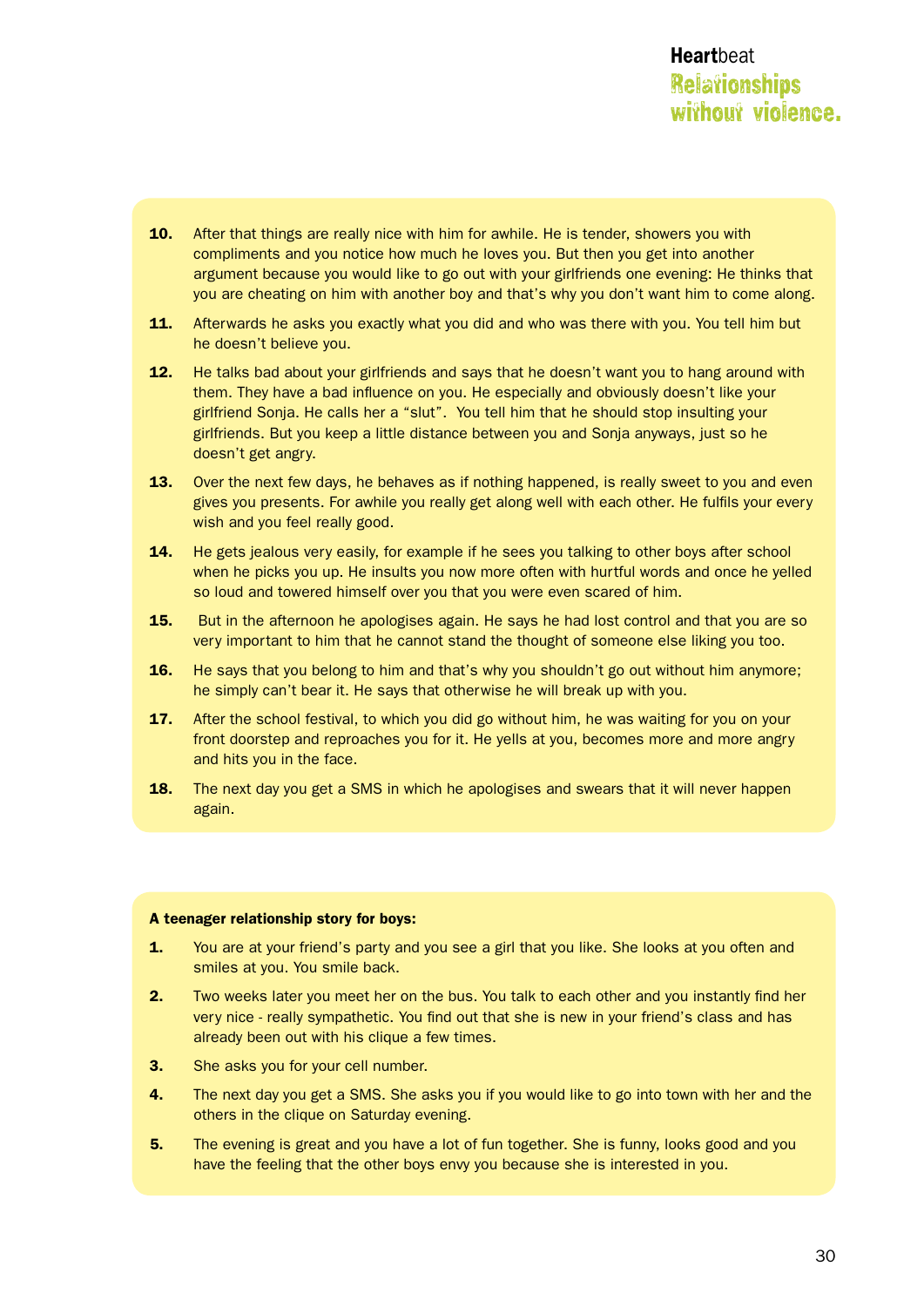- 6. You start seeing each other more often, get to know each other closer and you notice that you have fallen in love with her, and she in you too. You see each other almost every day. After school she usually waits for you and then you talk to each other on the way home.
- 7. She calls you frequently and is interested in where you are, what you are doing and who is there with you.
- 8. You notice that she doesn't like it when you want to do something in the evening without her, like going out with your buddies. Then she is always in a bad mood and complains to you about petty things. Sometimes she makes stupid comments about your friends.
- **9.** As a result you often get into arguments. One day you would like to go to the outdoor swimming pool with your buddies. She cries and says that she doesn't want you to go. After this fight she apologises to you and explains that she thinks you are looking at other girls there.
- **10.** After that things go really well with her for awhile. She is tender and attentive and you notice how much she loves you. But then you get into another argument because you would like to go out with your friends one evening. She thinks that you are cheating on her with another girl and that's why you don't want her to come along. She threatens to break up with you if you still go.
- 11. Afterwards she asks you exactly what you did and who was there with you. You tell her but she doesn't believe you.
- **12.** She talks bad about your friends and says that she doesn't want you to be together with them because they are dumb. She especially and obviously doesn't like your friend Nik. He hangs around with you a lot and usually does whatever you do. She calls him a "weakling" and "wimp". You tell her that it is your decision who you would like to go out with. And that you will end the relationship with her if this continues. But you keep a little distance bet ween you and Nik anyways, so she doesn't get angry.
- **13.** Over the next few days, she behaves as if nothing happened, is really sweet to you and even gives you a little present. She fulfils your every wish. You feel really good.
- **14.** She gets jealous very easily, for example if you talk to other girls in your class. Now she insults you more often with hurtful words. Once she all of a sudden started yelling at you and putting you down in such a way that the people around you could hear her. You feel terrible. What will the others think of you now?
- **15.** But in the afternoon she apologises again. She says she had lost control and that you are so very important to her that she cannot stand the thought of another girl liking you too.
- 16. She says that you belong together and that's why you shouldn't go out without her anymore, even if only the boys are there. She says that she will hurt herself if you do.
- **17.** After the school festival, to which you did go without her, she waits for you and reproaches you for it. She becomes more and more angry and kicks you in the knee.
- **18.** Later you get a SMS in which she apologises and swears that she didn't mean it like that and that it will never happen again.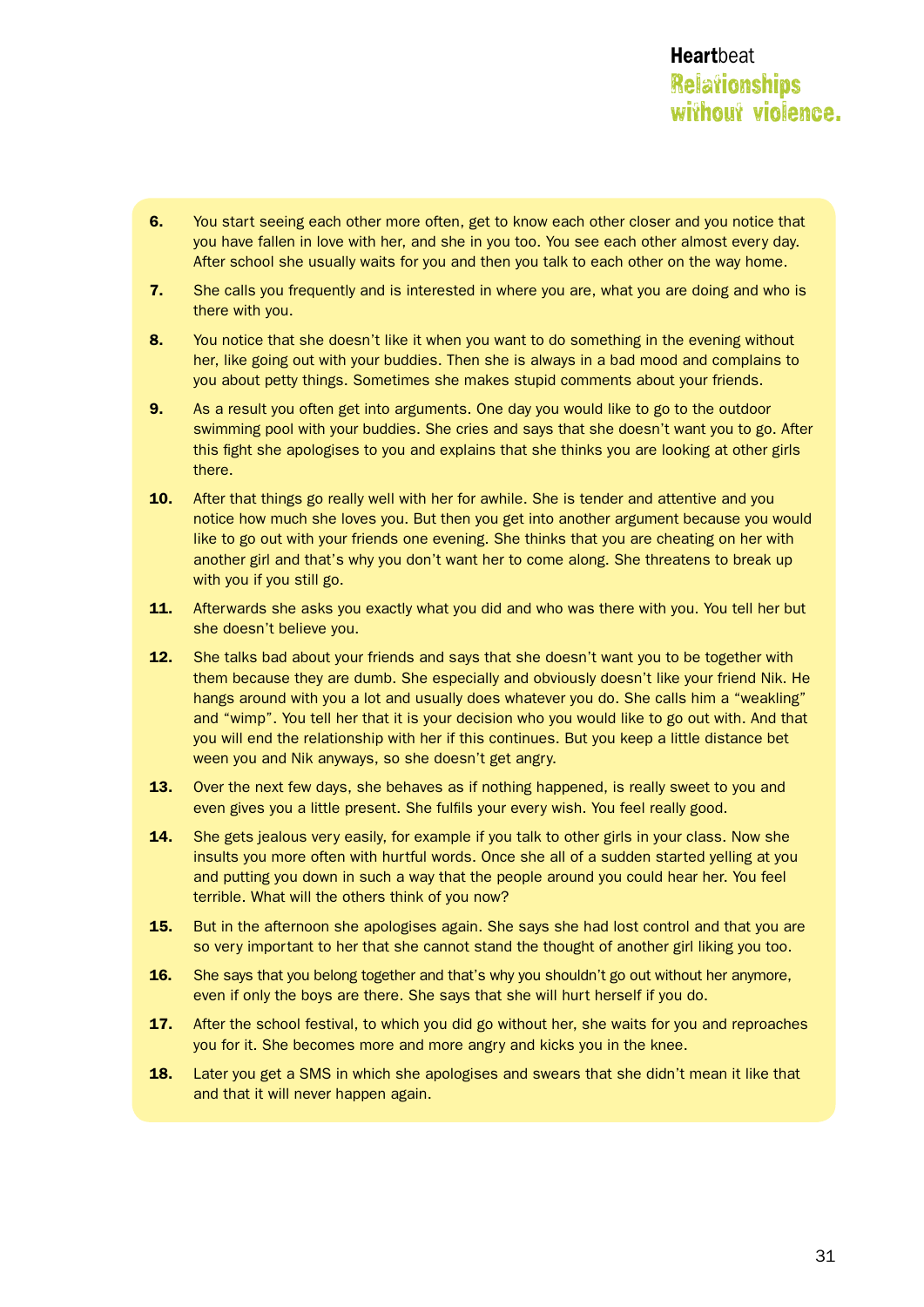So, now we have worked through the 18 stages of this relationship. Some stopped relatively early; others went on further. Now we would like to discuss with you at which point you think that a relationship is no longer okay and when you think it would be time for you to leave a relationship. Please observe carefully who went how far.

- At which level did you "leave"? Why? What did you not like? How did you feel about it?
- Did you go further? What made you decide to go further?
- How do you feel when you meet someone like that?
- What would you need in order to feel you need to leave? How exactly do you do that?
- Who can help you with that; who supports you?

Tip for the trainers: *During this exercise many young people reflect on their own relationship experiences. That is why it is important to create an atmosphere in which each person can feel comfortable enough to speak about their experiences if they would like to, without any pressure. It is also helpful to explain to the young people that some parts of the story may remind them of their own experiences and that they can reflect on those experiences and decide if they would like to talk about some of them here. As a trainer, if you feel comfortable with it, you may offer the opportunity to approach you if some of the participants should feel the need to talk to someone confidentially.*

We have had the rare experience that young people who are not interested in a mixed-gender relationship *already drop out of the story right at the beginning for different reasons that we don't ask in the workshop. Reasons may be amongst others the fear to get hurt. Another reason could be a homosexual orientation. Violence and control can be just as much an issue in homosexual relationships between young people. This can be named like that in order to show that we don't set heterosexual relationships as a standard.*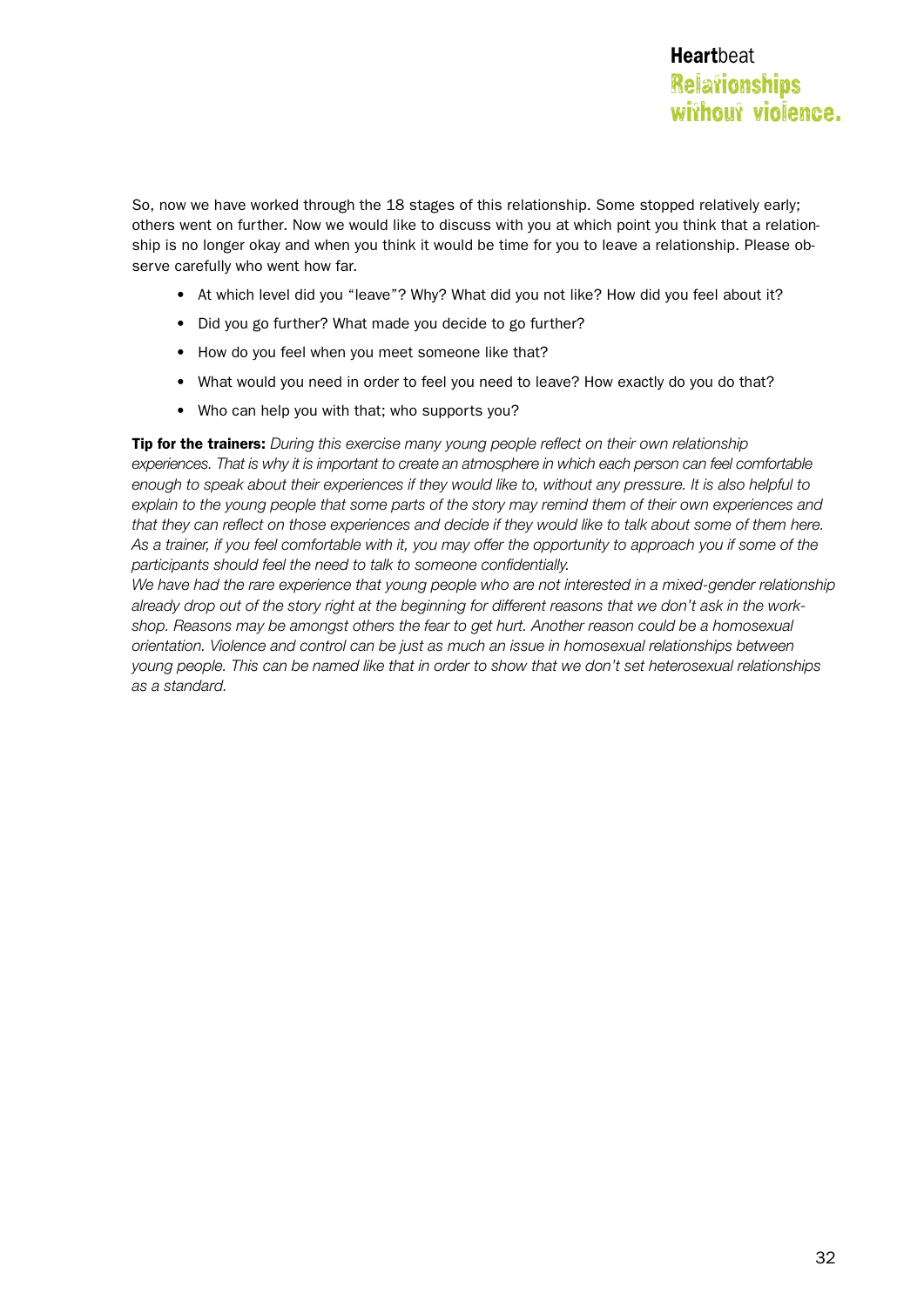# **Relationships** without violence. **Heart**beat

| Exercise:                                                                                             | <b>Relationship light</b>                                                                                               |
|-------------------------------------------------------------------------------------------------------|-------------------------------------------------------------------------------------------------------------------------|
| Aims:                                                                                                 | Clearly illustrate warning signs for violence in relationships                                                          |
| <b>Material:</b>                                                                                      | Yellow and red A6-sized papers, flipchart pages with green A6-sized papers from<br>the Relationship Top 10, scotch tape |
| Contributed by TIMA e.V and PfunzKerle e.V., Tübingen, http://tima-ev.de/, http://www.pfunzkerle.org/ |                                                                                                                         |

*This exercise includes the exercises "Relationship Top 10" (page 21) and "How far would you go?" (page 29 ff. in this manual).*

#### Instruction:

We previously gathered characteristics of respectful relationships and listed them on the green cards. Now we are interested in what your opinions are regarding warning signs for violence in a relationship, or even stop signals.

#### Step 1:

Each person will receive a few yellow and red cards. On the yellow cards, write down what behaviour would bother you so much in a relationship that you would begin to feel uncomfortable in this relationship. On the red cards write down what would definitely be a reason to end the relationship. Red cards are stop signals; like the red light. Examples for warning signs and stop signals can be taken from the "relationship stories", which we just heard or from own experiences or media reports.

#### Young people named the following corresponding warning signs or stop signals, among others:

*Stalking, betrayal, lying, psychological violence, sexual violence, physical violence, intimidation, control, threats, distrust, insulting friends, invasion of privacy, accusations, drug consumption, forbidding, pushiness, too clingy, neglect, injustice, (unfounded) jealousy, family doesn't accept partner, spying, insults, disinterest*

#### Step 2:

Now sit together again in the group in which you collected the green cards. Compare your cards in the group and sort out the doubles.

Then glue the yellow cards above the green cards. After that, glue the red cards above the green cards. So the green cards are at the bottom, the yellow ones in the middle and the red cards on top, like a traffic light, but in this case it's a relationship light.

#### Step 3:

When your posters are finished, please present your "light" to the other groups.

Tip for the trainers: *The same terms frequently turn up in more than one category.*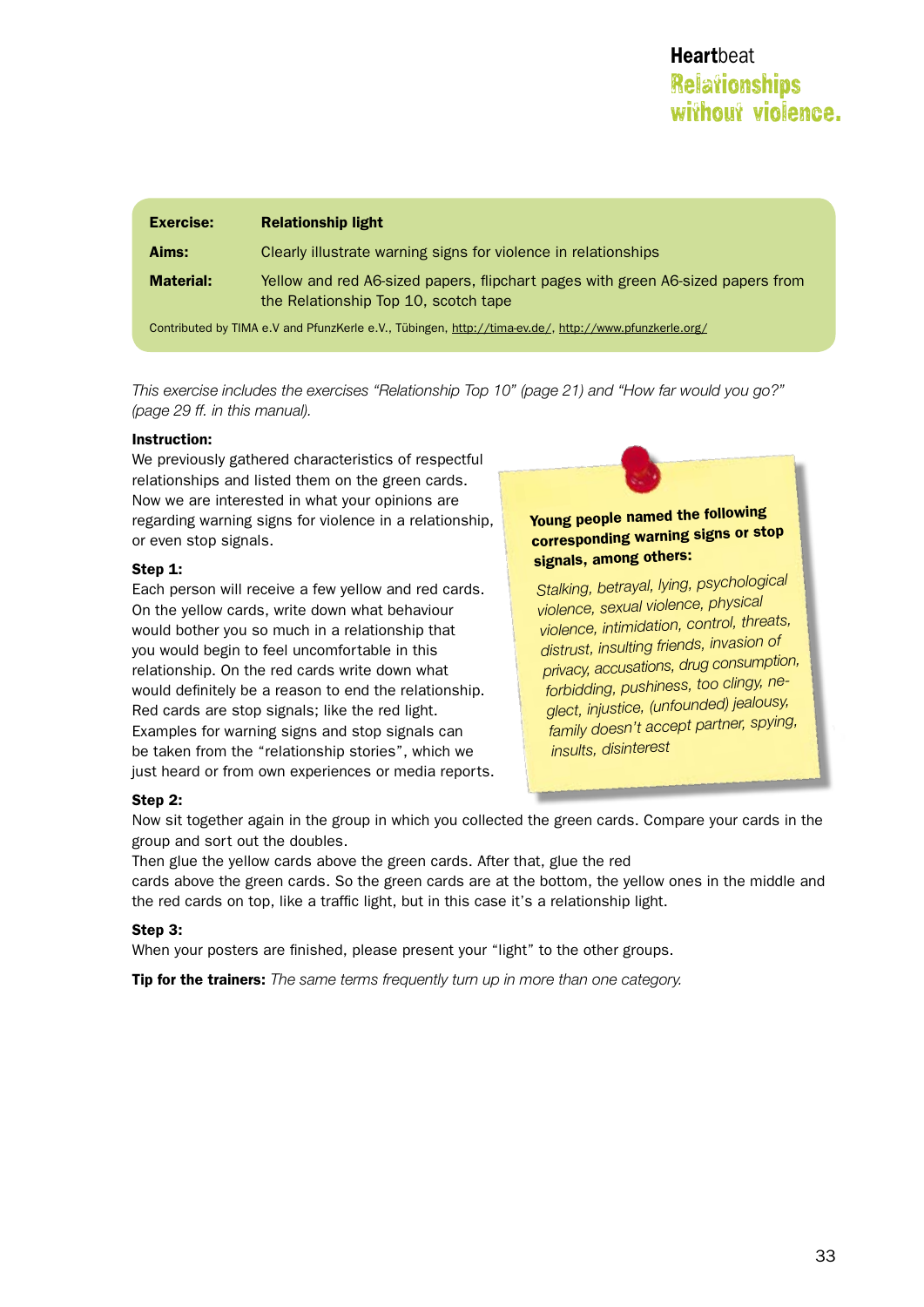| <b>Exercise:</b>                                         | Why do some people stay?                                     |
|----------------------------------------------------------|--------------------------------------------------------------|
| Aim:                                                     | To understand why some people stay in violent relationships. |
| <b>Material:</b>                                         | Prompt cards, 'Tips' handout                                 |
| Contributed by Tender, London, http://www.tender.org.uk/ |                                                              |

Instructions: In this session, we'll explore why some people stay in a violent relationship. This is a common question: Why doesn't the victim just leave? If someone is experiencing violence and abuse, there seems to be one obvious solution: get out of it. But the reality is that many people find it difficult to end an abusive relationship. This session will explore why.

**Step 1:** We'd like you to form two lines, facing each other. Make sure you're facing one person opposite you.

Step 2: Now that you're in two lines, we'd like to identify half of you as 'victims' and half as 'abusers'. Everyone in one line is experiencing violence in their relationship and everyone on the opposite line is using violence against their partner. The person opposite you is your partner and violence has just been used in your relationship. We're going to ask each victim to say one thing: 'I'm leaving'. The abuser, your partner, will then respond. Abusers, it's your task to try to prevent your partner from leaving. You can say as little or as much as you like, but you really want your partner to stay with you. Victims, once you've heard what your partner has said, you need to decide: Will you stay or will you go? We'll ask each of you to try this, while the rest of the class listens. We'll discuss it as a large group afterwards.

Note for the trainers: *It's best to allow the 'abusers' to use their own ideas for convincing the other person to stay. But if students need additional support, the prompt cards below can be used as examples.)* 

#### Prompt cards – for the 'abusers'

- "I love you and I don't know why I did what I did. Please stay."
- "I'll hunt you down if you go. You're mine."
- "You're no one without me. No one else will want you."
- "I didn't mean to hurt you. I will never hurt you again."
- "I'll kill myself if you leave me."

"If you leave, I'll send that photo of you to everyone we know. You know the one, the private picture, which was just for me."

"Your friends don't spend time with you anymore. I'm the only person in your life. Do you really want to leave me?"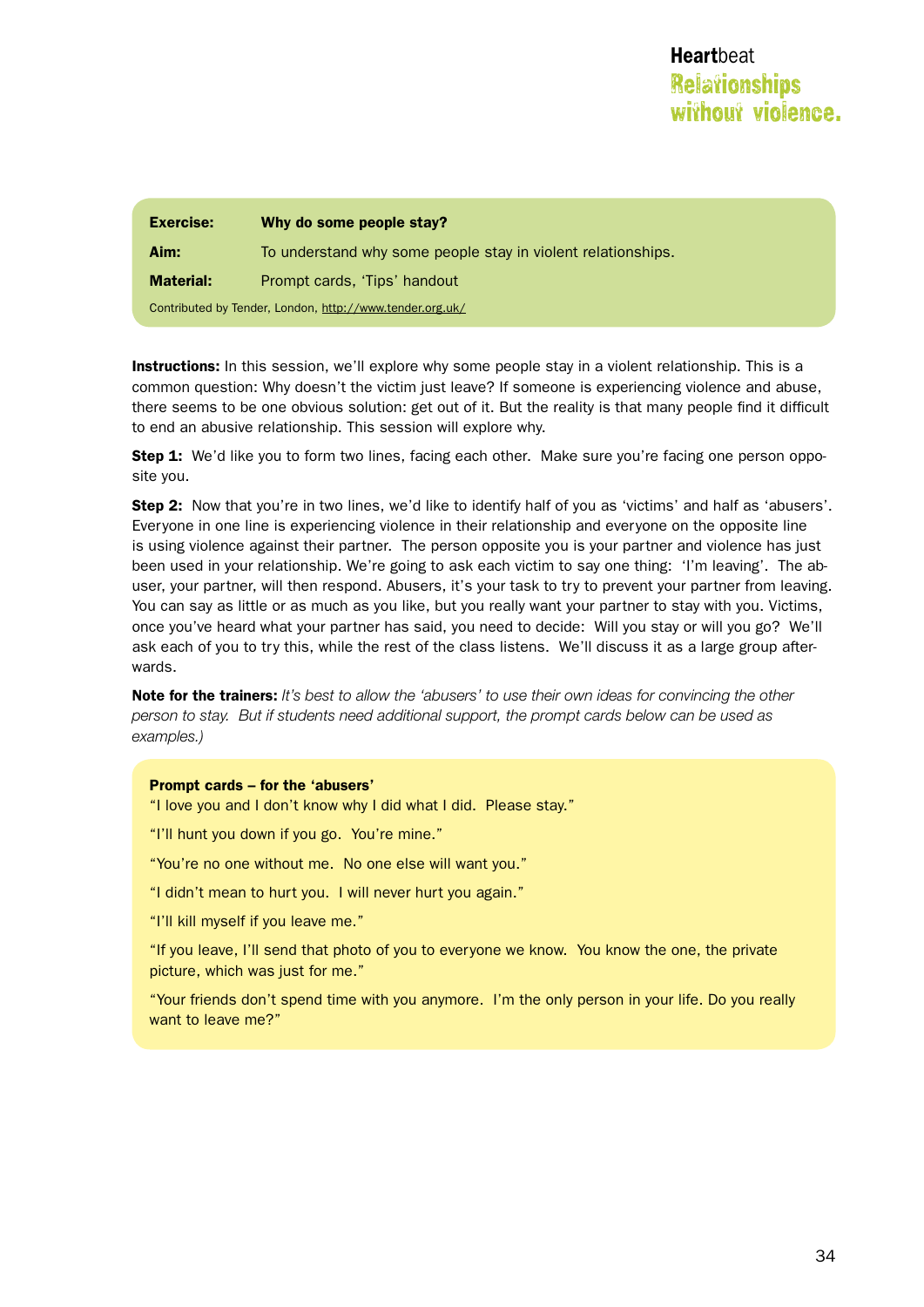# **Relationships** without violence. **Heart**beat

#### Step 3:

(This can work as an interview with some or all of the victims.) We'd like to hear more from the victims: Why did you make the decision that you did? How did the perpetrator make you feel? Did you know...:

Ending a relationship does not always end the violence. For example, most murders occur after the victim has ended the relation ship. This is why it's important for victims to talk to somebody they trust when they're trying to leave, especially if they've been threatened.



- *• <sup>I</sup> felt scared/threatene<sup>d</sup>*
	- *• <sup>I</sup> felt sorry for him/her*
- *• He/she sounded like he/she really wanted to stop being violent.*
- • If there's violence, there's usually emotional abuse too. Do you think it's harder to leave if your boyfriend/girlfriend has been attacking your self-esteem?
- Violence often starts after some commitment has been made within the relationship: for example, 30% of domestic violence begins after a woman gets pregnant. But it might be that the 'commitment' is smaller: such as spending more time alone instead of together with friends; or one person giving the other a gift for the first time. Do you think it's harder to leave if you've experienced a positive side to the relationship?

Step 4: Please get up and form a single line. Imagine your friend is experiencing violence in his or her relationship. What do you want to say to your friend? Think of one thing you would say, starting with the words: 'I want....' We'll start on one end of the line and move down the line.

Note for the trainers: *encourage the students to say the first thing that comes to mind; e.g. "I want you to be safe" "I want you to stop having bruises". This should be a very quick exercise, with each student saying one thing and the next saying their statement immediately after. The result will be a 'chorus' of support. You can ask students to repeat, to call out their same statements in rapid succession.* 

What if you said to your friend, "I don't like your boyfriend" or "I don't like your girlfriend"? Do you think your friend would try to defend his/her partner even though he/she was experiencing violence? Why do you think that is?

*(Following this discussion, the 'Tips' below can be read out loud or printed out as a handout for the participants)*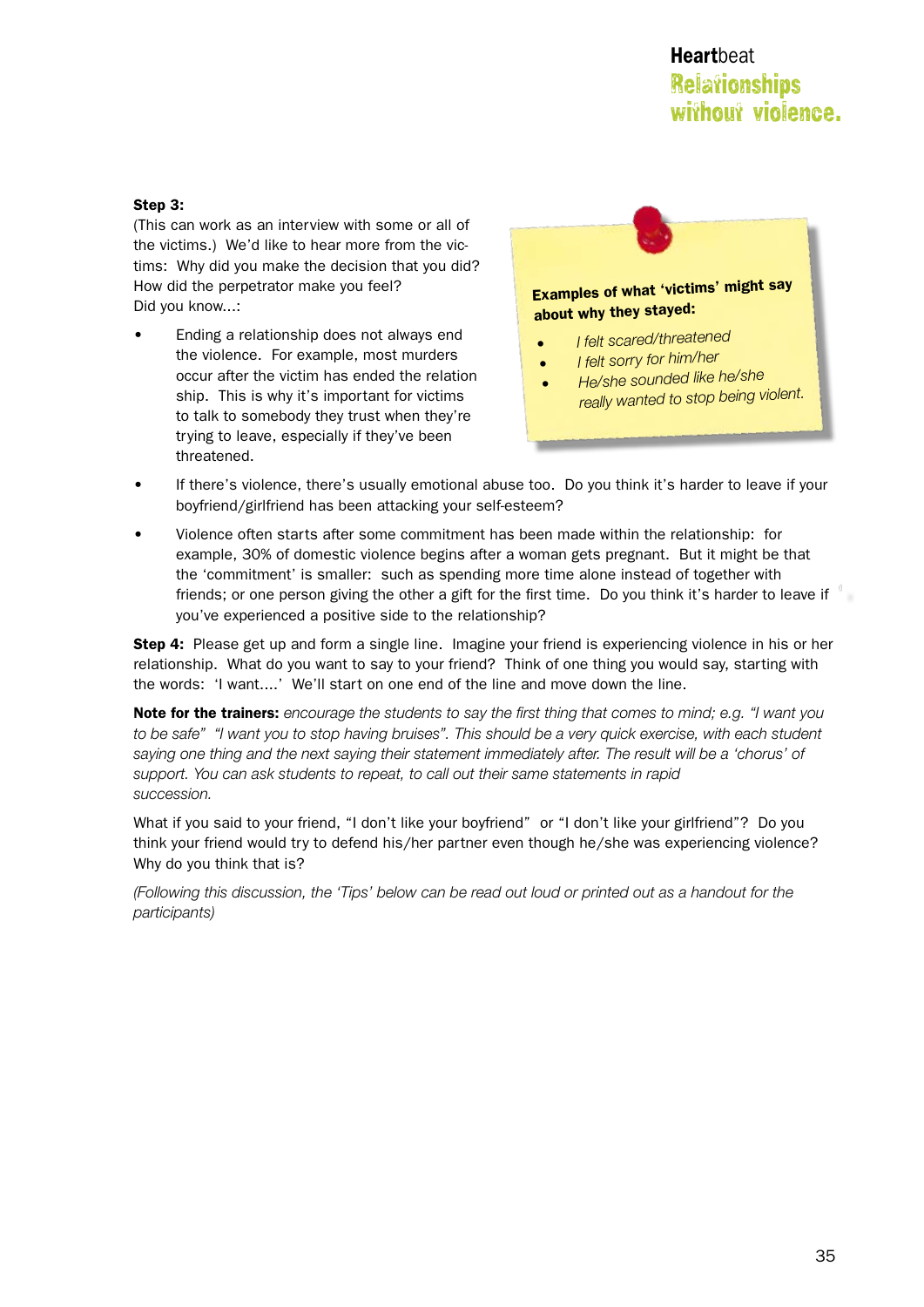#### Some tips for helping your friend.....

- Raise the issue: Don't wait for your abused friend to tell you about the situation. Bring the subject up yourself when his or her abusive partner isn't around. Let your friend know you are concerned and want to help.
- Try not to criticise your friend's partner or the relationship. Instead, focus on the abuse and your friend's safety. You don't have to know all the answers. You can help simply by listening and letting your friend break the silence and end the isolation. It's OK to be truthful or give your opinion, but bear in mind that your friend needs to be supported rather than judged.
- And remember  $-$  it is not your responsibility to fix the problem.

Supporting a friend in this way is a huge challenge. You don't want to see your friend get hurt, but may have to watch him or her remain with a partner when you think she should leave. As her friend, make sure you offer something the abuser doesn't. For example, if the abuser is telling your friend what to do all the time, it's no use you doing the same.

#### Resolution by the trainer:

We've explored some of the reasons that people stay in abusive relationships. Some of these are:

- **Fear**
- Low self-esteem because of the abuse
- Isolation because of the abuse the abuser may have been putting pressure on their partner to stop seeing their friends. This can lead to feelings of dependence on the relationship.
- They want the relationship, not the abuse.

Instead of asking the question 'why do some people stay?' we can try asking another question: 'Why doesn't the abuser stop the violence?'

#### *(This is not for discussion now, but as a thought on which to end the workshop)*

Tips for the trainers: *Watch for comments along the lines of 'some people stay in violent relationships because they're weak'. This belief can be challenged with responses such as, "Is the person weak or have they had their confidence damaged by an abusive partner?" "Victims can be extremely strong people. Did you know that there has been research into the 'type' of people who become victims and they've been unable to find one type? Victims come from all backgrounds, with different personalities and characteristics."*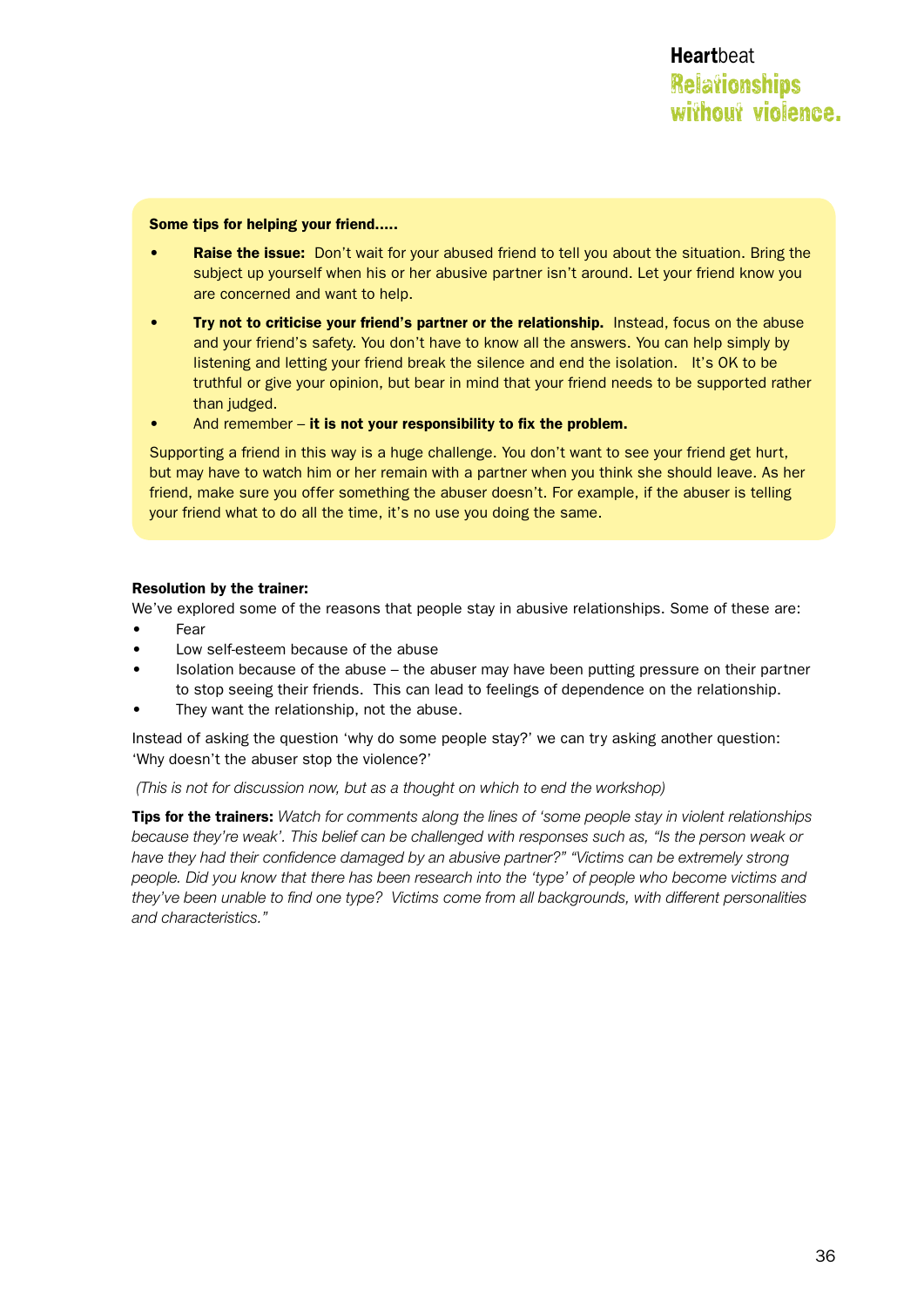| <b>Exercise:</b>                                              | <b>Case-study</b>                                                                                                                                                                       |
|---------------------------------------------------------------|-----------------------------------------------------------------------------------------------------------------------------------------------------------------------------------------|
| Aims:                                                         | Explore what partner violence is through discussion and working creatively in<br>groups, sensitise young people to the full range of abusive behaviours, identify<br>abusive behaviours |
| <b>Materials:</b>                                             | Flip-chart paper & pens                                                                                                                                                                 |
| Contributed by Tender - London, UK, http://www.tender.org.uk/ |                                                                                                                                                                                         |

**Instruction:** We would like to do an exercise with you that deals with different stages in a relationship.

#### Step 1:

Please divide in small groups of 3 or 4. Each group will get a flipchartpaper. Please draw a vertical line across the paper. If this line is a teenage relationship, how does it start? What are the 'stages' that a relationship goes through? Use the line to show when these stages happen. You've about 10 minutes to work on the stages-line.

# Some examples of 'stages':

- *• exchanging phone numbers,*
- *• meeting up without friends for the first time, first kiss, giving gifts ...*

#### Step 2:

Share back with your "stages-lines" to the large group

- If one of these relationships that you put on paper was an abusive relationship, when do you think the violence would start?
- Imagine, if someone was punched on a first date, would they stay in that relationship?"
- Can you think of any early warning signs of violence in a relationship?

Note for the trainers: *As to early warnings signs see page 26 of this manual*

#### Step 3:

The following story that I read out or hand out to you now is based on the experiences of young people who have experienced violence in a relationship:

- What do you think about Emma should she have known better than to have stayed in this relationship? If so, when do you think she should have left the relationship?
- If someone's boyfriend of girlfriend is constantly texting and phoning, would you say this is ' abusive"? If it's sometimes OK to do this, could you explain more about those situations? When is it not OK?
- Do you think that Emma's boyfriend was being 'controlling'? Why or why not?
- If you were Emma's friend, what would you say to her?

 $\hat{\Pi}$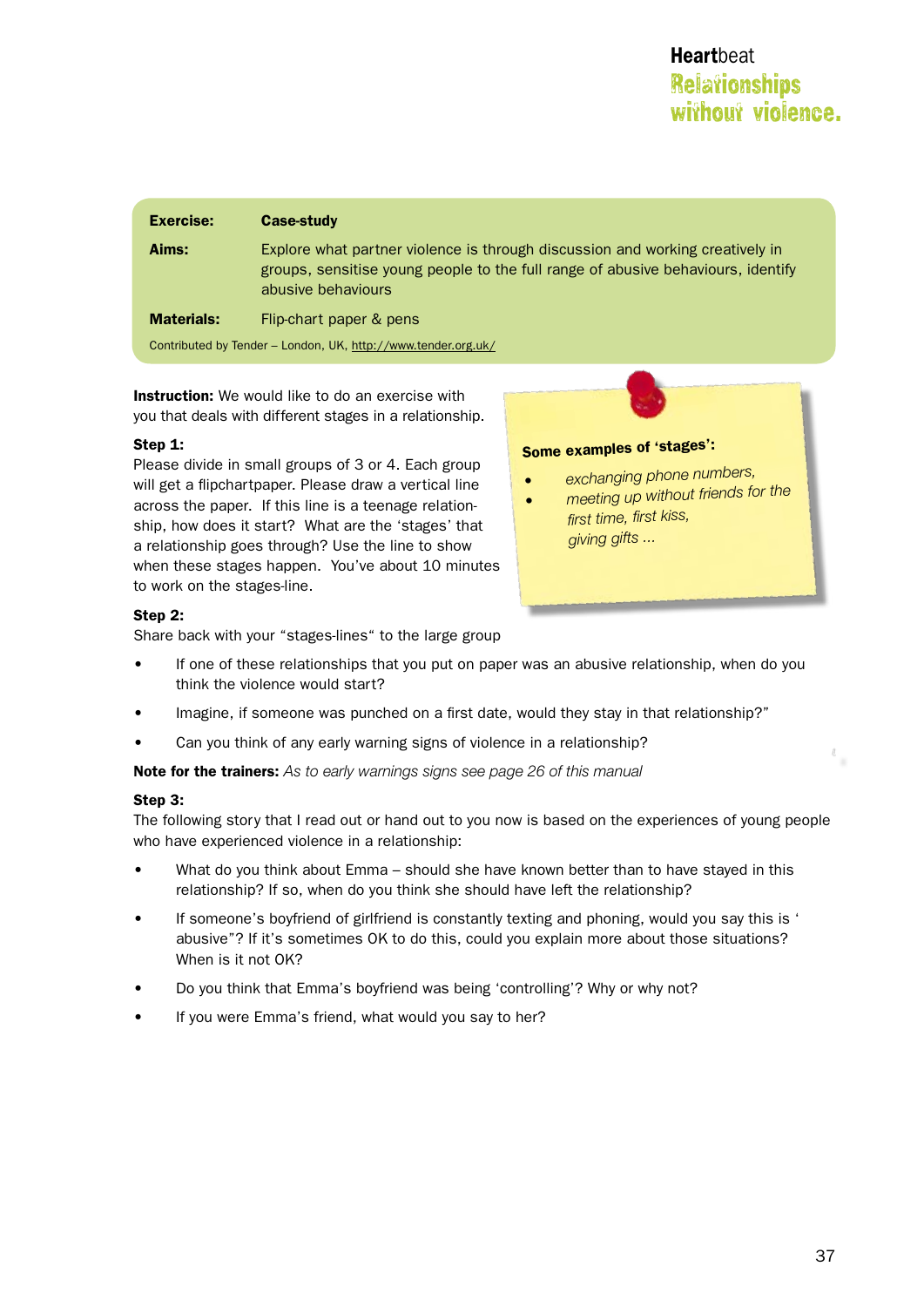#### Emma's story:

"I told the doctor that I had a fight at school. I came to his office with bruises all over my face and up my arms as well. And he, the doctor, was asking if I was sure about that – about the fight at school - because I had handprints all up my arms. I said, "yeah, I'm sure". I just got really defensive about it, and I think he knew what was going on, but he didn't want to say anything. He just gave me painkillers.

"I'm thinking what it was like before that. We'd be together, having a laugh and he was fun so I wanted to spend more time just the two of us. That's what he wanted too. He wanted us to always be together, he didn't like the time I spent with my friends, he was constantly checking up on me. I'd have to send him a text message every 20 minutes or he'd get upset. That wasn't at the very beginning, though. At the beginning, he was just sweet.

"I always wanted to protect him because sometimes my friends would criticise what he was like. It was just he'd get really angry over the littlest things that I did and it just upset me. And when I was trying to show my point of view, he didn't appreciate it. He'd tell me to shut up. I left him in the end. It took a long time, but I left."

**Resolution by the trainers:** The story we read was not uncommon. Many young people have shared such experiences. More often than not, as in this story, it is a young woman who experiences the abuse.

Violence often begins at a point of commitment in a relationship: when the couple begin seeing each other more often, at pregnancy, when they move in together. We can understand, then, why some people stay in abusive relationships. They want the relationship, not the abuse.

We can listen to this story and be appalled. We can also admire and respect the young woman who has survived and rebuilt her life, finding her self-confidence again despite the abuse.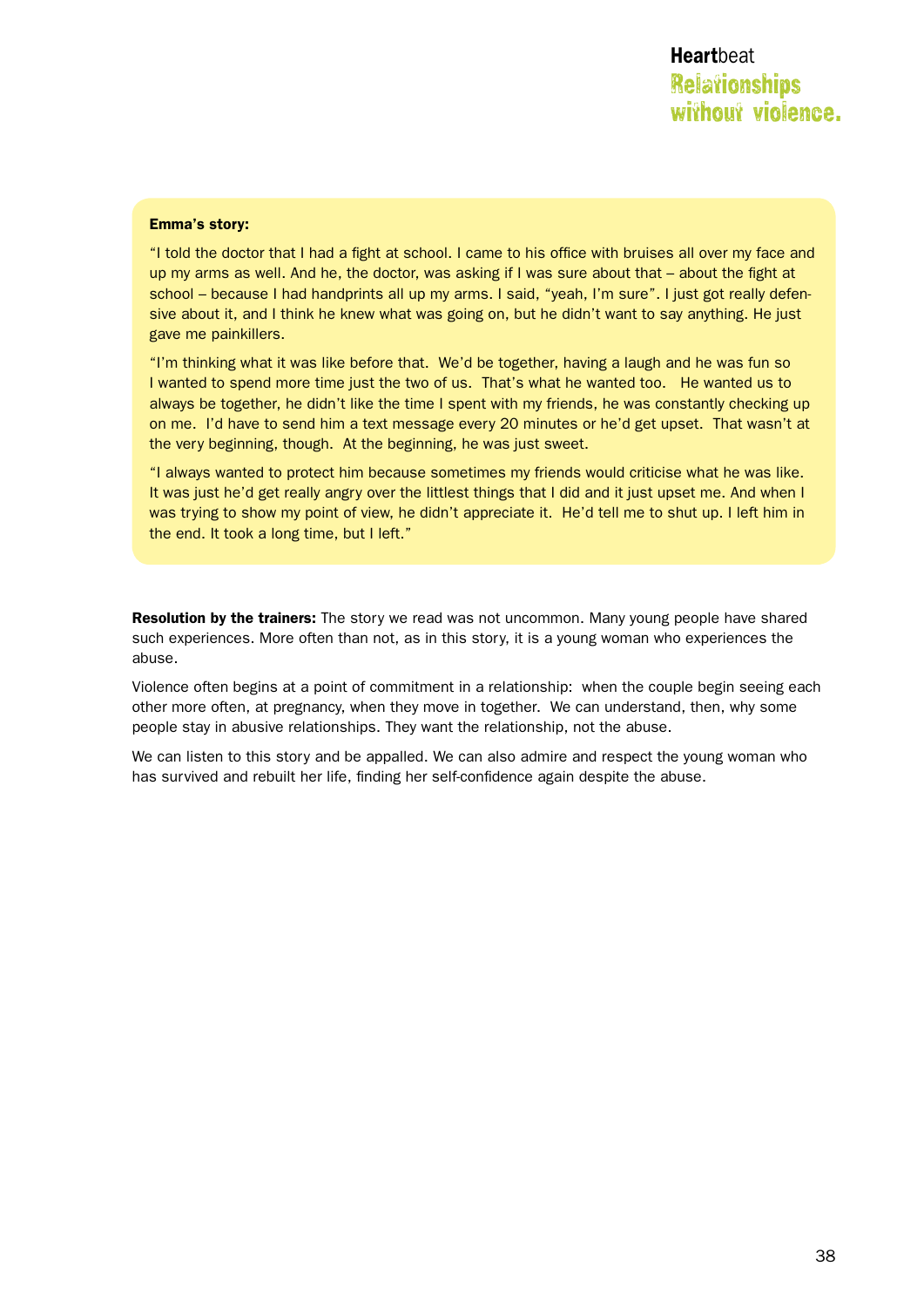| <b>Exercise:</b>                                         | <b>Early warning signs</b>                                                                                                                   |
|----------------------------------------------------------|----------------------------------------------------------------------------------------------------------------------------------------------|
| Aims:                                                    | Enable young people to identify the early warning signs of abuse, sensitive young<br>people to the impact of abusive and violent behaviours. |
| <b>Material:</b>                                         | 'A & B script', roll of paper for brainstorm, tape to put statistics on the wall                                                             |
| Contributed by Tender, London, http://www.tender.org.uk/ |                                                                                                                                              |

Today we would like to discuss with you about early warning signs of abuse and reflect on the impact of abusive and violent behaviours. To do so we'll create "still images". This means that you'll create a physical picture – we'll give you some words and we want you to think about how these words make you feel and the images that come into your mind as you think about them. Working as a group, we'd like you to use these feelings and images to turn yourselves into a 'sculpture'.

#### Step 1:

We'd like you to get into small groups of 3 or 4 people. As a group, create a 'tableau' (a still image) for each of the following words: **power and fear.** After about 10 minutes we'll share these back to the whole group. The groups will share their 3 still images to the rest of the group. We ask the audience to be attentive and to acknowledge the fact that it can be difficult to present work to your peers.

After you've shared your still images we would like to discuss the following questions with you:

- What do you think the early warning signs might be of an abusive relationship?
- What is the effect of these behaviours on the victims?

We'll collect your ideas on this roll of paper.

#### Step 2:

Please work in pairs now on rehearsing the scene [see script below]. Decide who will play A and who will play B and read the script out loud. Then 'act out' the scene. You'll have around 5 minutes to work on your scene.

#### A & B Script

- A Hiya, how are you?
- **B** I'm alright. I've been waiting ages.
- A Yeah I was talking to Sam
- **B** I've felt really stupid sitting here on my own.
- A (ignoring comment) Let's go then
- **B** Where are we going?
- A Round Sam's
- **B** You're joking
- A What's your problem?
- **B** You're late meeting me 'cos you were chatting with your mate and now we're going round there- I don't even like Sam
- A Don't start getting all stroppy
- **B** I'm not, I just don't want to go round to Sam's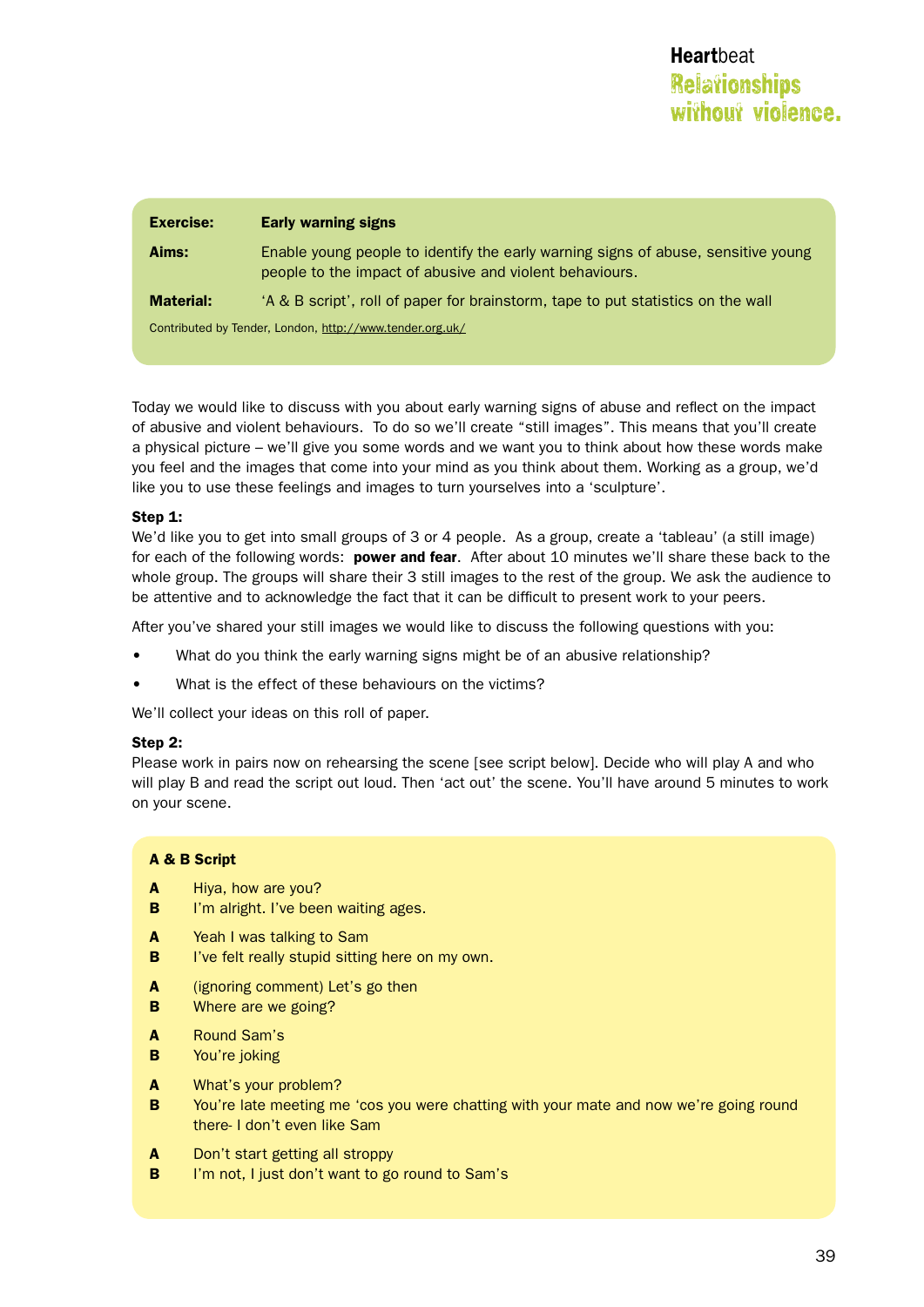- A Well where do you want to go then?
- **B** I don't know
- $A$  You can't ever make a decision and then when I do you get all moody
- **B** I just don't like going round there- Sam's creepy
- A That's my mate you're talking about
- **B** stands up
- A Are you wearing that?
- **B** What?
- A It makes you look a bit...
- **B** What?
- A It makes your legs look a bit funny.

We will watch some of your performance now and reflect on what is seen.

*Possible discussion questions:*

- How long do you think this couple have been together?
- Do you think this type of situation has happened between them before?
- Do you think there are 'early warning signs' of abuse here or is this couple beyond that point?
- What kind of behaviour do we see in "A"? What about "B"?
- What kind of abuse is happening here, if any?
- What issues of power and control are happening in this scene?
- Is this a healthy relationship? On a scale of 1 to 10, 1 being terrible and 10 being really healthy, where would you put this relationship?

We would like to end the session in the large group and ask you to close your eyes. Think of an image that represents something you did or saw in the session today, and now use your body to create this image. Everyone open your eyes at the same time to see what others have created.

Resolution by the trainers: There are many early warning signs that a relationship might become abusive or violent. The following list is an example of some of the more common signs to be aware of: Violence often begins at a point of commitment in a relationship: when the couple begin seeing each other more often, at pregnancy, when they move in together. We can understand, then, why some people stay in abusive relationships. They want the relationship, not the abuse.

We can listen to this story and be appalled. We can also admire and respect the young woman who has survived and rebuilt her life, finding her self-confidence again despite the abuse.

- Making fun of you
- Shouting at you or screaming in your face
- Saying negative things about your body, your friends, your family, your appearance
- Threatening to hurt you physically unless you do what they want
- Telling you who you can see and where you can go
- Constantly checking up on what you're doing, e.g. by phone or SMS

Victims sometimes say that the emotional abuse has a more lasting impact on their lives than physical violence.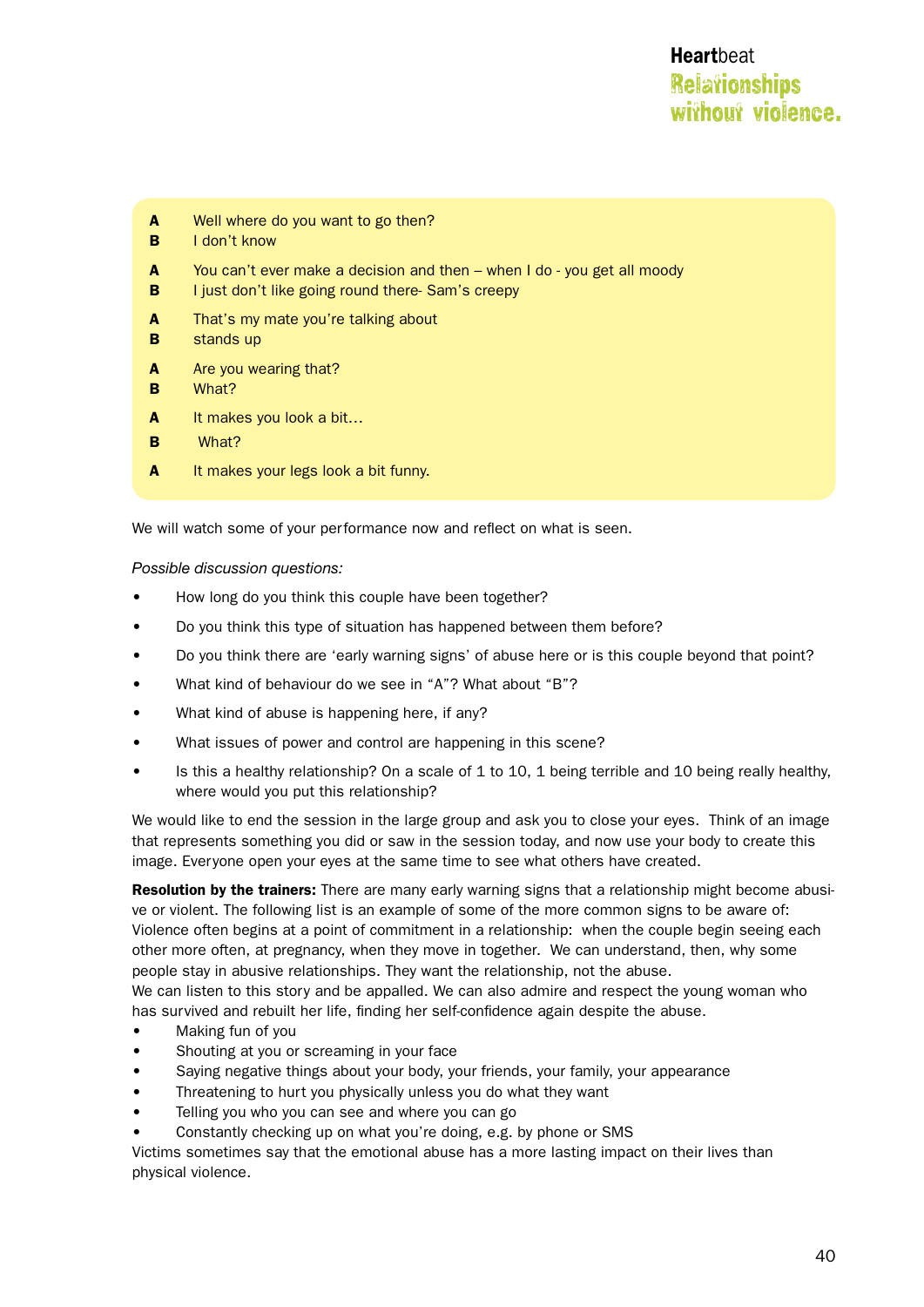| <b>Exercise:</b> | <b>Status</b>                                                                                                                                                              |
|------------------|----------------------------------------------------------------------------------------------------------------------------------------------------------------------------|
| Aims:            | Engage young people in power and control model of intimate violence, explore<br>the difference between positive and negative forms of power, understand<br>emotional abuse |
| <b>Material:</b> | Small slips of paper, numbered 1 to 5, tape to stick bits of paper to students'<br><b>backs</b>                                                                            |
|                  | Contributed by Tender, London, http://www.tender.org.uk/                                                                                                                   |

**Instructions:** We would like to work on the meaning of status with you and how it influences relationships.

#### Step 1:

What do you think:

What is status? How does status affect your place within a peer group?

As your responses show, status is about peoples' places in society, e.g. a head teacher has higher status than a teenager: Within your peer groups there will be people you know who have high status, for example people who have a strong influence over the opinions and actions of others. Think of status as a scale, from 1 to 5: 1 means low status and 5 is high status. We need two volunteers. Each will get a status number between 1 and 5. Then both will take a chair and walk into the space and sit down according to their given status.

*Question to the audience after both volunteers took position:* 

- How do you know that someone is 'low status'? Or 'high status'?
- What does 'middle status' look like?
- How does someone with high status present themselves / use their body language? And with low status?

*Question to ask the volunteers:*

- How did it feel to be the lowest status?
- How did it feel to be the highest status?
- Do people impose status on others in real life?

Tip for the trainers: Y*ou can repeat with new volunteers and new numbers. During discussion, you may wish to prompt students to look at posture, facial expressions, and the use of hands – e.g. a low-status character might fidget with their hands, while a high-status character may keep their hands confidently at their side. There are no right or wrong answers with this exercise. The aim is to identify the unspoken cues that we use whenever we meet a person that causes us to mentally classify them into a social status.*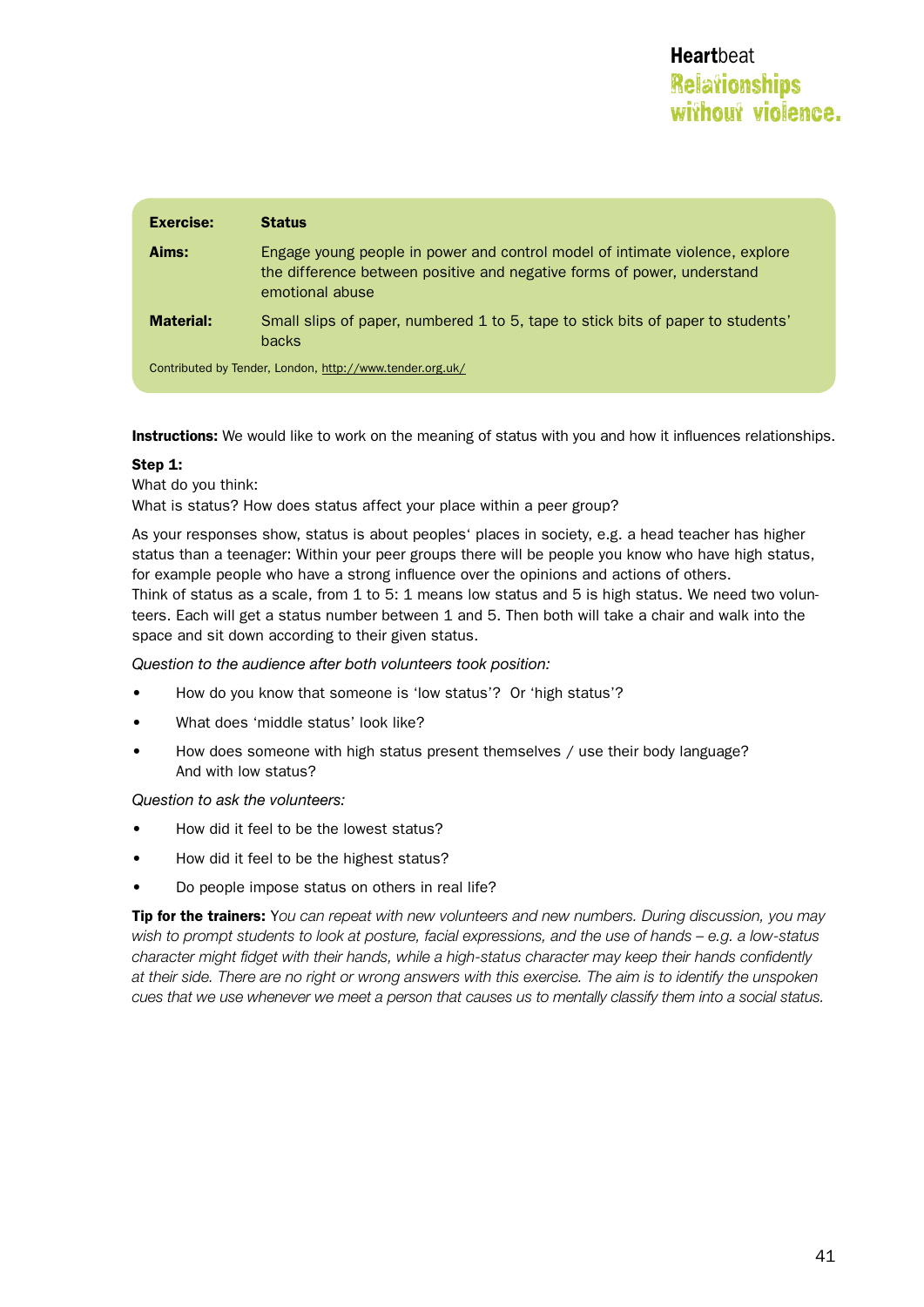#### Step 2:

We'd like you to form small groups and create 2 short improvisations about 'feeling small'. After the improvisation of feeling small act out 2 scenes in which people (e.g. friends at school; sisters and brothers at home; teachers etc.) use words or actions to make someone else feel small.

- In the first scene, use 'words' to reduce a person's status.
- In the second scene, use 'actions' but no words to reduce status (no violence! Explore other forms of body language).

Tip for the trainers: *It's the best to allow students to explore this themselves without directing them with examples. But if they're struggling to come up with something, examples could include: turning your back on someone; crossing your arms and looking down your nose at someone; bullying someone by taking their things; laughing at someone*

*Please share these scenes with the whole group. What do you think?*

- Is it harder or easier to challenge these words and actions when used within an intimate relationship?
- Is it possible to have 'high status' without putting down the status of another person? Can anyone think of examples of this? Think of positive role models in your lives for examples.

Resolution for the trainers: Every interaction involves the 'negotiation of status'. Often, this takes place without anyone noticing. Status can be used to make others feel small, to reduce the status of others. When this takes place within a close relationship, it can be extremely harmful. The constant attempts to make someone feel small will result in the wearing down of their self-esteem and their confidence, which in turn will make it more difficult to make decisions about leaving the relationship. Over the next few days, take notice of the status games that people play. Do you see people using status in ways that undermine the status of others? Do you see positive examples of 'high status'? Share these at the beginning of the next session.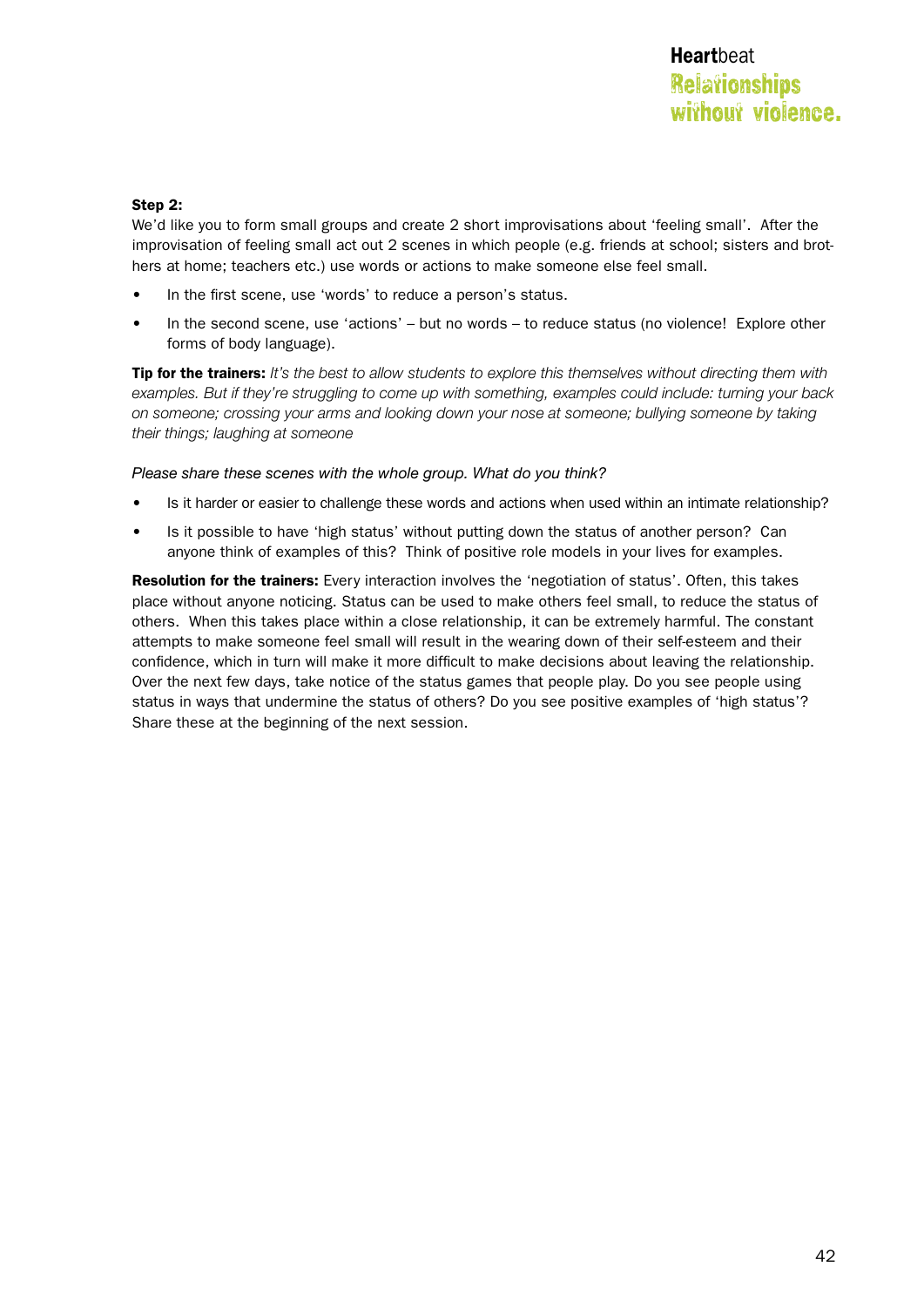| <b>Exercise:</b>                                             | <b>Card game</b>                                                                                                       |
|--------------------------------------------------------------|------------------------------------------------------------------------------------------------------------------------|
| Aims:                                                        | Engage young people in power and control model of intimate violence, increase<br>empathy and understanding for victims |
| <b>Material:</b>                                             | Character cards based on card game distributed by Tender www.tender.org.uk;<br><b>Character Profile Sheet</b>          |
| Contributed by Tender, London, UK, http://www.tender.org.uk/ |                                                                                                                        |

#### Instruction:

#### Step 1:

Each of you will first get a card from the card game and then a 'character profile sheet'. Please study first the character on your card and then complete 'character profile sheet' (see next page) When you are ready we would like to discuss what you found out about the characters: Did this exercise change the way you felt about them?

Tip for the trainers: *The aim of this exercise is to explore the ways in which 'victims' and 'perpetrators' are people with other aspects to their personalities. Students might find that their feelings about their characters are more positive after they explore these other aspects of who they are. An important learning point = there is no 'profile' of a perpetrator, so we cannot expect victims to be able to spot them from afar. A person may be very likeable in other areas of their life, but use violence in their relationships. For*  this reason, friends and family may have no idea that violence is taking place at all. And this can make it *harder for victims to be believed and to leave.*

#### Step 2:

Split into small groups of 2 or 3. Please 'keep' your character and create a scene. Each scene will have 5 elements:

- 1. The arrival
- 2. The meeting
- 3. The problem
- 4. After the problem
- 5. The parting

For example, your character might be friends who are meeting up after school. How do they treat each other when they meet? Are they respectful? Are there obvious differences in status? The problem may be that one friend is experiencing abuse. How does the friend respond? When they part, is it a mutual parting, or does one character decide that he/she is leaving?

After having elaborated your scene, you'll present it back to the whole group. After each scene discuss: What was the problem? Was the problem resolved? If the scene ended negatively, what could the characters have done differently to improve the outcome? As a whole group, pick one or two of the cards and discuss the question at the bottom.

Resolution: People who use violence and abuse often try to justify their behaviour. People who experience abuse often find it difficult to leave the relationship. We'll explore these further in later sessions.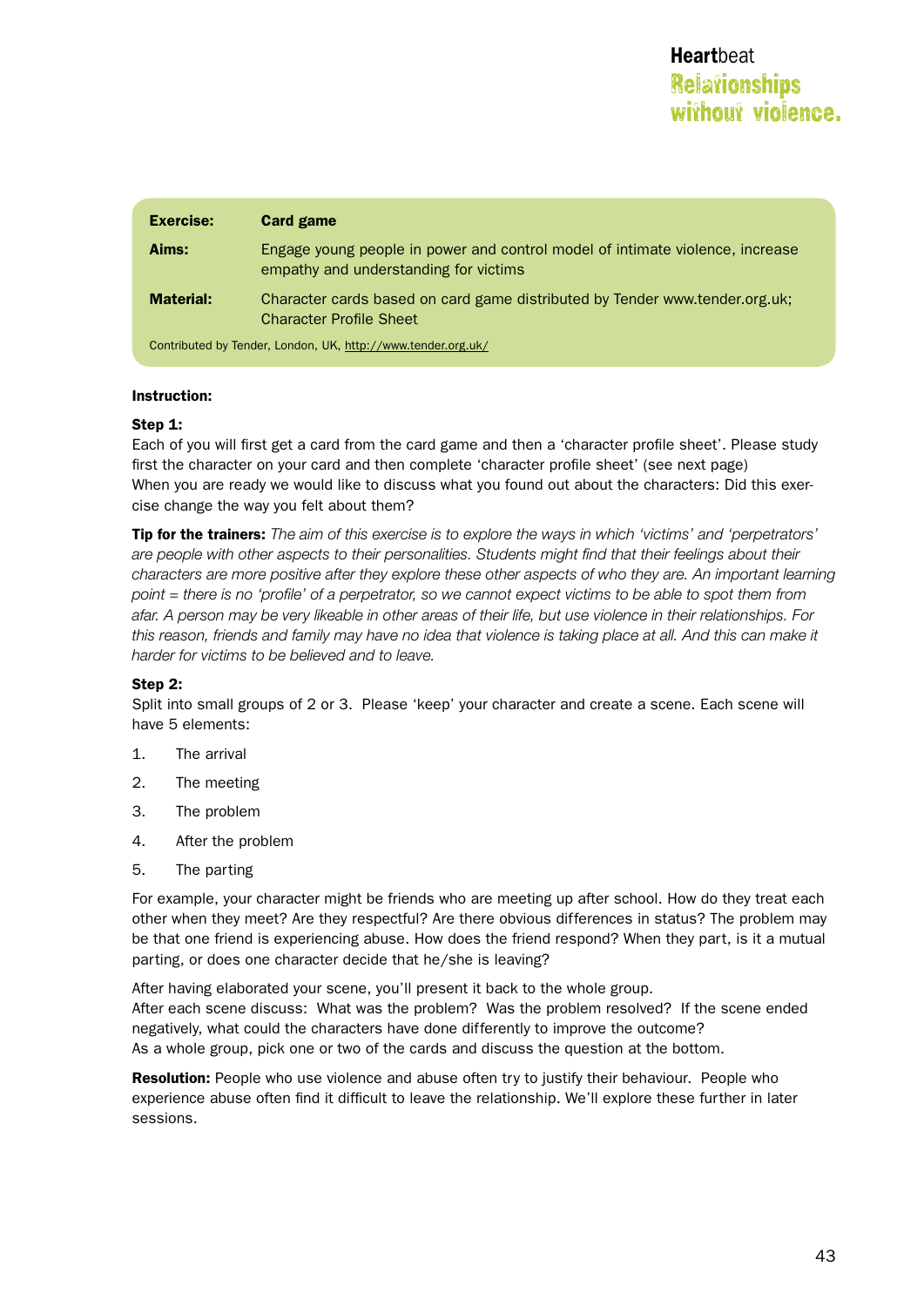**Relationships** without violence. **Heart**beat

Extract of the card game

# "What's your excuse",

written and researched as well as distributed by Tender, London

www.tender.org.uk

| <b>JEWELL</b>                                                                                                                                                                                                                                                                                                                                                                                                                         | <b>FAITH</b>                                                                                                                                                                                                                                                                                                                                                                                                                   | <b>MISS DIS</b>                                                                                                                                                                                                                                                                                                                                                                                                                                                             |
|---------------------------------------------------------------------------------------------------------------------------------------------------------------------------------------------------------------------------------------------------------------------------------------------------------------------------------------------------------------------------------------------------------------------------------------|--------------------------------------------------------------------------------------------------------------------------------------------------------------------------------------------------------------------------------------------------------------------------------------------------------------------------------------------------------------------------------------------------------------------------------|-----------------------------------------------------------------------------------------------------------------------------------------------------------------------------------------------------------------------------------------------------------------------------------------------------------------------------------------------------------------------------------------------------------------------------------------------------------------------------|
| So my boyfriend's been really good<br>to me. He's older; he lets me stay<br>with him, takes me out and buys me<br>stuff. But now he's changing - he's<br>stressing about money. He says that<br>if I wanted to help him out, I could do<br>some favours - just for his mates.<br>You know, he's always been there for<br>me. I don't think I can say no.<br>Do you think that she owes him<br>anything?<br>a: 25; b: 28; c: 09; d: 02 | I'm so confused. I want to follow my<br>faith and please my family. I know<br>they want me to meet a suitable boy.<br>and get married when I'm a bit older.<br>But now there's this other boy I<br>think he likes me. My parents would<br>be so angry if they knew I liked him.<br>How can anything ever happen with<br>him? I don't want to hurt them.<br>What do you think she should do?<br>a: 71; b: 50; c: 83; d: 47      | I had this friend who had a bad, bad<br>boyfriend. But she still wouldn't leave<br>him!!! She was such a doormat with<br>no guts - if you're not happy make<br>the effort to do something about it!<br>Some people say that I should be<br>there to support her when she needs<br>me. Maybe I got it wrong<br>If this was your friend, what would<br>you do?<br>a: 17; b: 40; c: 03; d: 38                                                                                  |
| <b>Character profile</b>                                                                                                                                                                                                                                                                                                                                                                                                              |                                                                                                                                                                                                                                                                                                                                                                                                                                |                                                                                                                                                                                                                                                                                                                                                                                                                                                                             |
| <b>HOPE</b>                                                                                                                                                                                                                                                                                                                                                                                                                           | <b>RESPECT</b>                                                                                                                                                                                                                                                                                                                                                                                                                 | <b>DOMINATE</b>                                                                                                                                                                                                                                                                                                                                                                                                                                                             |
| I come from a really normal, happy<br>family and I am really upset because<br>my sister's boyfriend hits her. I just<br>can't believe it. We were always<br>brought up to believe that love equals<br>respect and nothing else was good<br>enough! I guess it can happen to<br>anyone, and that's horrible!!!<br>Can this happen to anyone, what do<br>you think?<br>a: 51; b: 48; c: 62; d: 71                                       | No one has the right to disrespect<br>another person, ever. If there's a pro-<br>blem between you and your girlfriend,<br>you talk it over. These men that hit<br>women are weak and cowards. It's<br>disgusting. You need to give respect<br>to get respect. No one ever deserves<br>a slap. There is never an excuse.<br>If you wanted to show someone<br>respect, what would you do?<br>a: 39; b: 62; c: 47; d: 98          | Listen. I'm gonna be somebody round<br>here. Everyone will know my name.<br>Just like my mates - they rule this<br>place. I can get girls, easy - they love<br>being with me and do what I want. My<br>mates get respect from having their<br>girls share it around - favours. That's<br>who I want to be. Ok, sometimes the<br>girls aren't happy, but that's not my<br>problem.<br>Is this a good way to get respect? Is<br>it his problem?<br>a: 03, b: 22, c: 01, d: 41 |
| <b>BADMAN</b>                                                                                                                                                                                                                                                                                                                                                                                                                         | <b>ECHO</b>                                                                                                                                                                                                                                                                                                                                                                                                                    | <b>TRUE FRIEND</b>                                                                                                                                                                                                                                                                                                                                                                                                                                                          |
| I'm under a lot of pressure and she<br>just doesn't understand. I have a<br>lot going on right now and I need to<br>let off steam. I'm not able to stop<br>myself when I get so angry at her.<br>Sometimes it gets out of control, but<br>I always make it up to her and show<br>her how much I love her.<br>If you got really stressed, what<br>would you do?<br>a: 02, b: 21, c: 14, d: 31                                          | Sometimes my boyfriend really bugs<br>me: "Are you going out dressed like<br>that?" I used to tell him to shut up,<br>but now it just causes a scene. I<br>don't know what to think when I look<br>in the mirror anymore. I can hear<br>his words before he even opens his<br>mouth. I miss the old me and my<br>clothes. Can't I dress how I want?<br>Who do you think she should<br>dress for?<br>a: 26, b: 41, c: 15, d: 01 | My friends and I really trust each<br>other. Talking about problems helps<br>and it's good to ask your friends if<br>they're ok. My friends know I'm there<br>to listen or to help if I can. Some<br>people think that if you ignore violent<br>relationships they'll go away, but I<br>can't ignore my friends' problems.<br>How do you and your friends help<br>each other?<br>a: 99, b: 52, c: 87, d: 45                                                                 |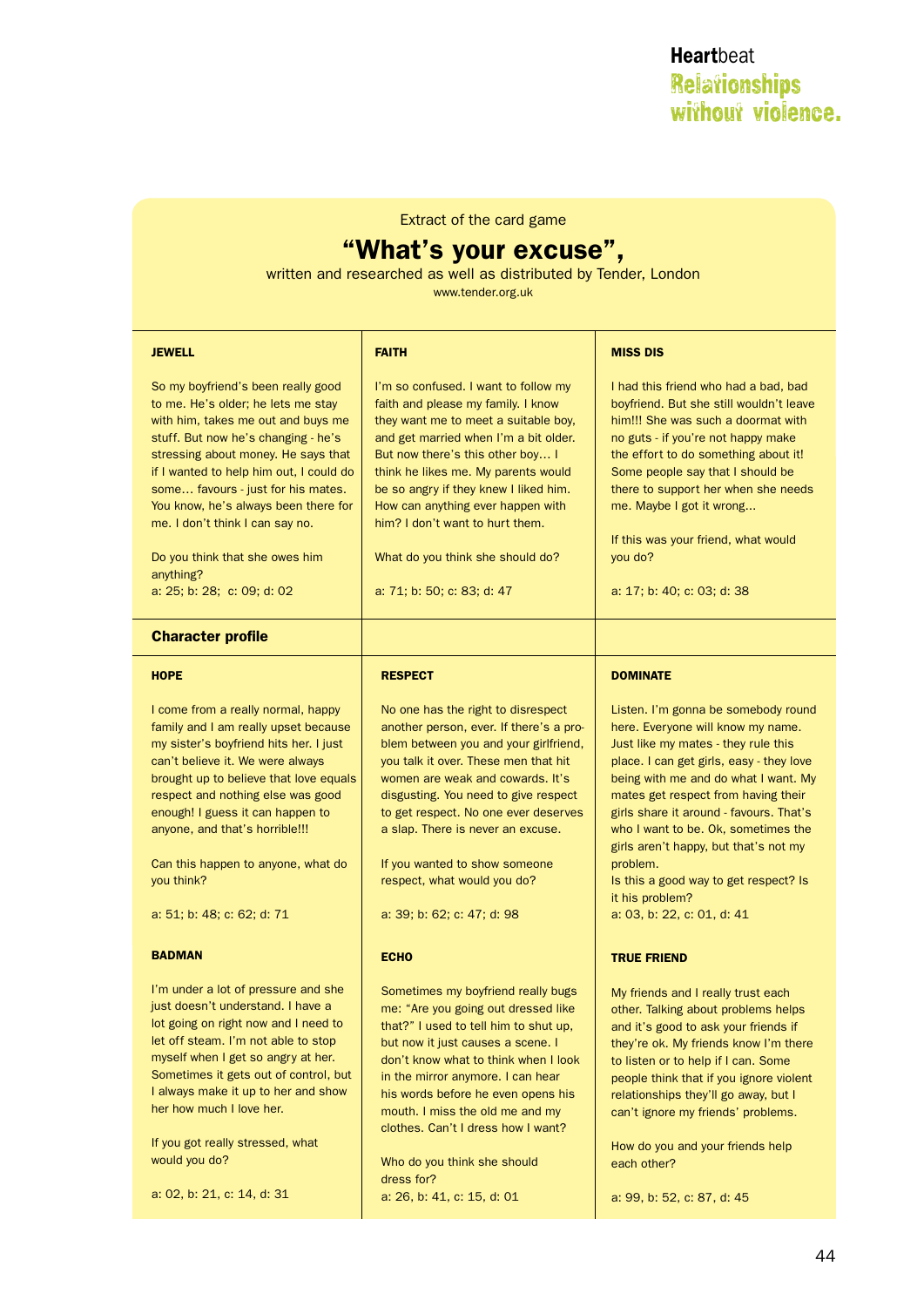| <b>Character profile</b>                                                                                                                                                                                                             |
|--------------------------------------------------------------------------------------------------------------------------------------------------------------------------------------------------------------------------------------|
| As your character, fill in these statements:<br><u> 1989 - Johann Stoff, amerikansk politiker (d. 1989)</u>                                                                                                                          |
|                                                                                                                                                                                                                                      |
|                                                                                                                                                                                                                                      |
| Three facts I know about my character:                                                                                                                                                                                               |
| <u>1. In the contract of the contract of the contract of the contract of the contract of the contract of the contract of the contract of the contract of the contract of the contract of the contract of the contract of the con</u> |
|                                                                                                                                                                                                                                      |
|                                                                                                                                                                                                                                      |
| Three facts I intuit (but which are not stated in the text) are:                                                                                                                                                                     |
| <u>1. In the contract of the contract of the contract of the contract of the contract of the contract of the con</u>                                                                                                                 |
|                                                                                                                                                                                                                                      |
|                                                                                                                                                                                                                                      |
|                                                                                                                                                                                                                                      |
|                                                                                                                                                                                                                                      |
|                                                                                                                                                                                                                                      |
| Odd habits I have are <b>the contract of the contract of the contract of the contract of the contract of the contract of the contract of the contract of the contract of the contract of the contract of the contract of the con</b> |
|                                                                                                                                                                                                                                      |
| My dislikes include <b>Antiques and Contact Contact Contact Contact Contact Contact Contact Contact Contact Contact Contact Contact Contact Contact Contact Contact Contact Contact Contact Contact Contact Contact Contact Cont</b> |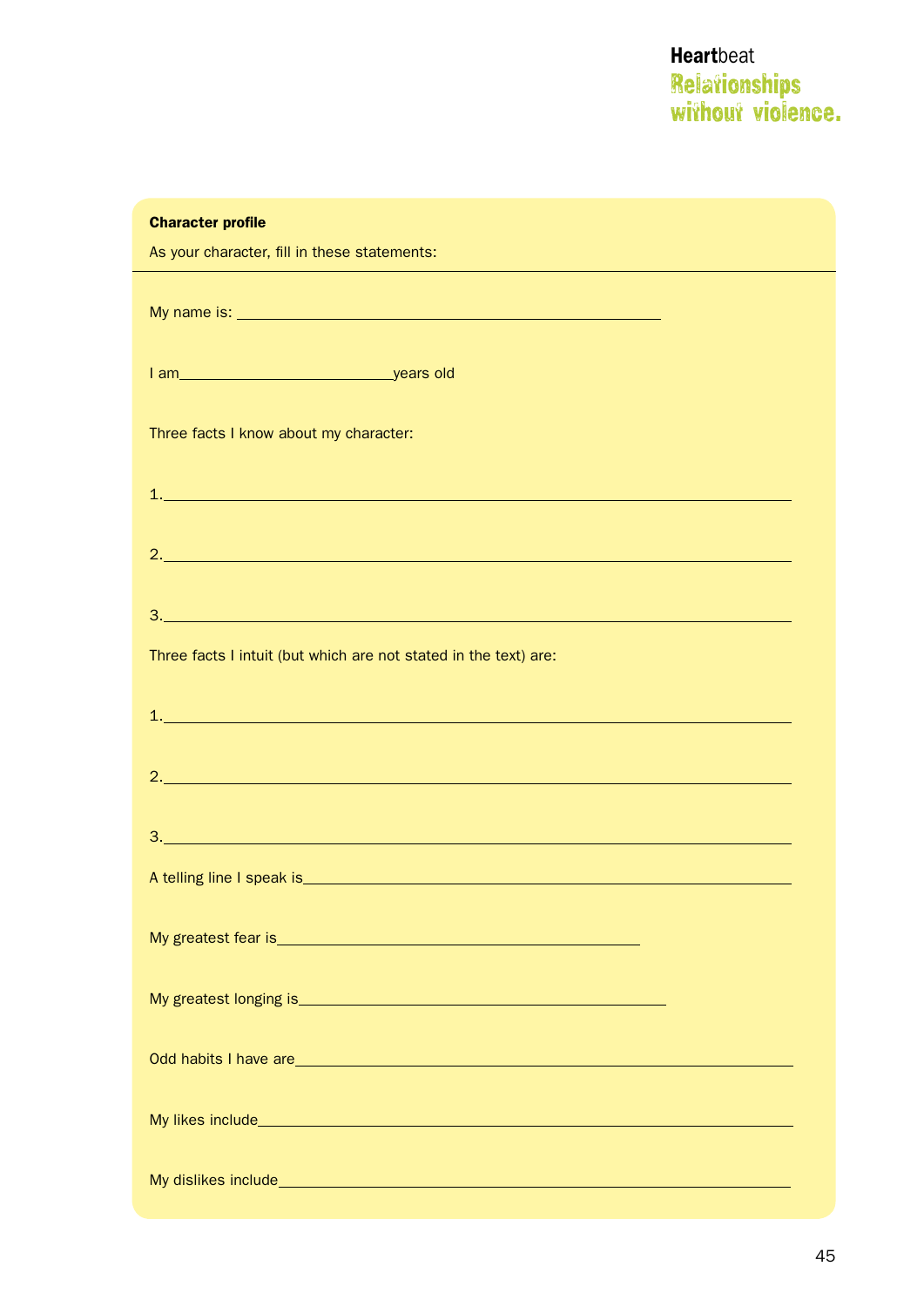| <b>Exercise:</b>                                             | Excuses script                                                                                                                      |
|--------------------------------------------------------------|-------------------------------------------------------------------------------------------------------------------------------------|
| Aims:                                                        | Engage young people in power and control model of intimate violence, explore<br>commonly held beliefs that excuse abusive behaviour |
| <b>Material:</b>                                             | Excuses script, tape to stick up statistics and sheets, roll of paper, big pens <sup>2</sup>                                        |
| Contributed by Tender, London, UK, http://www.tender.org.uk/ |                                                                                                                                     |

#### Step 1:

Imagine you've not done something that you should have – for example, homework or tidying your room. Then come up with an excuse why you haven't done it. And then blame someone or something else for it. Share these with the whole group.

#### Step 2:

Please read now the following "Excuses Script".

| <b>Excuses Script</b> |                                                                                                                                                      |
|-----------------------|------------------------------------------------------------------------------------------------------------------------------------------------------|
| Boy:                  | I'm really sorry                                                                                                                                     |
| Girl:                 | Yeah                                                                                                                                                 |
| Boy:                  | No I mean it, I'm really sorry                                                                                                                       |
| Girl:                 | I don't understand why you do it?                                                                                                                    |
| Boy:                  | I can't help it, I just lose my temper                                                                                                               |
| Girl:                 | But you said you loved me                                                                                                                            |
| Boy:                  | I do, but sometimes I get stressed and I love you so much I can't handle all the emotion                                                             |
| Girl:                 | You really hurt me                                                                                                                                   |
| Boy:                  | I know, I know. My dad used to hit my mum, I think that's maybe why I do it                                                                          |
| Girl:                 | Oh god, you poor thing                                                                                                                               |
| Boy:                  | Me and my brother used to lie in our bed listening to my mum crying after a beating.<br>Liam said he'd never do that to any woman he knew            |
| Girl:                 | Liam's a sweet guy                                                                                                                                   |
| Boy:                  | There you go again!                                                                                                                                  |
| Girl:                 | What?                                                                                                                                                |
| <b>Boy:</b>           | It's the way you talk about other guys-I mean my brother for god's sake!                                                                             |
| Girl:                 | I didn't mean anything by it.                                                                                                                        |
| Boy:                  | But you're always flirting and it really winds me up                                                                                                 |
| Girl:<br>Boy:         | Why can't I talk to other people?<br>Stop arguing with me-that's all you ever do. Why can't we just talk to each other without<br>you winding me up? |

- When is the first excuse used in this script? In what way is this an excuse?
- Why do you think some people are violent/abusive to their partners?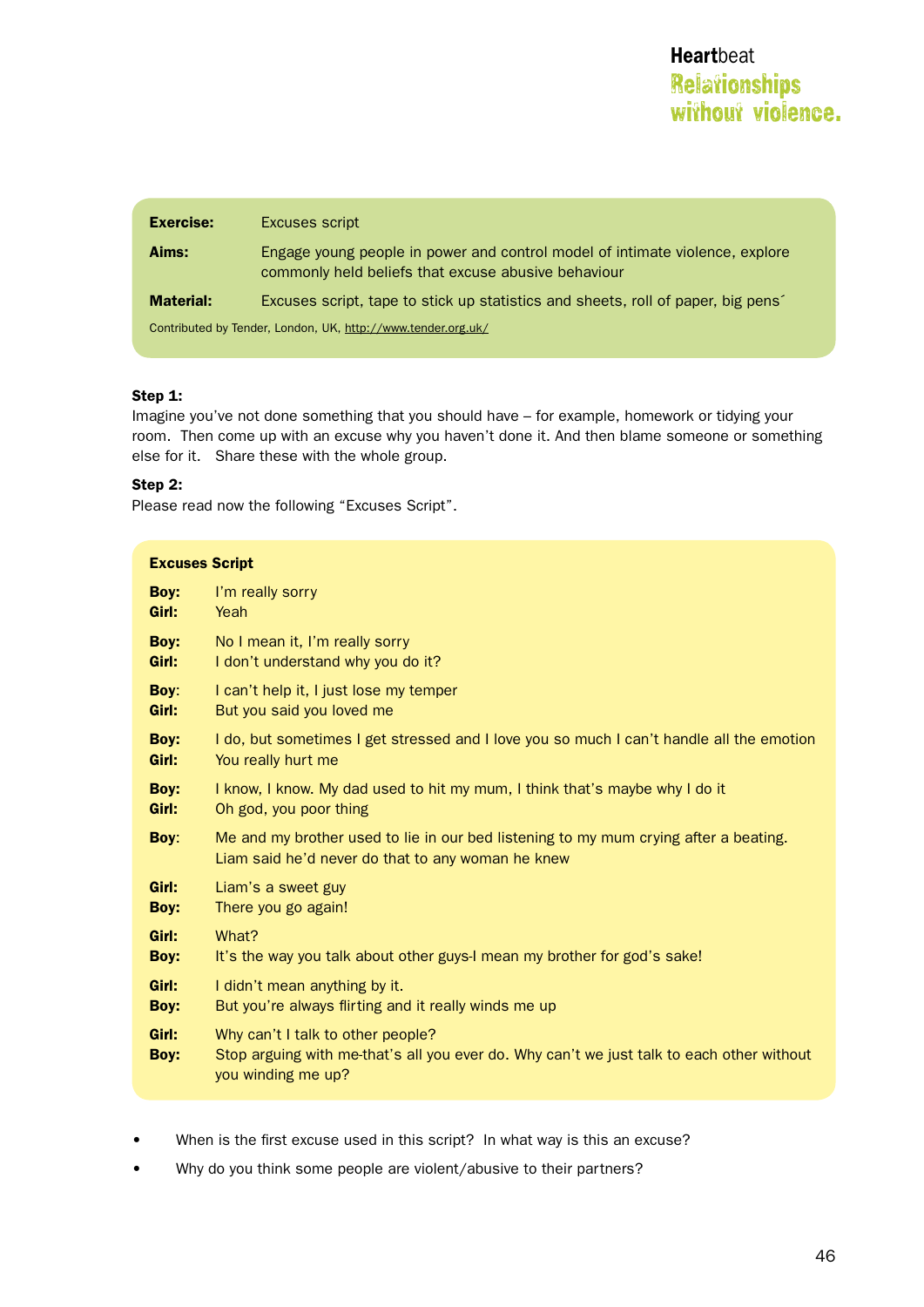We want to reflect now how these 'causes' of violence fit into categories of perpetrator excuses and blaming the victims for the violence they experienced. We'll create a list of perpetrator excuses and one for victim blaming. Please give your thoughts as a whole group. We'll collect your answers on a flip-chart-paper. Or we'll give you cards in two different colours. You'll write excuses/victim blaming on individual cards. Then we'll collect and cluster your cards.

From this list of 'perpetrator excuses' and 'victim blaming', please create a single line in the 1st person for each item, e.g. "I had way too much to drink."

Tip for the trainers: *The purpose of this exercise is to explore how excuses and victim-blaming are expressed in day-to-day life. It might be, for example, that students identify 'alcohol' as an excuse for violence. The next step is to explore how perpetrators use these to justify their abuse.*

In exploring the question, why some people are violent to their partners, we saw that violence is often excused by suggesting it is not within the perpetrator's control (e.g. the effects of drink, or 'not knowing any better'). It is important to recognise the choice and responsibility that always exist. Violence is always the responsibility of the individuals who use it.

#### Step 3:

Please form small groups and choose 3 lines from the script you've just created and incorporate them into a short scene that addresses choice and responsibility for violent/abusive behaviour. The scene can be a dialogue, monologue, still or abstract images – e.g. the scene could be a conversation between two friends in which it becomes obvious that one person is using violence against their partner. In your scene, the friends may agree with the excuses or they might challenge them. This is just an example, however – we'd like to see your own ideas about how excuses and victim-blaming might be used in a conversation.

Watch and reflect on the work made:

- What was the content/message of the scene
- How it was performed.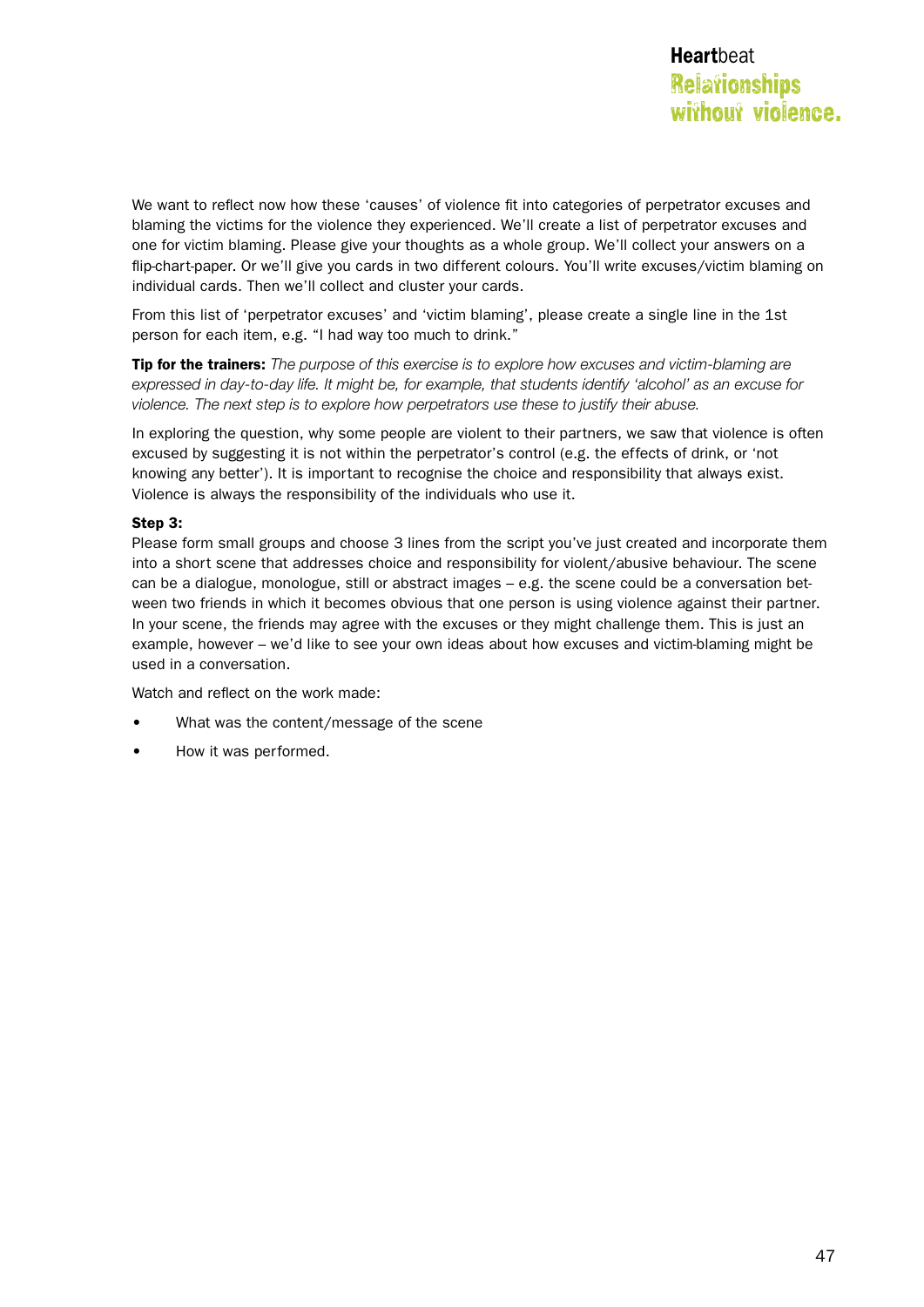#### 4.4 Module 3: Help and Support

**Objectives of module 3:** To encourage peer-support, to inform young people about legal measures against violence in intimate relationships and stalking, to present professional support for young people affected by partner violence.

| <b>Exercise:</b>                                                                                   | Interfere or Stay Out of It?                                                                               |
|----------------------------------------------------------------------------------------------------|------------------------------------------------------------------------------------------------------------|
| Aims:                                                                                              | To sensitise to critical situations, to encourage moral courage, to practice<br>weighing courses of action |
| <b>Materials:</b>                                                                                  | "Interfere or Stay out of It" presentation, two two long ropes                                             |
| Contributed by TIMA e.V./PfunzKerle e.V., Tübingen, http://tima-ev.de/, http://www.pfunzkerle.org/ |                                                                                                            |

Preperation: *Both ropes are laid out on the floor in two overlapping circles, so that there are three areas: One area of the circle stands for "I will interfere", the other for "I will stay out of it" and the intersection of the two circles stands for "I am not sure".*

Instructions: In this exercise, you should decide whether you will interfere with or stay out of each given situation. We will read you examples of situations; think about if you would interfere in this case, prefer to stay out of it or are not sure and must know more details first. Depending on how you feel, stand on the corresponding field or in the middle, which is the intersection of both circles. Each time, we will ask a few of you why you came to that decision.

#### Situations for "Interfere or Stay Out of It" Questions for Girls Group

- **1.** Your friend is going out with a boy who freaks out on her again and again. He yells at her and stands threateningly over her. She gets scared of him and gives in.
- 2. Your friend often has arguments with her boyfriend. You hear how she calls him a "bastard".
- **3.** Your friend's boyfriend forbids her to go to the movies with you and the other girls.
- **4.** Your friend comes to school one morning with a black eye. You ask her what happened and she tells you in confidence that her boyfriend hit her during an argument.
- **5.** Your friend has a new boyfriend. She is very much in love and that's why she spends the majority of her time alone with him.
- 6. A boy from your class just got a new girlfriend. Since they have been together, you can't do anything with your classmate anymore. For example, if he wants to do something with you, the former clique, during the break, she makes a scene and is insulted until he goes to her again.
- **7.** You hear how your friend calls her boyfriend on the telephone. They begin to argue on their mobile phones about what they would like to do in the evening.
- 8. Your friend just broke up with her boyfriend. She is still very attached to her ex-boyfriend and often sends him text messages, gives him gifts and tries to hang around him all of the time.
- **9.** You friend fulfils every wish for her boyfriend and really spoils him. It is exactly the same the other way around and when they talk to each other, they have the strangest nicknames for one another.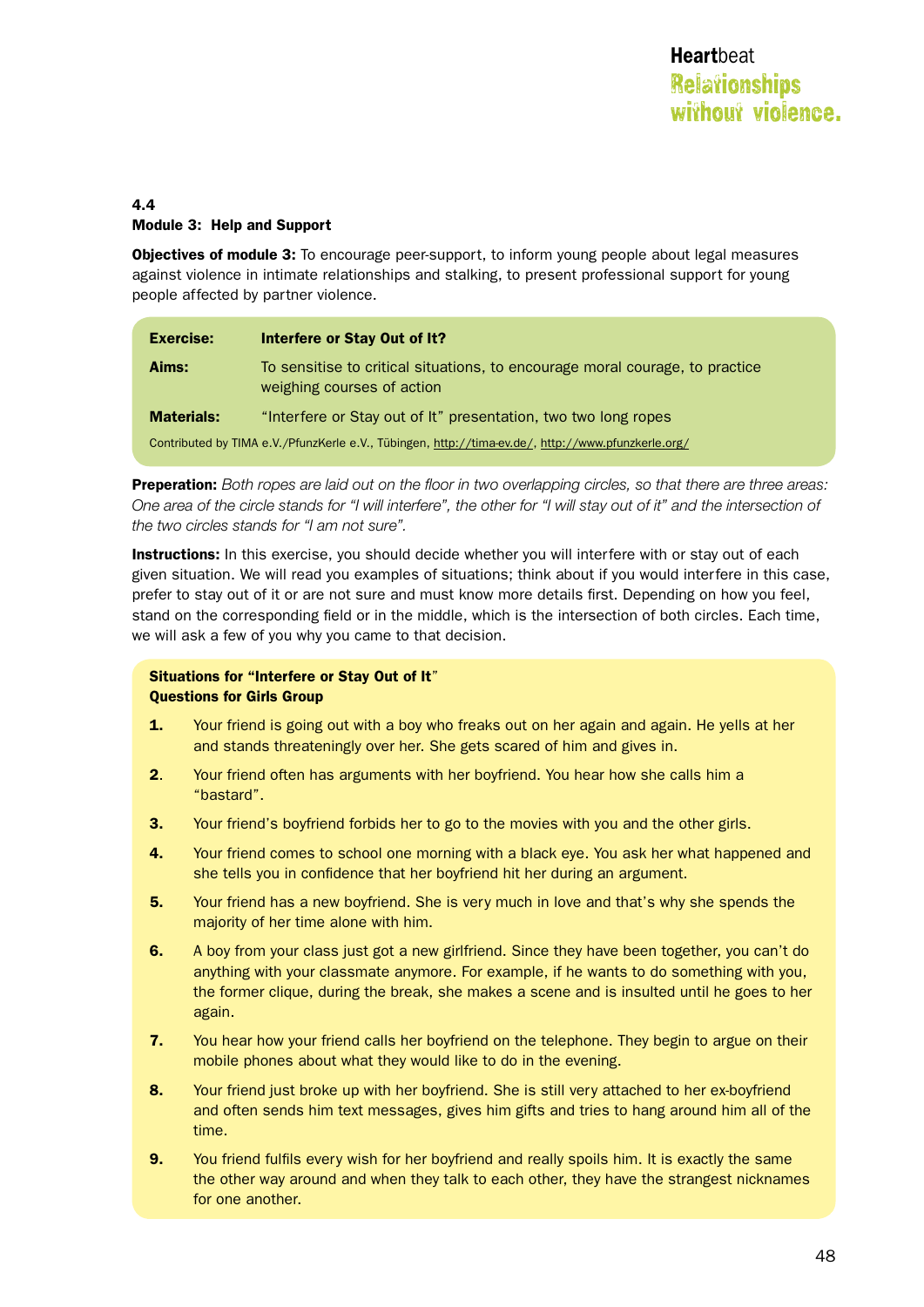#### Questions for Boys

- **1.** Your friend B sometimes freaks out on his girlfriend. He yells at her and stands threateningly over her in such a way that she becomes scared of him and gives in.
- 2. Your friend often has arguments with his girlfriend. You hear how he calls her "slut".
- 3. One of your friends forbids his girlfriend to go to out with other girls, e.g. to the movies.
- 4. Your friend comes to school one morning with a long scratch on his face. You ask him what happened and he tells you in confidence that his girlfriend scratched him during an argument.
- **5.** Your friend has a new girlfriend. He is very much in love and that's why he spends the majority of his free time alone with her.
- 6. Two youths from your class are a couple. They have been together for some time and since then you can't do anything with your classmate anymore. For example, if he wants to do something with you, the former clique, during the break, she makes a scene and is insulted until he goes to her again.
- **7.** You hear how your friend calls his girlfriend on the phone. They begin to argue on their mobile phones about what they would like to do in the evening.
- 8. Your friend just broke up with his girlfriend. His ex-girlfriend is constantly writing him text messages, giving him gifts and trying to hang around him all the time.
- 9. You friend fulfils his girlfriend's every wish and really spoils her. It is exactly the same the other way around and when they talk to each other, they have the strangest nicknames for one another.

Tip for the trainers to the individual situations: *In the interview phase of this exercise it is important to ask the youths to give a reason for their position and to not devalue it. Many youths may initially respond that they would not interfere. They would maybe say something to their friend or girlfriend. But interfere? No! This attitude initiates a conversation about the fact that interfering does not automatically mean physically putting oneself in between and about which forms of interference youths do trust themselves to do and which are appropriate. The tip that they can get help from a confidant if they are dealing with a violent situation among friends and acquaintances is relieving for youths. Violence in relationships is no private matter.*

- To 1: *Intimidation and threats are types of violence; due to such an imbalance in the relationship, support for the girlfriend is important. The friend may need support in trying to deal with his aggressions in another way.*
- To 2: *Young people like to downplay the force of insults without giving much thought to the meaning. But insults are also a form of violence, especially when they have sexual connotations. Maybe there are other more common offensive expressions in the group. When girls and boys say that they would not use words like "bastard" or "slut", then surely they have an idea which insults they would use or have already experienced. This example can also be used in order to discuss with youths which gender role expectations that sexual insults refer to for men or women.*
- To 3: *This form of control is very problematic and in this example, expectations of gender roles become clear.*
- To 4: *Anything told in confidence that must sometimes be repeated is done so only with the protection of those involved. Physical violence is a very clear reason for friends to take sides and to interfere.*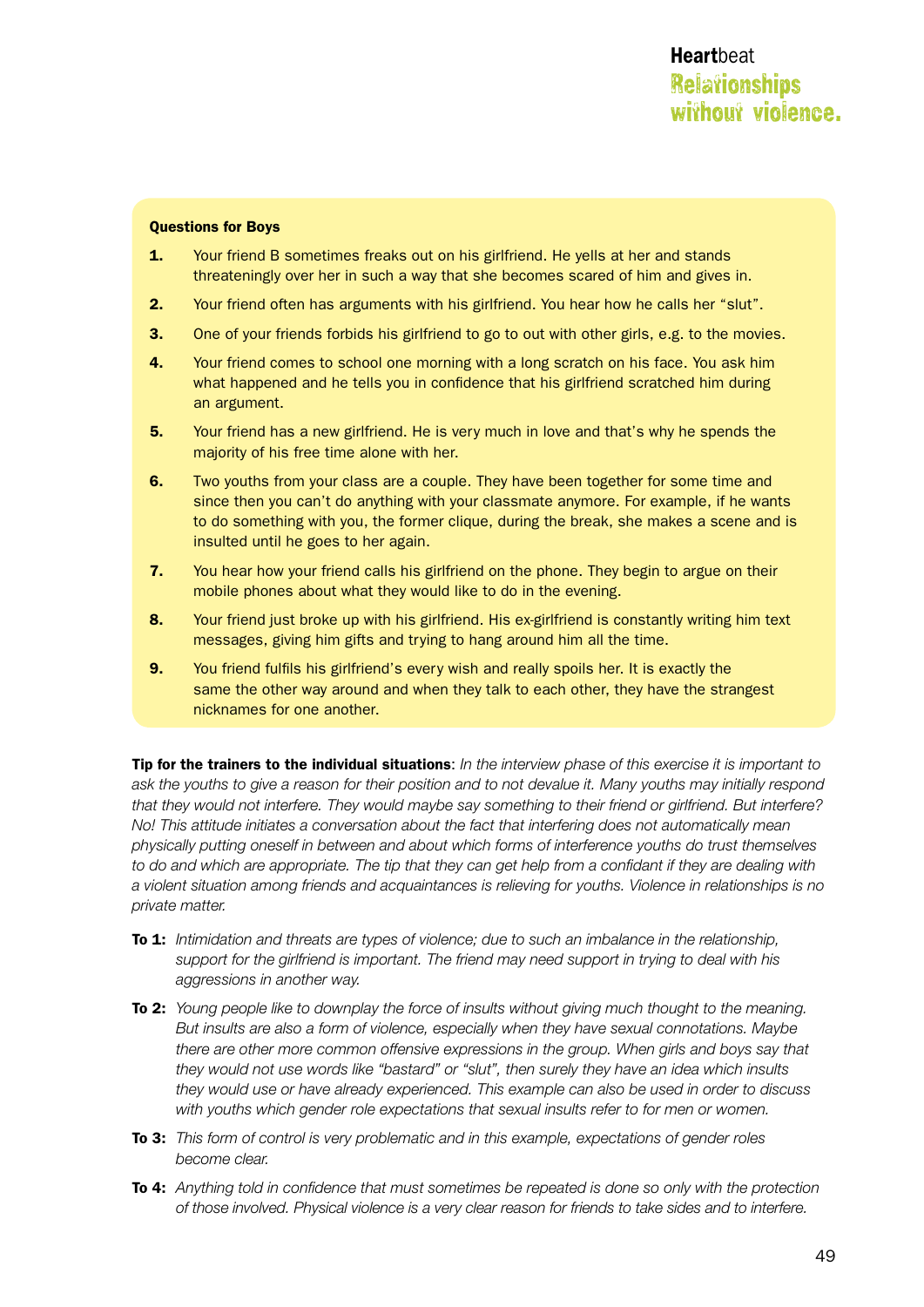- To 5: *After the first pink cloud phase, a risk factor for relationship violence is when a couple isolates themselves. Nevertheless many find that this privacy is between two people and that no one should interfere.*
- To 6: *Psychological pressure can be a form of physical violence. Emotional blackmail is violence. In this case, interference from friends is important.*
- To 7: *There are arguments in every relationship; that's why an argument itself is still no indication of violence in the relationship. To interfere could mean to ask your friend after the telephone conversation if he/she is okay with the situation. It could be that the girlfriend or friend does not want you to interfere because it is their private matter.*
- To 8: *If one partner cannot accept the separation, then it could become problematic. This forceful behaviour can be classified as stalking. Such stalking behaviour is very stressful for the parties involved. Friends can encourage the person being stalked to set clear boundaries and to show the stalker that such behaviour cannot be tolerated. Under the penal code in section §238, stalking is listed as a criminal offence.*
- To 9: *Lovers are sometimes embarrassing to their friends, especially when such a lovey-dovey phase*  lasts a longer period of time. Although using nicknames is a private matter for the two in love *and isn't a sign of a violent relationship, it could become important for the friendship to express one's uncomfortableness with it*.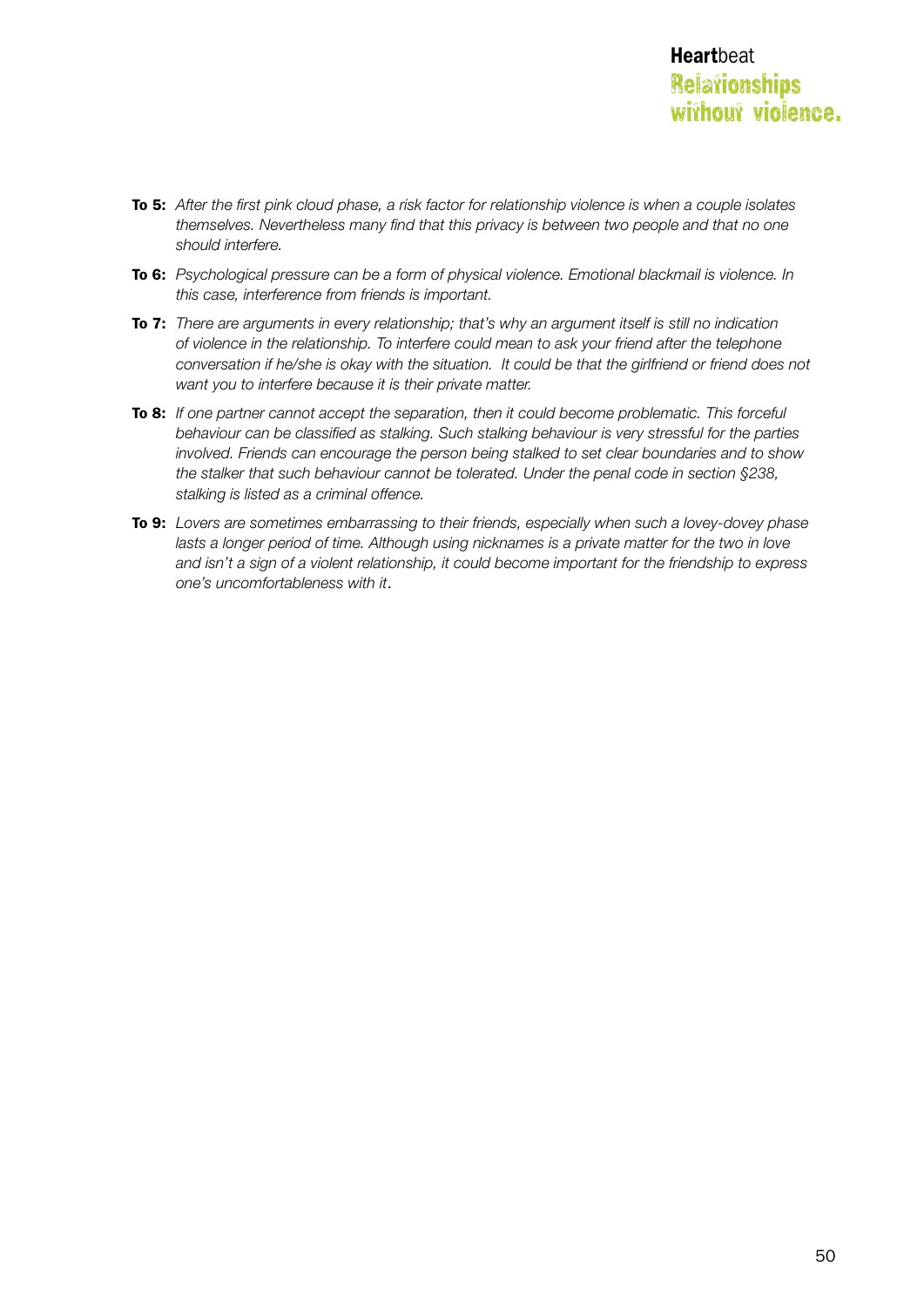#### Exercise: Talk, I'm listening...

Aims: Understand the emotional needs of a troubled person, develop active listening skills

#### $$

Contributed by NANE, Budapest, http://nane.hu/

- What comes into your minds when you hear the expression "active listening"? One of the needs of a person in trouble is to be able to recount her/his story. It is especially important when a victim of violence wants to talk, that she or he gets the time and attention to tell the story in his/her own way and speed, without interruptions.
- What are the ways to let the other know that you are paying attention, without saying anything?

Please form pairs for a little practice of active listening. Think of a short story of an occasion when you were very glad or happy about something. You will have 2 minutes to share this story with your pair. The one who is listening should not talk, but rather use the methods discussed earlier, to show his/her attention. After two minutes we'll call on you to switch roles.

After the twice two minutes are over we would like to know:

- What was it like to be listened to?
- How was it to practice active listening?
- Do you usually listen like this to friends? If not, how do you typically do?
- Would you try and use active listening in the future if a friend is in trouble?

Tips for trainers: *If there is time and the group is safe enough, you can have another round with a sad/ negative story. This activity requires a great level of comfort; therefore always let participants choose their partners for the pair activity*

#### To show attention

*with eye-contact, encouraging looks, showing emotions through facial expression, nodding/shaking head,*  and acknowledging sounds, like "aha", *"uhmmm", "mmhhmm", or one-syllable words like "yes", "no", "ah".*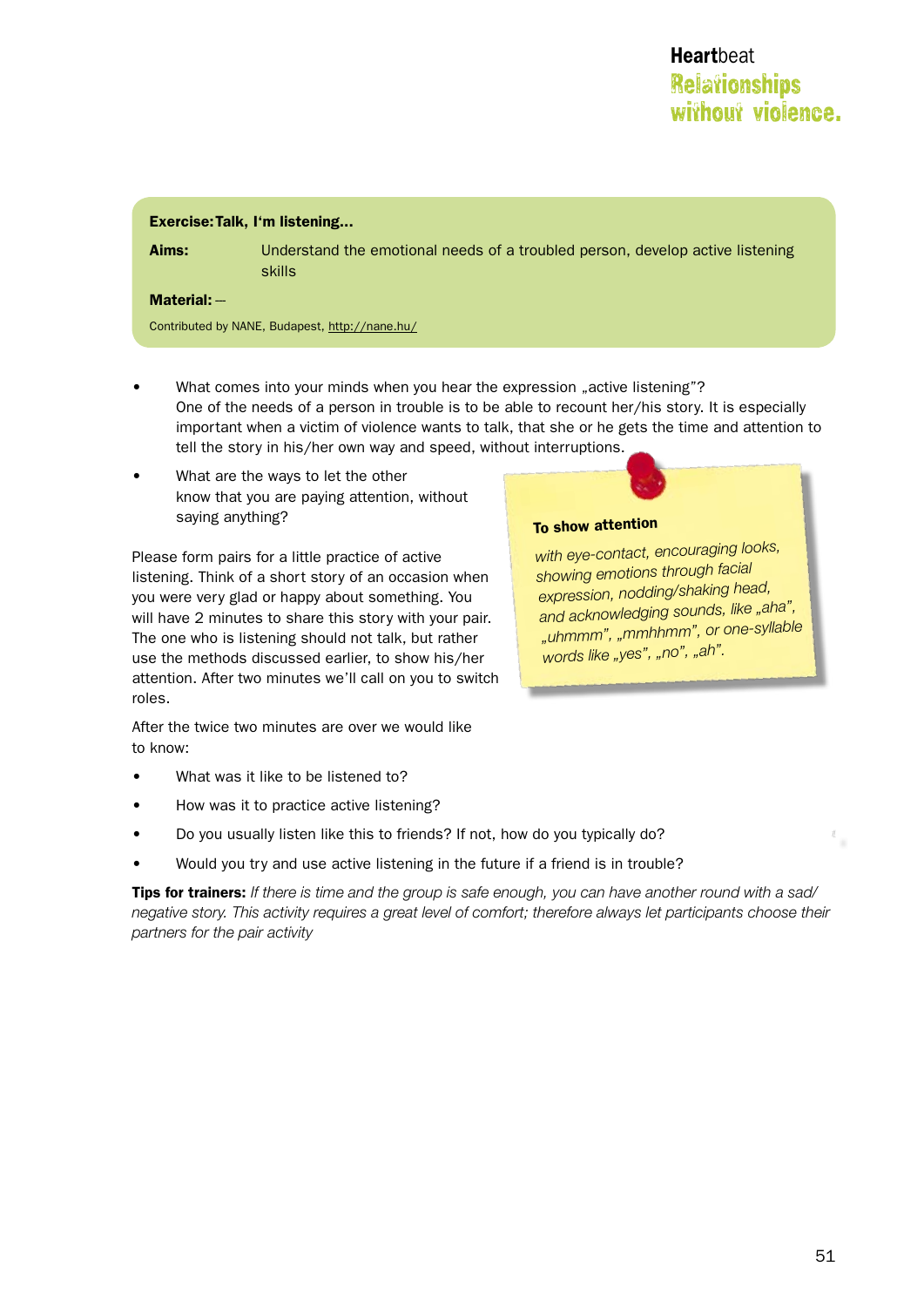| <b>Exercise:</b>                                                                                                                          | Legal measures against violence in relationships                                                                                                          |
|-------------------------------------------------------------------------------------------------------------------------------------------|-----------------------------------------------------------------------------------------------------------------------------------------------------------|
| Aims:                                                                                                                                     | To inform about legal guidelines for the protection against violence, and to<br>define differences between disrespectful behaviour and a criminal offence |
| <b>Materials:</b>                                                                                                                         | Manuscript/handout about legal regulations                                                                                                                |
| Contributed by TIMA/PfunzKerle, Tübingen and Tender, London, http://tima-ev.de/,<br>http://www.pfunzkerle.org/, http://www.tender.org.uk/ |                                                                                                                                                           |

Presentation: There are a number of laws and guidelines to govern the coexistence of people. Some laws are already old, some are newer; many have been changed over the course of time. Rights and laws specify what is permitted within a society and what is not. This also applies to intimate relationships. Some things in a relationship are not to be negotiated between the partners, but rather are a matter of public interest and will be criminally prosecuted / punished. We have talked about human rights and human dignity before. In order to clarify in each individual case, what it means to protect human dignity, there are various laws established in the United Kingdom, as well as in other European countries and in most countries of the world.

Some important legal regulations with regard to relationships are defined in criminal law and in the violence protection law:

**Domestic violence** (The Home Office definition) is any threatening behaviour, violence or abuse between adults who are or have been in a relationship, or between family members. It can affect anybody, regardless of their gender or sexuality.

The violence can be psychological, physical, sexual or emotional. It can include honour based violence, female genital mutilation, and forced marriage.

Domestic violence can include a number of different behaviours, and there is no single criminal offence of , domestic violence'. Not all forms of domestic violence are illegal; some forms of emotional abuse, for example, are not defined as criminal - though these can also have a serious and lasting impact on a woman's or child's sense of well-being and autonomy.

#### Criminal Offence:

However, many kinds of domestic violence constitute a criminal offence,

- Physical assault: punching; slapping; hitting; biting; pinching; kicking; pulling hair out; pushing; shoving; burning; strangling.
- wounding,
- attempting to choke,
- **Sexual assault:** using force, threats or intimidation to make you perform sexual acts; having sex with you when you don't want it; forcing you to look at pornographic material; forcing you to have sex with other people; any degrading treatment related to your sexuality or to whether you are lesbian, bisexual or heterosexual.
- rape.
- threats to kill,
- **harassment:** following you; checking up on you; not allowing you any privacy (for example, opening your mail), repeatedly checking to see who has telephoned you; embarrassing you in public; accompanying you everywhere you go.
- • Stalking and putting people in fear of violence.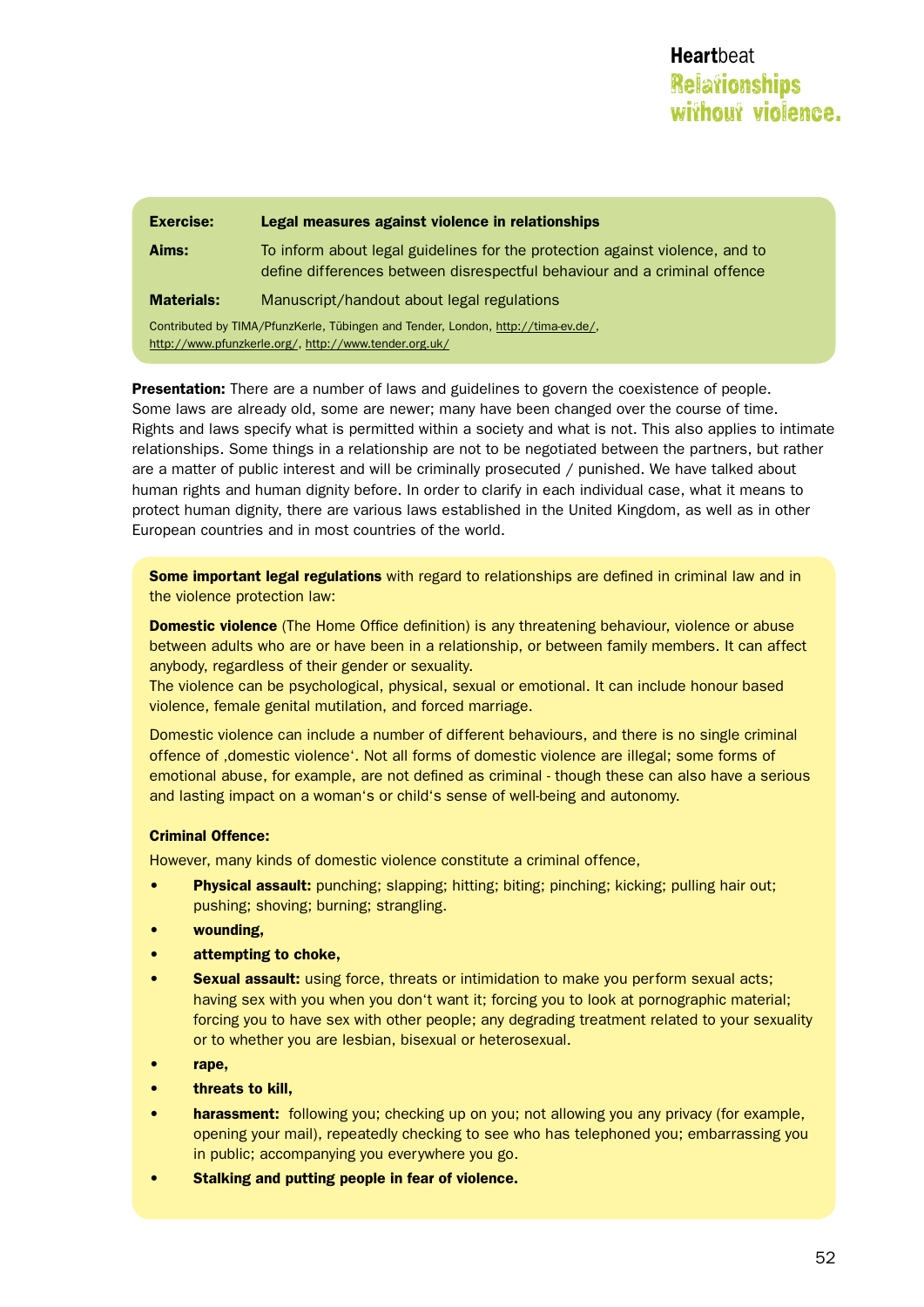#### Sexual Assault:

is a sexual act upon or directed to another which is unwanted and not consented to by the other. Sexual assault can be committed by both men and women against either a man or a woman. An offender is guilty of this offence if:

- The offender intentionally touches the victim AND
- The touching is sexual AND
- The victim does not consent to the
- touching AND
- The offender does not reasonably believe that the victim consents.

Sexual assault is a non-consensual offence. The Crown Prosecution Service (CPS) must prove that the victim did not consent and the offender did not reasonably believe that she did. This offence can be dealt with in either the Magistrates Court or the Crown Court.

#### Consent:

Section 74 (The Sexual Offences Act 2003) defines **consent as ..if she agrees by choice.** and has the freedom and capacity to make that choice".

In the offences of rape, assault by penetration, sexual assault and causing a person to engage in sexual activity without consent, a person (A) is guilty of an offence if (s)he:

- Acts intentionally;
- • (B) does not consent to the act; and
- Does not reasonably believe that B consents

There is a presumption that all rape victims need to say the word 'no' to state that they do not consent to sex. The reality is that some victims will 'freeze' during an attack. This is sometimes due to shock or fear of the attacker. The police will always consider these factors or anything else that prevented the victim in saying , no'.

#### Respectful intimate relationships

A respectful relationship is certainly more than just the simple absence of criminal offences. It is about feeling good and supporting each other.

For example, forcing the girlfriend or boyfriend to give a kiss will not be classified as a criminal offence too quickly, but it is disrespectful. Respect works differently: Both behave in such a way that nothing happens against the will of both. Both pay attention to each other, that's respect. This also includes for example

- Being prepared to do myself that which I expect from you. (being loyal, for example)
- I do not laugh at you and do not put you down in front of other people, but rather I tell you what I like about you.
- I give you the freedom to make your own decisions and would also like the freedom for things that I would like to do as well as the time that I need for myself.
- Further aspects of respectful relationships can be found in the Herzklopfen leaflet for youths and are named by youths as a positive list in the exercise "Relationship Top 10".

Tips for the trainers: *A real example of violence in relationships can also be incorporated into the presentation. Examples from celebrities and stars can be especially useful because the youths are usually very interested and it attracts their attention. This was the case with Rhianna and Chris Brown during the implementation of our workshop. However, such cases disappear quickly from public awareness. Follow the daily paper carefully, maybe you will find actual stories there, newspaper articles or similar that you can use.*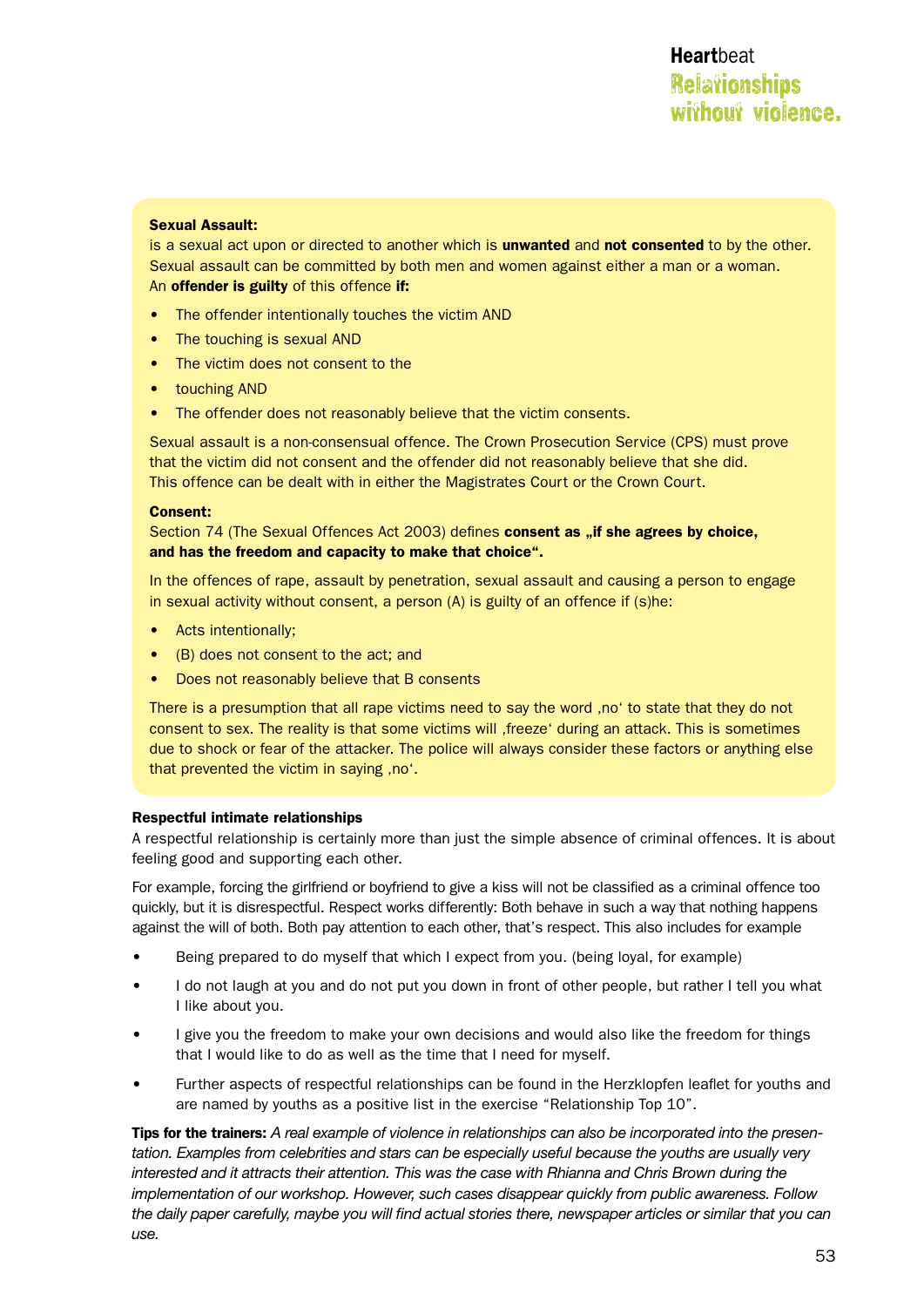# **Relationships** without violence. **Heart**beat

# 5. Materials and literature

International websites/videos for young people against violence in intimate relationships:

http://www.kimthemovie.com/ (in English)

http://www.respect4us.org.uk/ (in English)

http://www.tender.org.uk (NB: new website will be launched in December/Jan with new areas for young people), (in English)

http://thisisabuse.direct.gov.uk/ (in English)

http://www.seeitandstopit.org/pages/ (in English)

http://www.loveisnotabuse.com/web/guest/dangerzone (in English)

http://www.spike.com/video/teen-dating-violence/3120155 (in English)

http://kidshealth.org/teen/your\_mind/relationships/abuse.html (in English)

http://www.youtube.com/watch?v=AqiYNEhvNyc&NR=1 (in English)

http://www.youtube.com/watch?v=PhuN\_dhAW40&NR=1 (in English)

http://www.youtube.com/watch?v=Z4rHTOHxcn8&NR=1 (in English)

http://www.michigan.gov/datingviolence (in English)

http://www.loveisrespect.org/ (in English)

http://www.herzklopfen-tuebingen.de/ (in German)

http://www.pfunzkerle.org/heartbeat (in German)

http://www.spass-oder-gewalt.de (in German)

http://www.labbe.de/mellvil/index\_vs.asp?themaid=26&titelid=286 (in German)

http://www.skppsc.ch/blog/index.php/weblog/comments/comevach\_gewalt\_in\_beziehungen\_von jugendlichen/ (in German)

http://www.youtube.com/watch?v=DIBMJLlGjqw (in Spanish)

http://www.metacafe.com/watch/4144186/la\_mascara\_del\_amor\_2/ (in Spanish)

http://www.rtve.es/television/no-estas-sola-sara/ (in Spanish)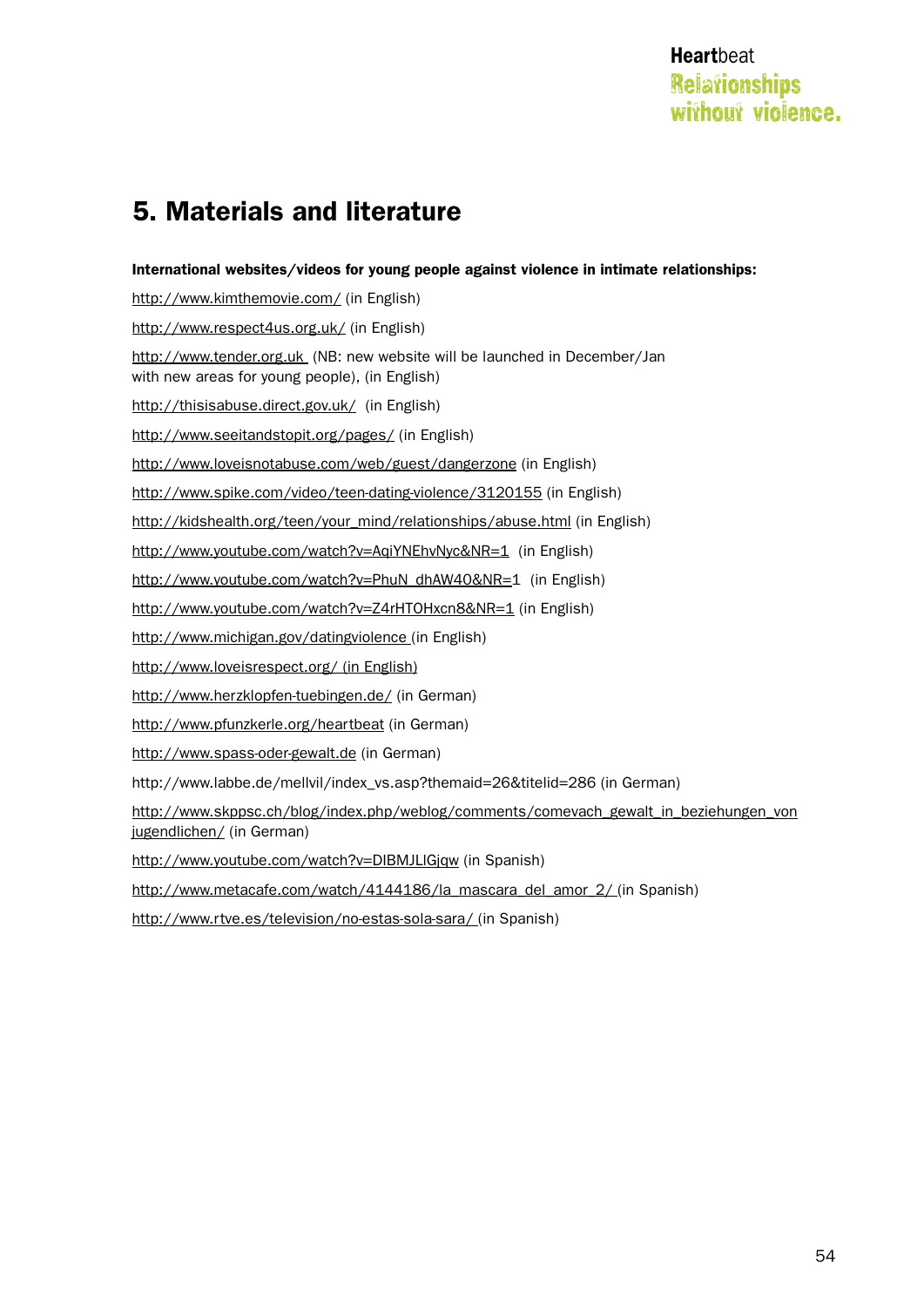#### Expert contribution and studies about prevalence, types and impacts of violence in intimate teenage relationships

Hickman, Laura J., Jaycox, Lisa H., Arnoff, Jessica: Dating Violence among Adolescents - Prevalence, Gender Distribution, and Prevention Program Effectiveness, April 2004 in Trauma, Violence& Abuse http://www.rand.org/pubs/reprints/2005/RAND\_RP1176.pdf

Christine Barter: Partner Exploitation and Violence in Teenage Intimate Relationships - Results from current UK Research, June 2010: http://www.empowering-youth.de/downloads/speech\_barter.pdf

Partner exploitation and violence in teenage intimate relationships, by Christine Barter, Melanie McCarry, David Berridge and Kathy Evans.

http://www.nspcc.org.uk/inform/research/findings/partner\_exploitation\_and\_violence\_wda68092.html, http://www.nspcc.org.uk/Inform/research/Findings/partner\_exploitation\_and\_violence\_summary\_ wdf68093.pdf

La violence dans les relations amoureuses des jeunes agés de 12 à 21 ans.

Une étude menée en Communauté française de Belgique

http://www.egalite.cfwb.be/fileadmin/sites/sdec/upload/sdec\_super\_editor/sdec\_editor/documents/ violence\_envers\_femmes/Etude\_Violences\_dans\_les\_relations\_amoureuses\_des\_jeunes\_2009\_01.pdf

Domestic violence in adolescent relationships. Research project carried out for Safer Southwark Partnership by Nina Schütt, July 2006

http://www.cassandralearningcentre.org.uk/Research/Southwark%2520Study.doc

Maddy Coy, Kerry Lee, Liz Kelly and Colleen Roach: A Missing Link? An Exploratory Study of the Connections Between Non-Consensual Sex and Teenage Pregnancy. London, 2010 Report

A Missing Link- An Exploratory Study of the Connections Between Non-Consensual Sex and Teenage Pregnancy(1).pdf (download acrobat reader)

A Missing Link- Executive Summary.pdf (download acrobat reader)

Krahé, Barbara/ R. Scheinberger-Olwig/ E. Walzenhöfer: Sexuelle Aggression zwischen Jugendlichen: Eine Prävalenzerhebung mit Ost-West-Vergleich, in: Zs. F. Sozialpsychologie, 30. Jg., 1999 http://www.psych.uni-potsdam.de/social/projects/files/sex-aggression-jugend.pdf,

Dr. Eva-Verena Wendt: Dr. Eva-Verena Wendt: Miteinander gehen. Bedeutung und Chancen von Paarbeziehungen im Jugendalter, Juni 2010 http://www.empowering-youth.de/downloads/vortrag\_wendt.pdf

Lebenssituation, Sicherheit und Gesundheit von Frauen in Deutschland, Studie im Auftrag des BMFSFJ, 2005 http://www.bmfsfj.de/BMFSFJ/Service/Publikationen/publikationen,did=20560.html also available in English

Gewalt gegen Männer, Studie im Auftrag des BMFSF, 2005 http://www.bmfsfj.de/BMFSFJ/Service/Publikationen/publikationen,did=20560.html also available in English

M. Pilar Matud, Ph.D., Dating Violence and Domestic Violence, Tenerife, Spain, in Journal of Adolescent Health 40 (2007) 295-297 (in Englisch) http://www.violenciadegenero-ull.com/editorial.pdf

Ángel Hernando Gómez: La prevención de la violencia de género en adolescentes. Unaexperiencia en el ámbitoeducativo, Universidad de Huelva 2007 http://www.cop.es/delegaci/andocci/files/contenidos/VOL25\_3\_7.pdf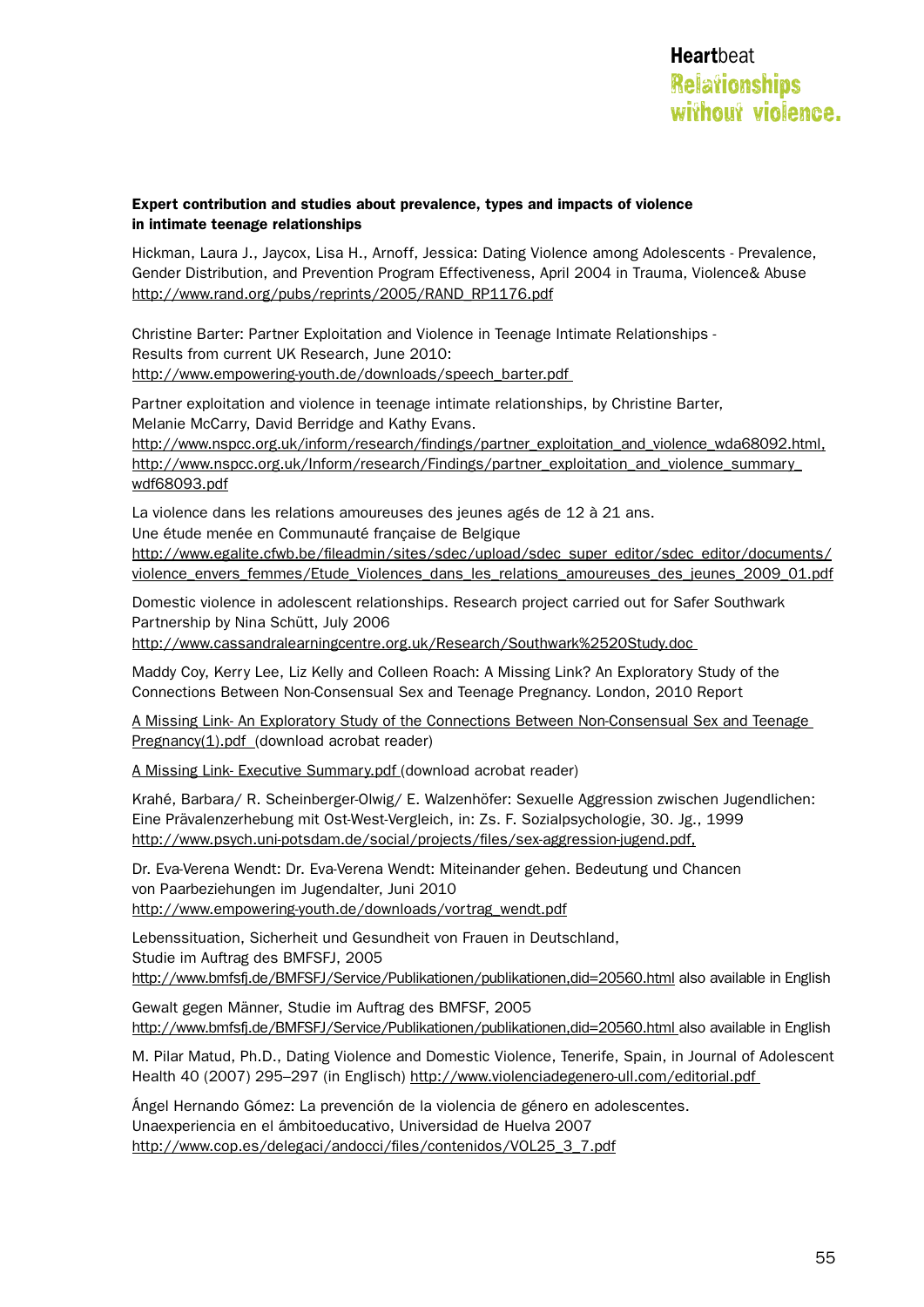#### Recommendations and projects concerning the prevention of violence in young people's intimate relationships

Home Office, Together we can end Violence against Women and Girls, Annex A – Summary of key actions. Prevention, 2009 http://www.thewnc.org.uk/publications/doc\_download/419-end-violence-against-women-annexes.html

Tender's Healthy Relationship Education toolkits & projects, London http://www.tender.org.uk or contact Nikki Rummer at nikki@tender.org.uk

Spiralling DVD and education toolkit http://www.bdaf.org.uk/professionals/spiralling-dvd-and-toolkit

Stop Sexual Bullying – resources for schools http://www.womankind.org.uk/Education\_resources.html

Zero Tolerance Charitable Trust – resources for schools http://www.zerotolerance.org.uk/

Preventing Violence Against Women Scottish Network – includes resources and information for schools about violence in teenage relationships http://www.vawpreventionscotland.org.uk/

Expect Respect education toolkit, Women's Aid http://www.womensaid.org.uk/page.asp?section=0001000100280001&sectionTitle=Education+Toolkit

Westminster Domestic Violence pack http://www.westminsterdomesticviolenceforum.org.uk/

Council of Europe: gender matters. Manual on gender based violence affecting young people, 2007 http://www.eycb.coe.int/gendermatters/contents.html#

Healthy Relationships Curriculum Outline, Men for Change, Halifax Canada http://www.m4c.ns.ca/outline.html

Amnesty International, Making Rights a Reality: Human rights education workshop for youth (on violence against women)

http://www.amnesty.org/en/library/info/ACT77/053/2005/en also available in Spanish

Youth Education Packet, "Dating Violence, It is a Big Deal" (Michigan, US) http://www.michigan.gov/documents/dhs/DHS-PUB-0224\_172099\_7.pdf

International Women's Health Coalition: Positively Informed: Lesson Plans and Guidance for Sexuality Educators and Advocates (Chapter 6: Intimate relationships,) http://www.iwhc.org/index.php?option=content&task=view&id=2594